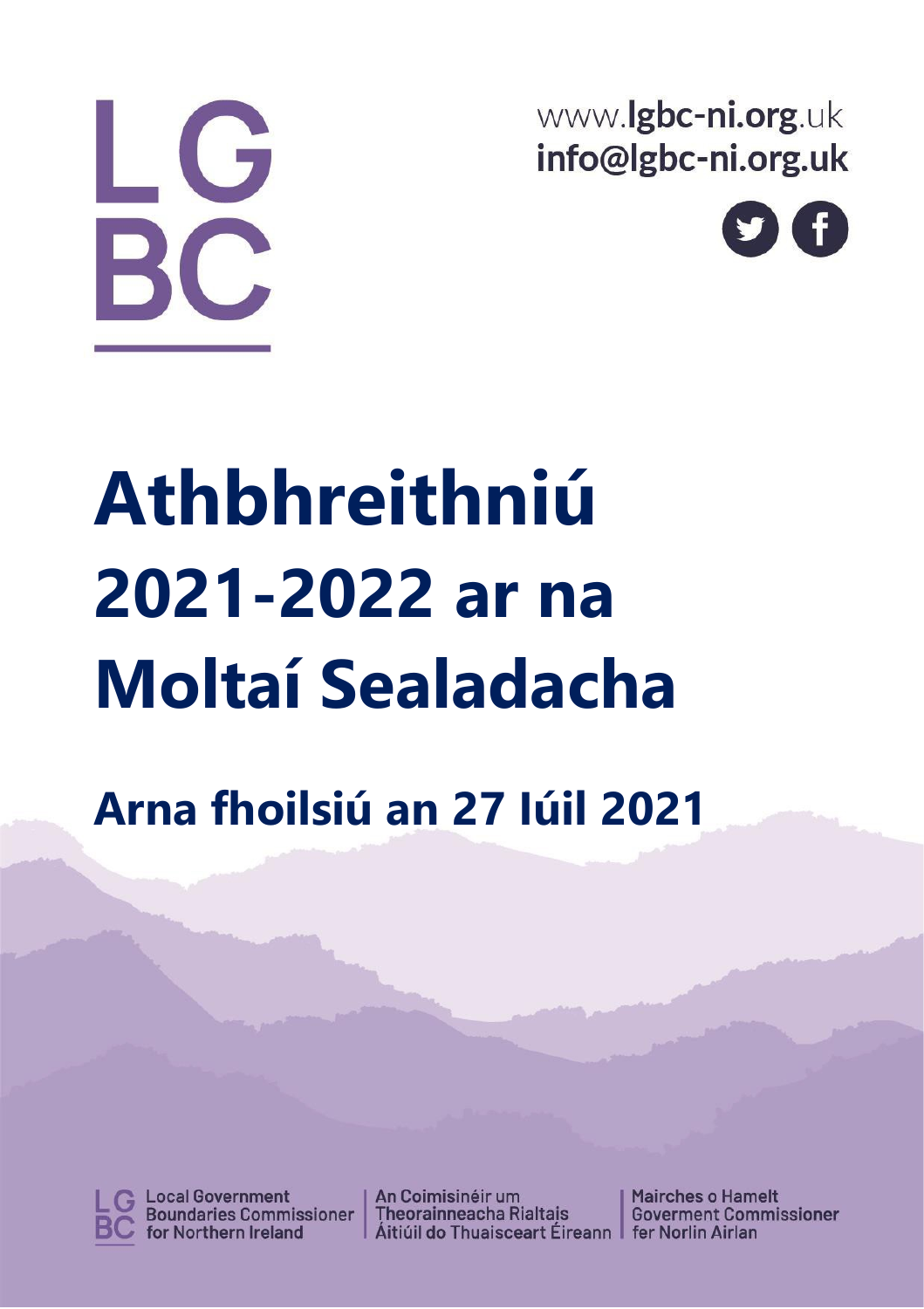## Clár Ábhar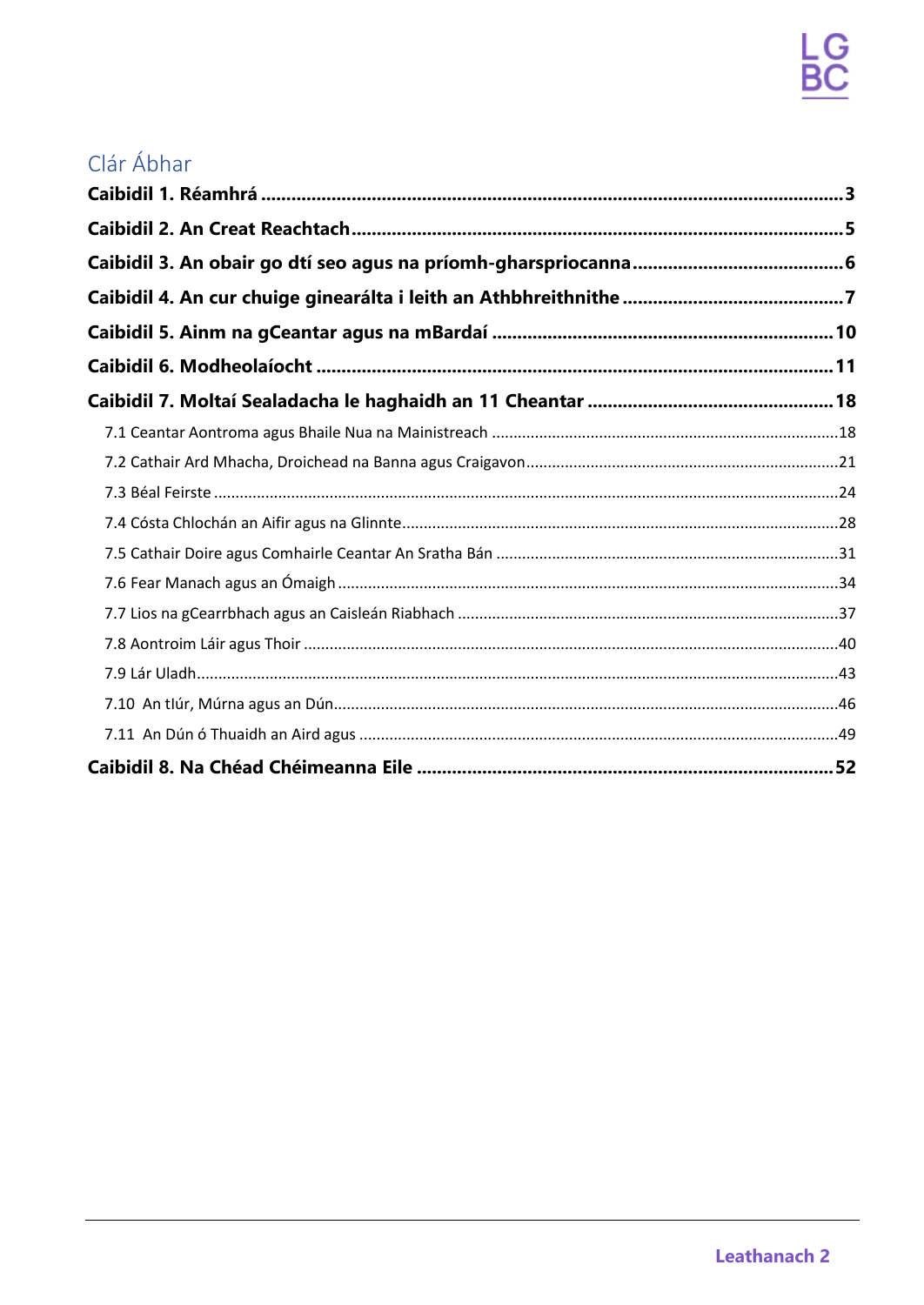## <span id="page-2-0"></span>**Caibidil 1. Réamhrá**

- 1.1 Cuirtear i láthair sa tuarascáil seo na Moltaí Sealadacha uaim le haghaidh an Athbhreithnithe ar Theorainneacha Rialtais Áitiúil i dTuaisceart Éireann. Beidh na Moltaí Sealadacha sin ina nábhar do chomhairliúchán poiblí anois.
- 1.2 Cheap an Roinn Pobal mé mar Choimisinéir um Theorainneacha Rialtais Áitiúil do Thuaisceart Éireann i mí an Mheithimh 2020. D'fhógair Carál Ní Chuilín CTR, an tAire Pobal ag an am, mo cheapachán an 16 Meitheamh 2020.
- 1.3 Tá sé mar chúram orm athbhreithniú a dhéanamh ar líon, teorainneacha agus ainm an 11 cheantar rialtais áitiúil agus ar líon, teorainneacha agus ainm na mbardaí a roinntear gach ceantar isteach iontu agus moltaí a dhéanamh ina leith. Thug an Roinn ordú dom na moltaí deiridh uaim a chur isteach faoin 31 Bealtaine 2022.
- 1.4 D'fhoilsigh mé fógra poiblí an 3 Feabhra 2021 á rá gur seoladh suíomh Gréasáin LGBC agus gur curtha i gcrích a bhí an chéim ullmhúcháin den Athbhreithniú. Thug mé cuireadh do chomhairlí, do pháirtithe polaitíochta, do chumainn, d'eagraíochtaí agus do dhaoine aonair den phobal tograí a chur isteach maidir le líon, teorainneacha agus ainm an 11 cheantar; agus maidir le líon, teorainneacha agus ainm na mbardaí laistigh den 11 cheantar.
- 1.5 D'iarr mé ar an Roinn Coimisinéirí Cúnta a cheapadh chun cabhrú liom an tAthbhreithniú a dhéanamh. Beidh sé mar phríomhról ag na Coimisinéirí Cúnta breithniú a dhéanamh ar uiríll i scríbhinn agus ó bhéal arna ndéanamh i dtaca leis na Moltaí Sealadacha uaim agus comhairle neamhchlaon a thabhairt dom.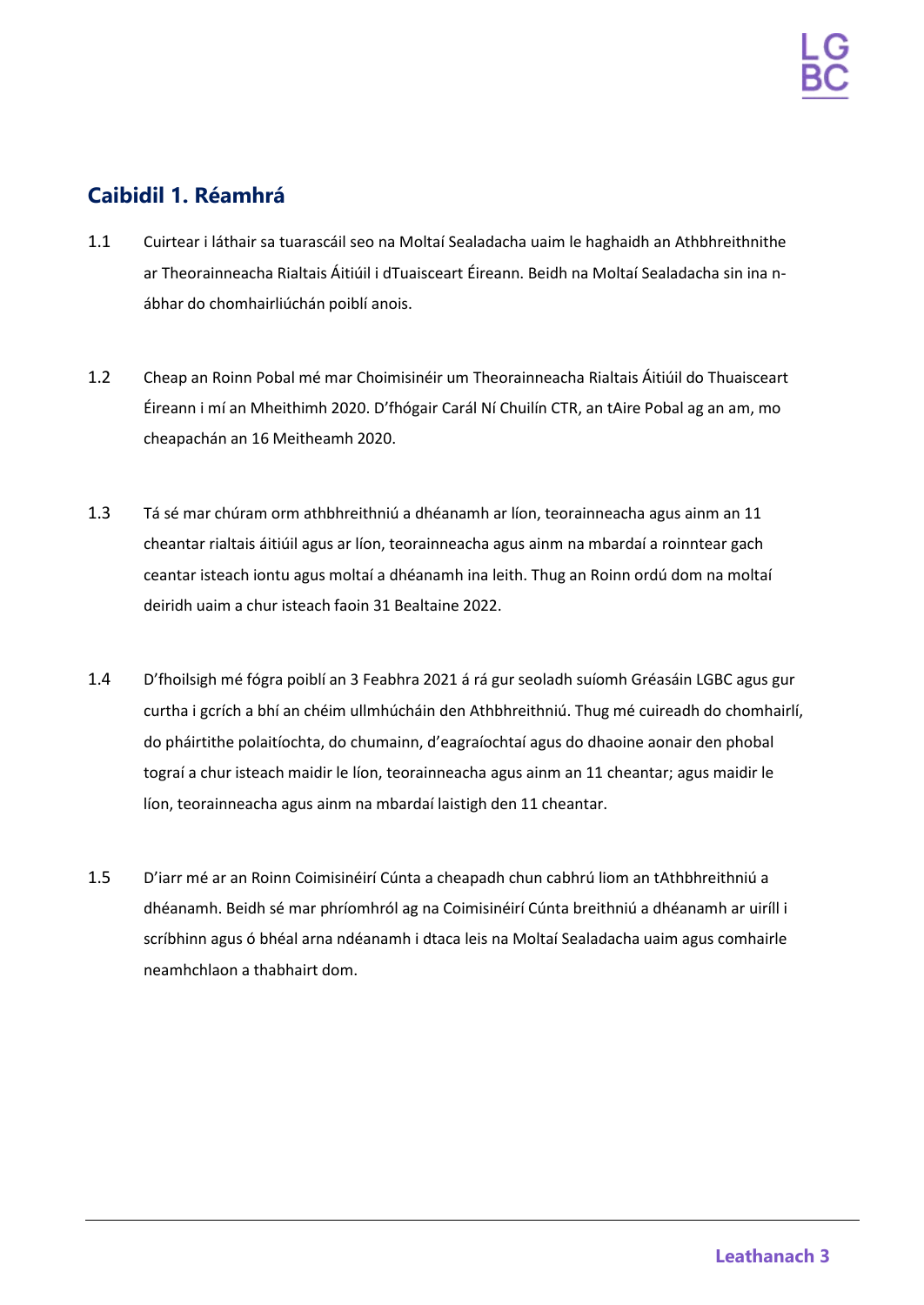- 1.6 Bunaíodh an tAthbhreithniú le linn tréimhse dhúshlánach. Faighim tacaíocht ó fhoireann bheag oifigeach a tugadh ar iasacht ó Státseirbhís Thuaisceart Éireann, agus iad faoi stiúir ag Jenny McGuigan, mo Rúnaí. Tá m'fhoireann ag obair i gcomhar le foireann oifigeach léarscáilíochta agus cairtithe i Suirbhéireacht Ordanáis Thuaisceart Éireann (OSNI), ar rannóg de Sheirbhísí Talún agus Maoine sa Roinn Airgeadais í, agus le comhghleacaithe in Oifig Thoghchánaíochta Thuaisceart Éireann. Ós rud é go bhfuil gach duine ag obair go cianda ón uair a ceapadh mé i leith, níor bhuail na baill ar fad den fhoireann lena chéile i bpearsa go fóill. Molaim na baill den fhoireann as a gcuid scileanna agus athléimneachta agus iad ag tabhairt an Athbhreithnithe chuig an chéim seo, agus tá mé ag súil le bualadh leo i bpearsa nuair a bheidh sé sábháilte déanamh amhlaidh.
- 1.7 Rinne mé dianiarracht an tAthbhreithniú seo a dhéanamh chomh hinrochtana agus chomh chuimsitheach agus is féidir. Tá na Moltaí Sealadacha seo á gcur i láthair agam i bhformáid dhigiteach inrochtana ar fhorbair OSNI í. Ní hé amháin gur de bharr na staide reatha sláinte poiblí atáthar ag glacadh an chuir chuige sin ach táthar á ghlacadh fosta toisc gur fearr i bhfad, i mo thuairimse, cáilíocht na léarscáileanna digiteacha ná cáilíocht aon leagain chlóite agus cuirfidh sé sin ar chumas gach duine na tograí uaim a scrúdú go mion. Tá súil agam go spreagfaidh na moltaí sealadacha seo plé fiúntach i measc an phobail.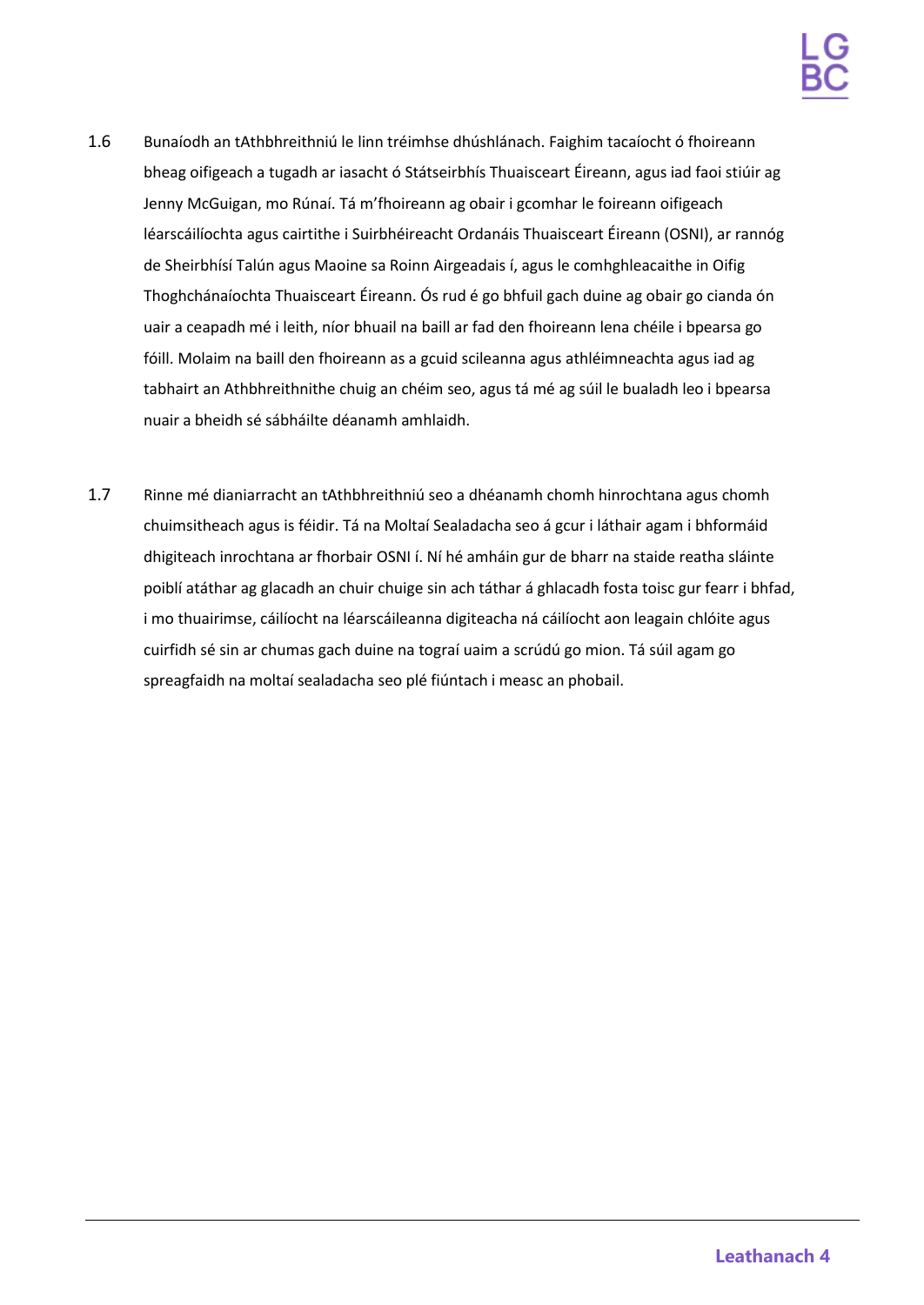## <span id="page-4-0"></span>**Caibidil 2. An Creat Reachtach**

- 2.1 Leagtar amach sa chaibidil seo an creat reachtach don Athbhreithniú. Leagtar amach sa Local Government Act (Northern Ireland) 1972, arna leasú, paraiméadair an Athbhreithnithe ar Theorainneacha Rialtais Áitiúil agus na nósanna imeachta le haghaidh an Athbhreithnithe nach mór dom iad a leanúint.
- 2.2 Ceapadh mé faoi Chuid IV den Acht thuas, de réir mhír (1)(b) d'Airteagal 50. Foráiltear don mhéid seo a leanas le Cuid IV den Acht: *Beidh sé mar fheidhm ag Coimisinéir a ceapadh faoi fho-alt 50(1)(b) athbhreithniú agus moltaí a dhéanamh maidir le*
	- *a. Líon, teorainneacha agus ainm na gceantar rialtais áitiúil; agus*
	- *b. Líon, teorainneacha agus ainm na mbardaí a roinntear gach ceantar iontu.*
- 2.3 Leagtar amach i Sceideal 4 den Acht thuasluaite an próiseas ceapacháin le haghaidh Coimisinéir um Theorainneacha Rialtais Áitiúil agus an nós imeachta le haghaidh an Athbhreithnithe nach mór dom é a leanúint agus na rialacha nach mór dom cloí leo. Is féidir tuilleadh mionsonraí faoin reachtaíocht sin a aimsiú ag [www.lgbc-ni.org.uk/links. T](http://www.lgbc-ni.org.uk/links)á an cur chuige a ghlac mé i leith na reachtaíochta sin leagtha amach i Rannán 4 den tuarascáil seo.
- 2.4 Mionsonraítear ainm agus teorainneacha reatha na gceantar rialtais áitiúil agus na mbardaí rialtais áitiúil i dTuaisceart Éireann sa Local Government (Boundaries) Order 2012. Is féidir léarscáil de na ceantair rialtais áitiúil reatha a fheiceáil anseo:

[https://www.lgbc-ni.org.uk/sites/lgbc/files/publications/baseline-map.pdf.](https://www.lgbc-ni.org.uk/sites/lgbc/files/publications/baseline-map.pdf)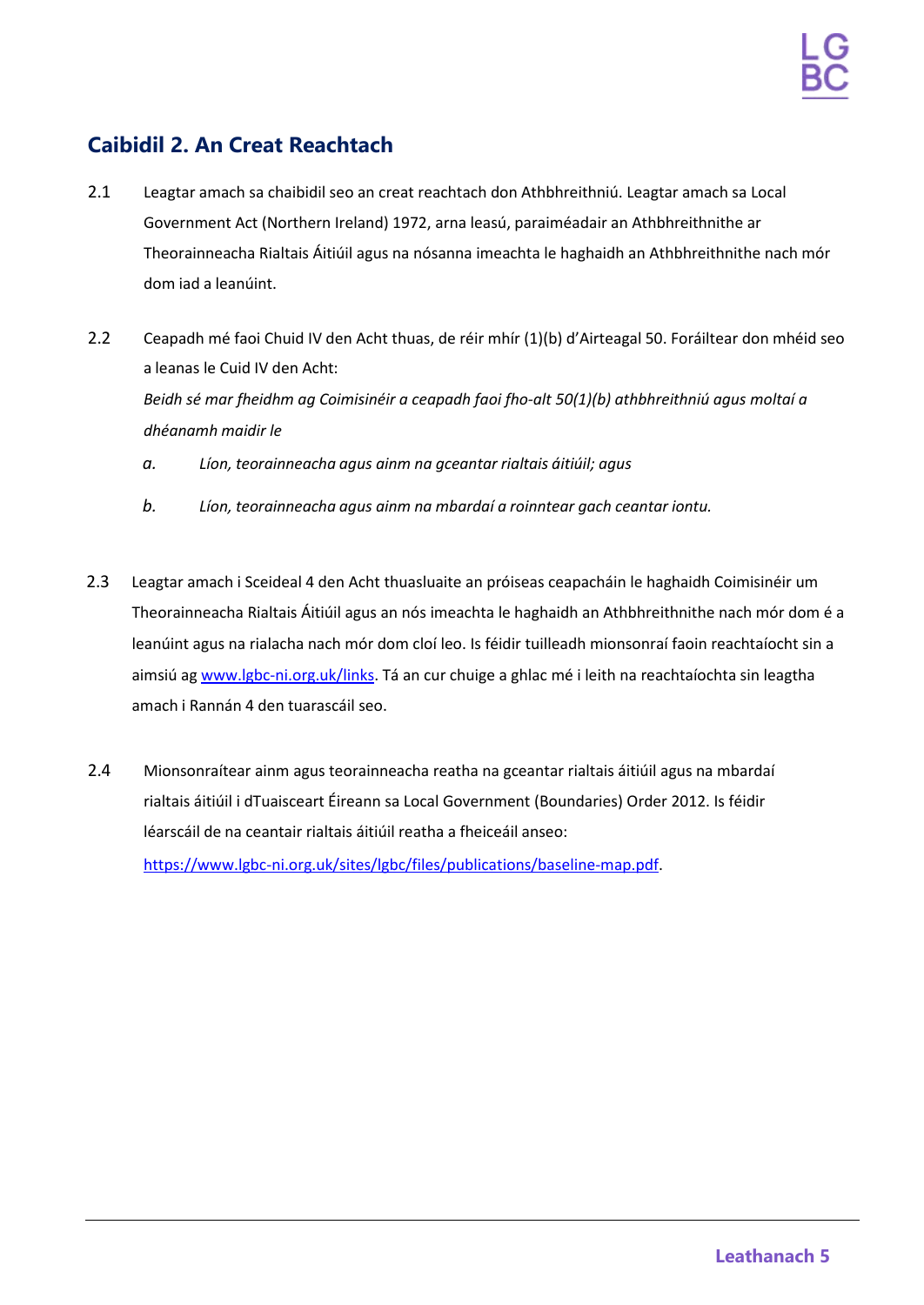## <span id="page-5-0"></span>**Caibidil 3. An obair go dtí seo agus na príomh-gharspriocanna**

- 3.1 Déantar achoimre sa chaibidil seo ar an obair a rinneadh go dtí seo sular foilsíodh na Moltaí Sealadacha uaim le haghaidh comhairliúchán poiblí. Tá achoimre ar na príomh-gharspriocanna ar fáil ag [https://www.lgbc-ni.org.uk/milestone-timeline.](https://www.lgbc-ni.org.uk/milestone-timeline)
- 3.2 Maidir leis na sonraí is bonn eolais leis an Athbhreithniú, sholáthair Príomhoifigeach Toghchánaíochta Thuaisceart Éireann iad ar an Dáta Áirimh, mar a bhí an 4 Eanáir 2021.
- 3.3 Rinne mé idirchaidreamh le Gníomhaireacht Thuaisceart Éireann um Staidreamh agus um Thaighde agus fuair mé staitisticí daonra a bhí cothrom le dáta chun eolas a dhéanamh don chur chuige a ghlacfainn i leith an Athbhreithnithe.
- 3.4 D'fhoilsigh mé fógra an 3 Feabhra inar fógraíodh an chéad chéim reachtúil den Athbhreithniú. Seoladh suíomh Gréasáin LGBC ar an dáta sin fosta. De bhreis air sin, chuir m'fhoireann in iúl do gheallsealbhóirí éagsúla go raibh an tAthbhreithniú ar bun. Áiríodh leo sin comhairlí, páirtithe polaitíochta, cumainn agus eagraíochtaí. Thug mé cuireadh do na geallsealbhóirí uile sin agus do dhaoine den phobal tograí a chur isteach.
- 3.5 Ag an am céanna ag a ndearnadh an obair anailísithe sonraí agus léarscáilíochta thar na míonna beaga seo, ar lena linn a d'oibrigh mé i ndlúthchomhar le hoifigigh léarscáilíochta agus cairtithe OSNI, bhí roinnt cruinnithe agam le comhairlí, le príomh-gheallsealbhóirí agus le comhpháirtithe soláthair chun eolas a dhéanamh don Athbhreithniú.
- 3.6 I mí na Bealtaine i mbliana, d'óstáil mé roinnt seisiún fíorúil faisnéise 'Buail leis an Choimisinéir' le hoifigigh agus comhaltaí ón 11 chomhairle. Bhí sé mar aidhm leis na seisiúin fhíorúla sin feasacht a mhéadú i measc comhairlí ar an Athbhreithniú ar mhaithe leis an phróiseas Athbhreithnithe agus na hamscálaí lena mbaineann a shoiléiriú. Is féidir roinnt de na ceisteanna a tarraingíodh anuas le linn na seisiún sin a léamh ag [https://www.lgbc-ni.org.uk/faqs.](https://www.lgbc-ni.org.uk/faqs)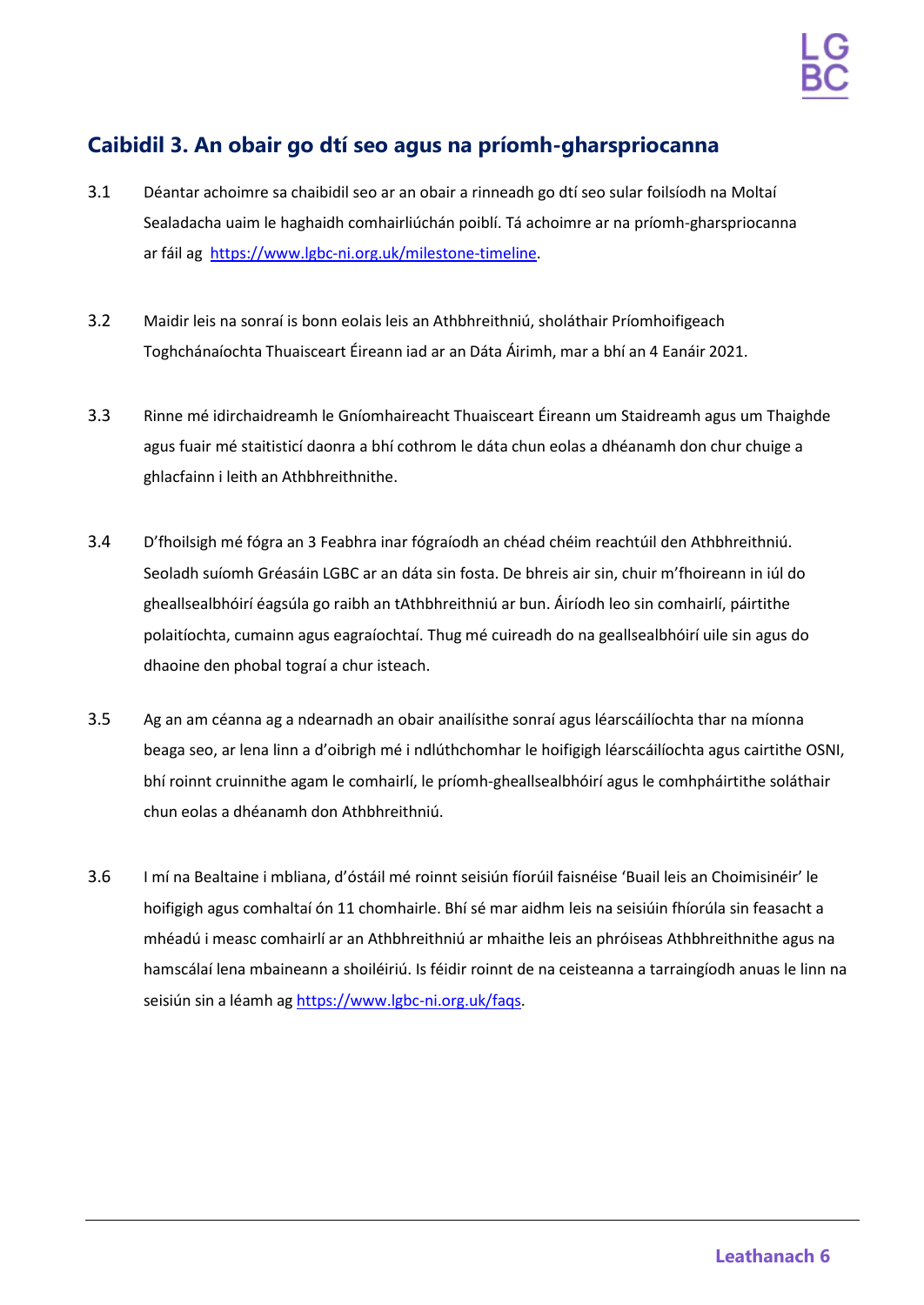## <span id="page-6-0"></span>**Caibidil 4. An cur chuige ginearálta i leith an Athbhreithnithe**

- 4.1 Tá breac-chuntas sa chaibidil seo ar an chur chuige a ghlac mé i leith an Athbhreithnithe ar Theorainneacha Rialtais Áitiúil. Agus mé ag tabhairt faoin chúram, ghníomhaigh mé faoi stiúir na reachtaíochta atá leagtha amach i Rannán 3 den tuarascáil seo.
- 4.2 Tá an cur chuige a ghlac mé i leith roinnt príomhghnéithe de Chuid III de Sceideal 4 d'Acht 1972 leagtha amach agam thíos.

## **Teorainneacha So-shainaitheanta**

4.3 Luaitear an méid seo a leanas i mír 14: *'tabharfar aird ar an inmhianaitheacht a bhaineann le teorainneacha ceantair agus barda atá so-shainaitheanta a chinneadh'*. Bhreithnigh Richard Mackenzie CB, mo réamhtheachtaí, an chiall leis an fhrása sin san Athbhreithniú roimhe ar Theorainneacha Rialtais Áitiúil i dTuaisceart Éireann sa bhliain 2008/2009. Scríobh sé:

*'Ciallaíonn coincheap na teorann so-shainaitheanta teorainn is féidir a aithint nó a dhéanamh amach go furasta nó le beagán dua. Bhí mé den tuairim gur fholaigh an frása gnéithe talún amhail línte bóthair agus iarnróid; inbhir, lochanna, aibhneacha agus limistéir ardtalún; cosáin, raonta rothar, teorainneacha gairdín agus goirt, agus ballaí; agus teorainneacha spásanna oscailte amhail páirceanna, reiligí agus galfchúrsaí.'*

Aontaím le tuairim an Choimisinéara Mackenzie agus ghlac mé cur chuige atá cosúil le mír 14 i leith teorainneacha so-shainaitheanta a chinneadh.

## **Bailte fearainn**

4.4 Forchuirtear dualgas le mír 15 gan bailte fearainn a roinnt ach amháin i gcás go measaim nach féidir é sin a sheachaint. Is minic nach féidir roinnt a sheachaint i gcás seanteorainneacha baile fearainn toisc gurb amhlaidh gur tháinig forbairtí níos nua-aimseartha ar an talamh in ionad na línte teorann sin i gcásanna áirithe. I limistéir thuaithe a bhfuil ábharthacht shuntasach ag teorainneacha baile fearainn iontu go fóill, áfach, bhain mé úsáid as teorainneacha baile fearainn a mhéid is féidir le linn línte teorann a líniú.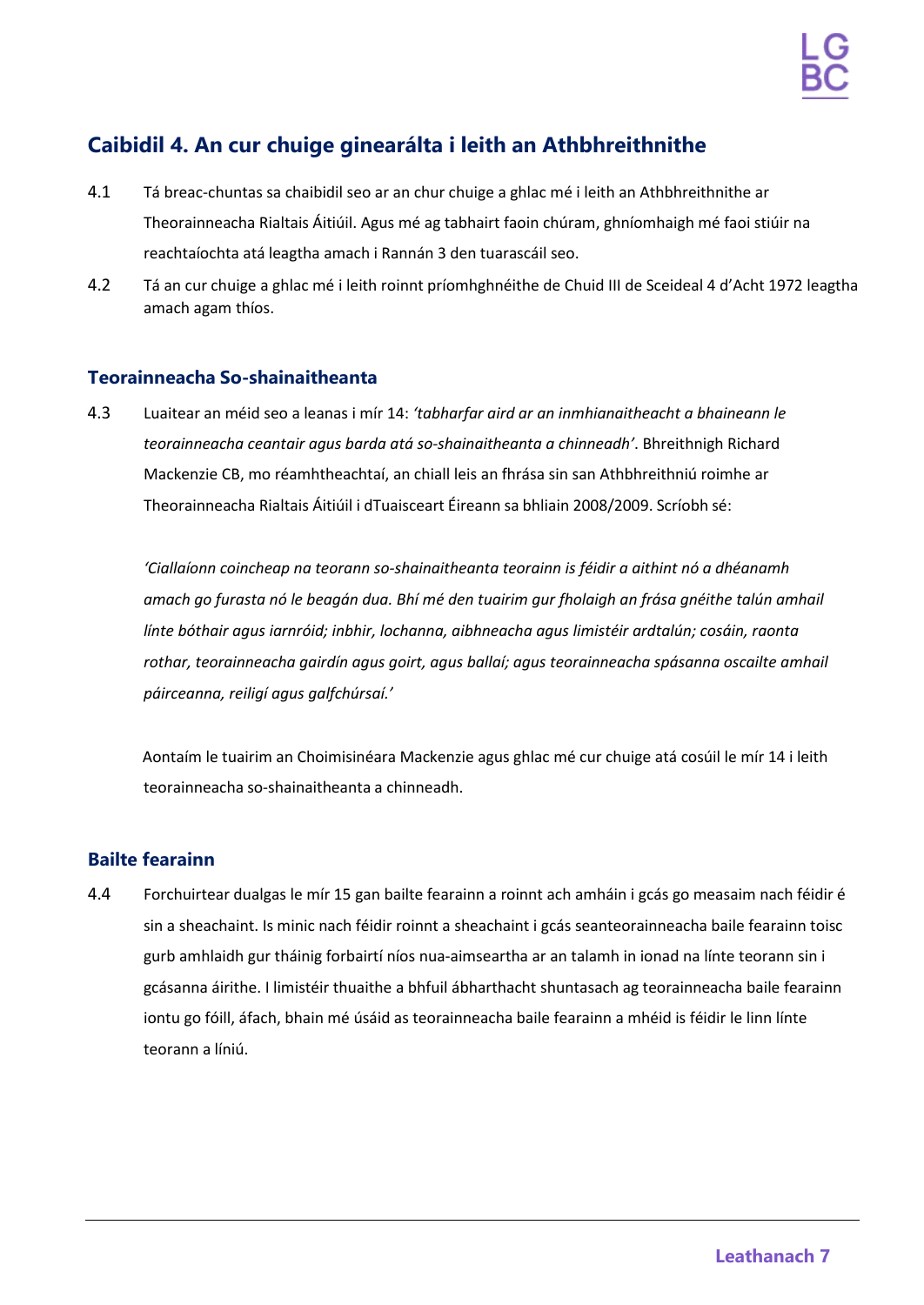## **Ceantar a Scoitheadh**

4.5 Forchuirtear dualgas le mír 16 gan ceantar a scoitheadh le teorainn cheantair eile nó ceantar a chuimsiú le teorainn cheantair eile a mhéid is indéanta. Níl aon scoitheadh den sórt sin ar áireamh sna teorainneacha atá línithe agam.

### **Bardaí**

- 4.6 Is iad seo a leanas tosca mhír 17 nach mór dom a chur san áireamh le linn bardaí a líniú:
	- *(a) méid, daonra agus éagsúlacht fhisiciúil an cheantair; agus*

*(b) an inmhianaitheacht gur cheart ionadaíocht chuí do thoghthóirí tuaithe agus do thoghthóirí uirbeacha a bheith ann laistigh den cheantar.*

Luaitear na tosca sin go sainráite mar nithe atá ábhartha do chumhachtaí agus dualgais an Choimisinéara faoi mhíreanna 18 agus 19.

4.7 Tugaim faoi deara gurb amhlaidh in Athbhreithniú 2008/09, le linn teorainneacha barda a chinneadh, gur aimsigh an Coimisinéir gur fhág an ceanglas faoi Riail 19 chun cothromú toghchánach a áirithiú go raibh sé riachtanach i roinnt cásanna na toghthóirí uirbeacha agus na toghthóirí tuaithe a nascadh san aon bharda amháin de bharr dháileadh an daonra. Is féidir go mbeidh sé sin riachtanach san Athbhreithniú seo fosta.

## **An Líon Bardaí i gCeantar**

- 4.8 Le mír 18(1), socraítear an líon bardaí i ngach ceantar go teanntásach a bheith cothrom le 60 barda do Bhéal Feirste agus a bheith cothrom le 40 barda do na deich gceantar eile, faoi réir fhomhíreanna 18(2) agus (3), lena dtugtar an lánrogha dom a mholadh go bhféadfaí an líon bardaí a mhéadú agus a laghdú faoi chúig cinn ar a mhéad, agus aird á tabhairt ar na tosca i mír 17. Thug mé aird ar an lánrogha sin agus na moltaí sealadacha uaim á bhforbairt agam.
- 4.9 In Athbhreithniú 2008/09, chruthaigh an Coimisinéir Mackenzie CB 41 bharda in dhá cheantar: Cathair Ard Mhacha, Droichead na Banna agus Craigavon; agus An tIúr, Múrna agus an Dún. Agus na moltaí sealadacha seo á gceapadh agam, chuir mé na méaduithe sin san áireamh agus tá mé den tuairim gobhfuil, agus go mbeidh, an líon sin inmhianaithe sna Ceantair sin. Tá mé den tuairim ag an am seo nach inmhianaithe atá aon mhéadú nó laghdú eile nó breise sa líon bardaí in aon cheantar eile.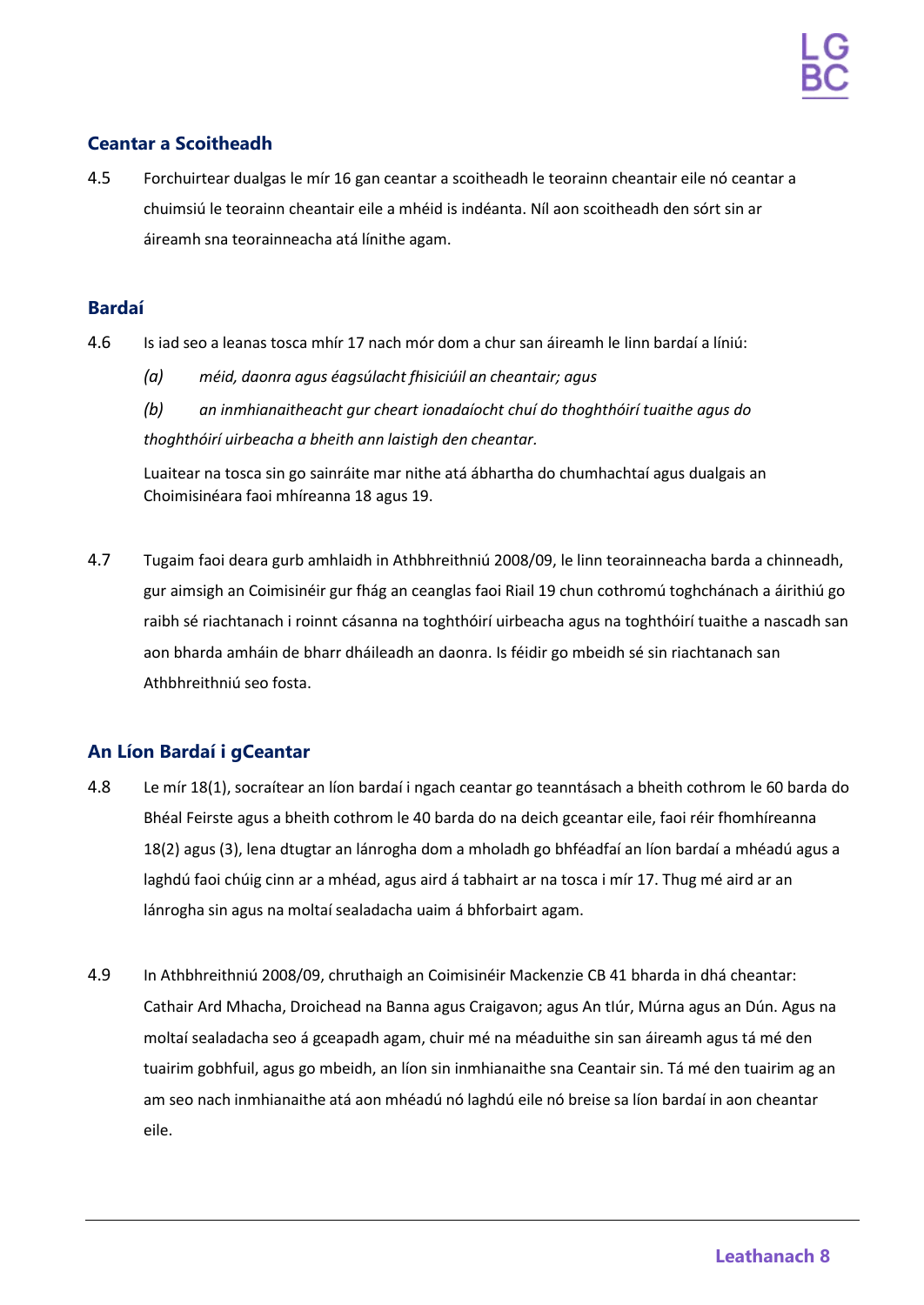## **Bardaí atá** *comhionann go substaintiúil***.**

4.10 Ceanglaítear an méid seo a leanas le mír 19(1) de Sceideal 4: *Laistigh d'aon cheantar ar leith, beidh, a mhéid is indéanta le réasún agus aird á tabhairt ar mhír 17, líon toghthóirí áitiúil atá comhionann go substaintiúil ann i ngach barda'.* Sa *Tuarascáil Moltaí Deiridh* a táirgeadh tar éis Athbhreithniú 2008/2009, scríobh an Coimisinéir Mackenzie an méid seo a leanas i mír 2.12:

*'Maidir leis an chiall atá le 'comhionann go substaintiúil', níor tugadh sainmhíniú cruinn ar an téarma sin go fóill agus bíonn sé ag brath ar an chomhthéacs áitiúil, lena n-áirítear dáileadh geografach na dtoghthóirí, dearadh agus leagan amach na bhforbairtí tithíochta, agus an tábhacht a leagtar ar na tosca i mír 17. Ar an ábhar sin a bhreithniú, tháinig mé ar an chonclúid gur cheart líon toghthóirí barda a bhfuil acu difríocht nach mó ná 10% leis an mheánlíon toghthóirí sa cheantar a mheas mar cheann atá 'comhionann go substaintiúil'. Mar a tharlaíonn, tá gach barda laistigh de 10% den mheán luaite.'*

- 4.11 An cheist nach mór dom a chur de bhun mhír 19(1) is ea cé acu atá nó nach bhfuil an líon toghthóirí áitiúla i ngach barda *comhionann go substaintiúil*. I mo thuairimse, is é atá i gceist leis sin cé acu a thagann nó nach dtagann na líonta faoi raon atá sách cúng a fhágann gur fiú a rá go bhfuil siad *comhionann go substaintiúil*. Is ábhar breithiúnais dom é sin.
- 4.12 Tá sé le tabhairt faoi deara fosta nach cáilithe atá an ceanglas go mbeadh siad 'comhionann go substaintiúil': tá an líon toghthóirí áitiúla i ngach barda le bheith *comhionann go substaintiúil a mhéid is indéanta le réasún*, agus tá aird le tabhairt agam ar mhír 17 le linn an tsaincheist sin a bhreithniú.
- 4.13 Tá mé sásta gur slat tomhais treorach úsáideach le haghaidh an Athbhreithnithe seo é an cur chuige a glacadh san Athbhreithniú roimhe, i.e. úsáid a bhaint as raon 10% os cionn agus faoi bhun mheánmhéid bardaí an Cheantair. Dá ainneoin sin, cuireadh an tslat tomhais sin i bhfeidhm go solúbtha agus gan an iomarca béime a bheith á leagan ar an raon +/-10% mar shlat tomhais dhian nó mar sprioc dhian. Ní mian liom tástáil atá ceaptha agam féin a chur in ionad na tástála reachtúla.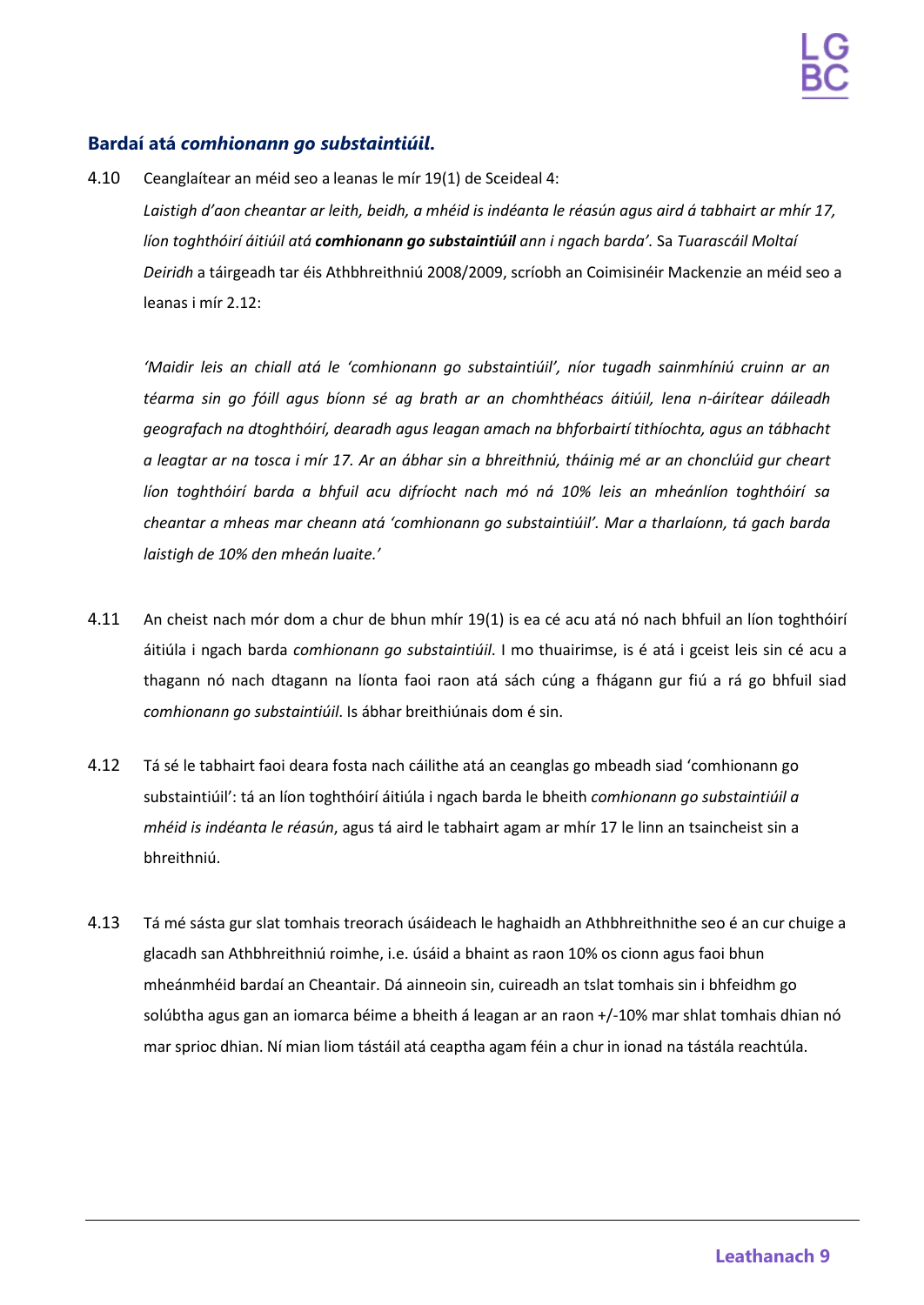## <span id="page-9-0"></span>**Caibidil 5. Ainm na gCeantar agus na mBardaí**

- 5.1 Pléitear sa chaibidil seo le saincheist ainm na gCeantar agus na mBardaí. Ní thugtar treoir maidir le hainmniú ceantar agus bardaí sna Rialacha i gCuid III de Sceideal 4 d'Acht 1972.
- 5.2 Féadfaidh Comhairle Ceantair a roghnú go mbrandálfaidh sí a hainm ar bhealach atá difriúil lena hainm dlíthiúil agus féadfaidh sí an bhrandáil sin a chur ar bhonn foirmiúil nó ainm éigin eile a ghlacadh. Faoin Local Government Act (Northern Ireland) 1972, tá foráil ann (alt 51) lena gceadaítear do Chomhairle Ceantair iarratas a dhéanamh chuig an Roinn Pobal ar athrú ainm ag am ar bith. Mar thoradh air sin, féadfaidh aon Chomhairle Ceantair leas a bhaint as an mhodh sin chun a hainm dlíthiúil a athrú.
- 5.3 Níl baint agam le hathstuchtúrú a dhéanamh ar shamhail reatha an 11 Chomhairle Ceantair i dTuaisceart Éireann agus tá mé den tuairim nach bhfuil údar agam leis an ainm reatha ar cheann ar bith den 11 Cheantar a athrú. Ina theannta sin, níl aon údarás agam ar cheist an stádais 'buirge' ná ar cheist an stádais 'cathrach'. Faoi alt 2 den Local Government Act (NI) 1972, féadfaidh comhairle achainí a dhéanamh go ndeonófaí cairt lena n-ainmneofaí ceantar na comhairle mar bhuirg.
- 5.4 Níl aon fhoráil dhlíthiúil eile ann lena gcumasaítear ainm barda a athrú, rud a fhágann nach bhféadfar aghaidh a thabhairt ar an tsaincheist ach amháin i gcomhthéacs na n-athbhreithnithe ar theorainneacha rialtais áitiúil.
- 5.5 Tá uiríoll faighte agam cheana féin á rá gur cheart ceantair agus bardaí araon a ainmniú i nGaeilge, go dátheangach i nGaeilge agus i mBéarla, nó go trítheangach i nGaeilge, i mBéarla agus in Ultais. Níor chuir mé an méid sin ar áireamh sna moltaí sealadacha uaim. Fáiltím roimh uiríll bhreise ar an tsaincheist sin le linn an mhórchomhairliúcháin phoiblí atá ar oscailt anois.
- 5.6 Anuas air sin, tá uiríll faighte agam lena n-iarrtar go n-athrófaí ainm ceantar. Tá uiríoll faighte agam á rá gur cheart an t-ainm Ceantair *'an Dún Thuaidh agus na hArda'* a athrú go *'Na hArda agus an Dún Thuaidh'*. Tá roinnt uiríoll faighte agam á rá gur cheart an t-ainm Ceantair *'An tIúr, Múrna agus an Dún'* a athrú go *'An tIúr, Múrna, Ard Mhacha Theas agus an Dún'*. Níor chuir mé ceachtar uiríoll díobh ar áireamh sna moltaí sealadacha uaim. Fáiltím roimh uiríll bhreise ar an dá cheann díobh le linn an mhórchomhairliúcháin phoiblí atá ar oscailt anois.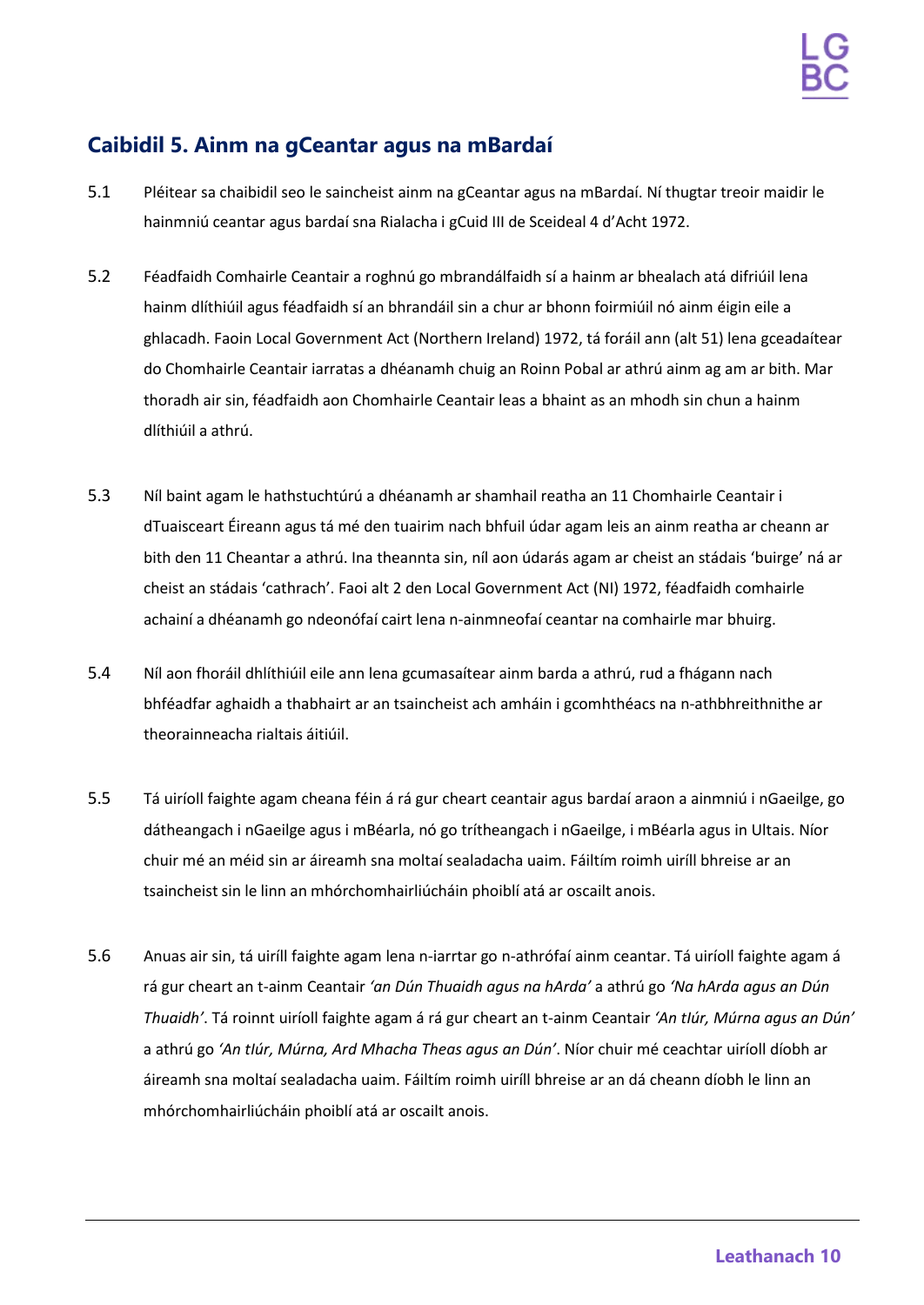## <span id="page-10-0"></span>**Caibidil 6. Modheolaíocht**

6.1 De bhreis ar an rannán i gCaibidil 4 den Tuarascáil seo inar phléigh mé mo léiriú ar an reachtaíocht, cheap mé go mbeadh sé úsáideach breac-chuntas a thabhairt ar an mhodheolaíocht a ghlac mé agus mé ag tabhairt faoi mo chúram. Tá trí shnáithe le cur san áireamh ag mo chúram san Athbhreithniú seo: staitisticí, saincheisteanna spásúlachta agus tosca sóisialta. Chuir mé ar áireamh fosta rannán ar an mhodheolaíocht theicniúil atá mar bhonn agus thaca ag Athbhreithniú 2021/22.

## **Staitisticí**

- 6.2 Cuireadh de cheangal orm leis an chéad snáithe anailís a dhéanamh ar na staitisticí ar sholáthair Príomhoifigeach Toghchánaíochta Thuaisceart Éireann iad amhail an dáta áirimh, mar a bhí an 4 Eanáir 2021. Sna sonraí sin, sonraítear an líon toghthóirí atá ann i ngach ceann de na bardaí reatha. Chuir sé sin ar mo chumas mo mhachnamh a dhéanamh ar na hathruithe sa líon toghthóirí ar fud Thuaisceart Éireann ó bhí an bhliain 2008 ann agus anailís a dhéanamh ar thionchar na n-athruithe sin ar an líon toghthóirí laistigh de bhardaí aonair. Ceanglaítear leis an reachtaíocht go mbeadh ag gach barda laistigh de cheantar líon toghthóirí a bheadh *comhionann go substaintiúil* a mhéid is indéanta le réasún, agus aird á tabhairt ar mhír 17.
- 6.3 Mar atá leagtha amach i gCaibidil 4, tá mé den tuairim gur féidir gurb ionann *comhionann go substaintiúil* agus líon atá suas le 10% os cionn nó faoi bhun mheán an Cheantair. Ní sprioc shocraithe ná dhian í an difríocht 10% a chur i bhfeidhm agus tá sé tábhachtach a thabhairt faoi deara nach mór tosca reachtúla eile amhail *méid, daonra agus éagsúlacht fhisiciúil* na gceantar a chur san áireamh le linn líniú teorainneacha barda nua a bhreithniú.
- 6.4 Ba léir gurbh amhlaidh i lear bardaí, ó dháta an Athbhreithnithe dheireanaigh i leith, gur tháinig méadú nó laghdú sa líon toghthóirí a bhí chomh mór sin go raibh siad i bhfad ar shiúl ó mheán a gCeantair. I roinnt cásanna, bhí an difríocht sin chomh mór le 50%. Agus na staitisticí á mbreithniú agam de réir barda, bhí mé in ann a fheiceáil go bhféadfaí an chothromaíocht riachtanach sa líon toghthóirí in aghaidh an bharda laistigh de Cheantar, rud a cheanglaítear le Riail 19, a bhaint amach ach sraith gluaiseachtaí inmheánacha toghthóirí a dhéanamh, **gan cur isteach, nó gan ach beagán cuir isteach, a bheith ann ar na teorainneacha ceantair seachtracha**.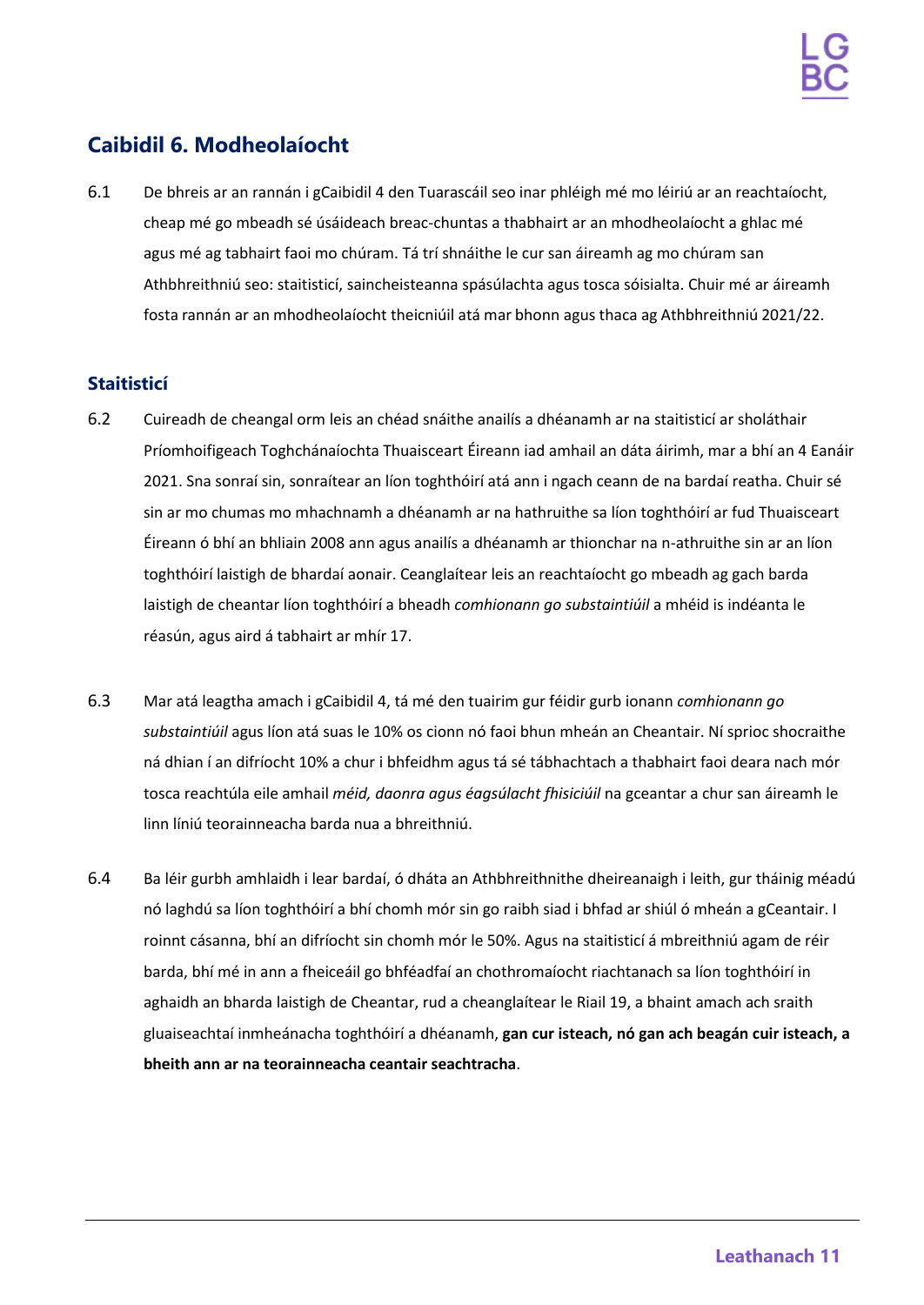6.5 Bhí an breathnú sin mar bhonn eolais leis an chur chuige a ghlac mé i leith na chéad chéime eile de mo chuid oibre, rud a raibh sé i gceist leis na struchtúir bharda reatha a athchumrú trí bhíthin sraith gluaiseachtaí beaga incriminteacha toghthóirí laistigh de gach Ceantar. Bhí súil agam go bhféadfaí an cur chuige sin a úsáid chun na bardaí reatha a athchothromú chun go bhféadfaí a rá go bhfuil gach ceann de na ceantair *comhionann go substaintiúil*, agus athmhúnlú radacach na línte teorann ceantair agus gluaiseacht toghthóirí ar fud teorainneacha ceantair á seachaint ag an am céanna.

## **Saincheisteanna spásúlachta**

- 6.6 An dara snáithe den obair san Athbhreithniú seo ba ea na staitisticí toghcháin a bhreithniú ó thaobh na spásúlachta de. Ba é a bhí i gceist leis sin na sonraí toghcháin a léarscáiliú ar léarscáil suirbhéireachta ordanáis de gach Ceantar. Chuir sé sin ar mo chumas a dhéanamh amach go cruinn cá bhféadfaí athruithe a dhéanamh ar theorainneacha ar an bhealach is éifeachtaí chun an cothromú staitistiúil a cheanglaítear a bhaint amach. Agus mé ag cur chuig na tosca spásúlachta, bhí sé mar chúram orm a chinntiú gur san áit chuí a dhéanfaí na hathruithe ar na teorainneacha a mbeadh mar aidhm leo an líon toghthóirí i mbarda ar leith a laghdú nó a mhéadú de réir mar is gá. Bhí sé mar chúram orm fosta a chinntiú go bhféadfaí a rá go bhfuil na línte teorann nua *soshainaitheanta* de réir Mhír 14.
- 6.7 Mar atá pléite i gCaibidil 4, bhí sé i gceist leis an chur chuige a ghlac mé i leith teorainneacha *soshainaitheanta* sainaithint a dhéanamh ar ghnéithe ar an talamh a d'fhéadfadh cabhrú le líniú a dhéanamh ar línte loighciúla so-aitheanta scartha agus a mbeadh ciall leo ó thaobh na ngnéithe fisiciúla laistigh den limistéar spásúil sin de.
- 6.8 Chuige sin, cuireadh ar mo chumas mo chuid oibre a dhéanamh tríd an teicneolaíocht dhigiteach agus an saineolas atá ag léarscáilithe gairmiúla in OSNI, a d'oibrigh i ndlúthchomhar liomsa agus le m'fhoireann chun samhaltú spásúlachta den chaighdeán teicniúil is airde a tháirgeadh. Tá mé faoi chomaoin ag obair m'fhoirne agus ár gcomhpháirtithe in OSNI as mo léarscáileanna molta a tháirgeadh. Tá breac-chuntas níos mine ar an phróiseas sin le fáil thíos.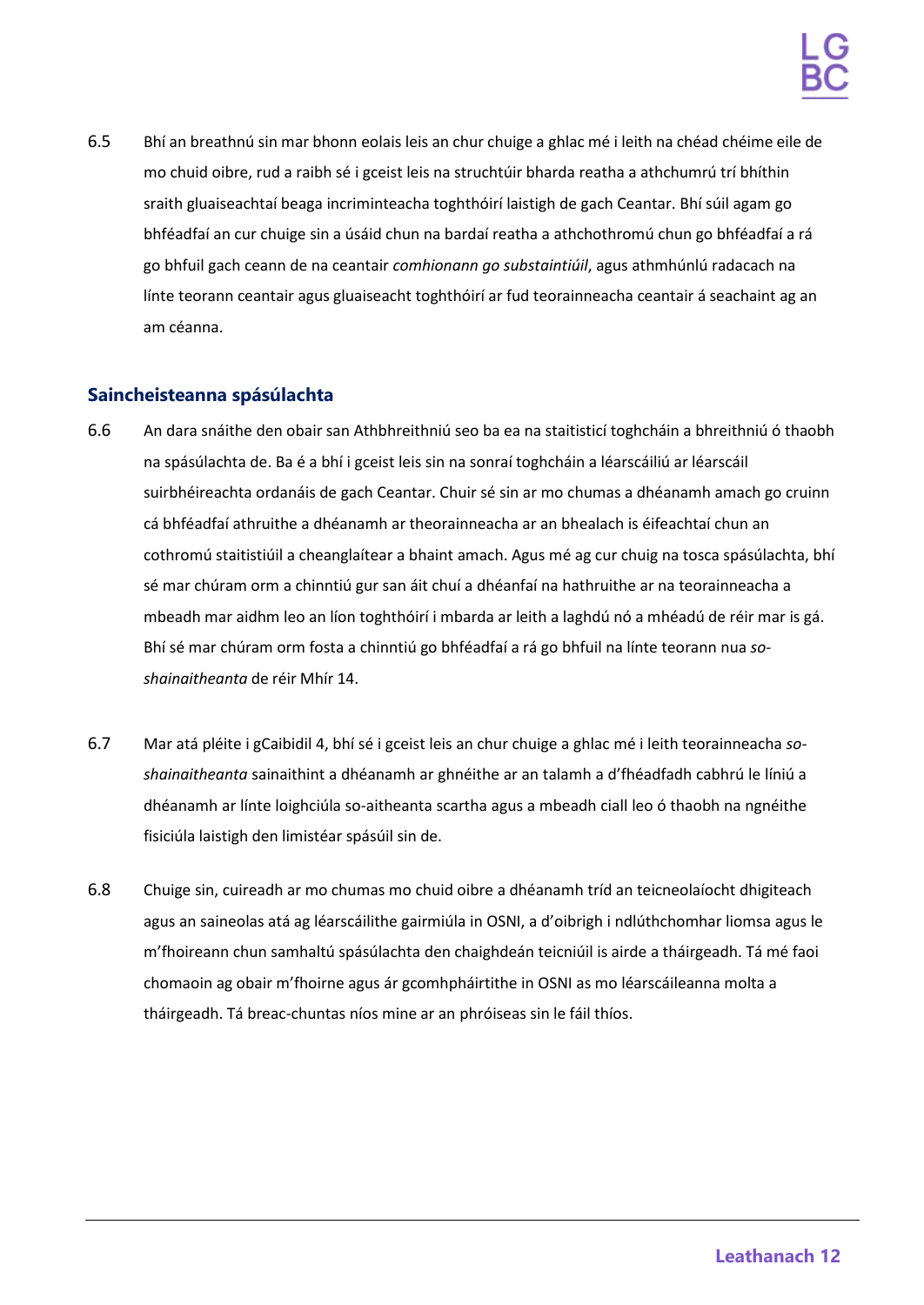6.9 Saincheist thábhachtach spásúlachta nach mór béim a leagan uirthi is ea saincheist an **aghloit**. Is minic nach mbíonn teorainneacha riaracháin soiléir le feiceáil ar an talamh agus is féidir iad a aghlot le himeacht ama de bharr teagmhais nádúrtha amhail creimeadh cósta agus, rud ba choitianta fós, le forbairt nua foirgneamh a bhféadfadh go mbeadh athrú déanta acu ar na gnéithe ar an talamh a bhíodh ag líniú na líne teorann riaracháin tráth. Cé gur ghlac mé cur chuige na hidirghabhála íosta agus línte teorann Ceantair á moladh agam sna Moltaí seo, bhí orm idirghabháil a dhéanamh le teorainneacha Ceantair i gcás gur sainaithníodh aon aghlot. Bhí sé mar aidhm leis an idirghabháil sin an líne teorann a athrú chun dáta chun go mbeidh sí ag teacht le forbairtí tógála nua, amhail tithe nua agus bóithre, a bhféadfadh go mbeadh an líne teorann atá ann cheana aghloite acu.

## **Tosca sóisialta**

- 6.10 Is í an ghné shóisialta de na hathruithe molta an chéad chéim eile den phróiseas um Theorainneacha a Athbhreithniú. Cuirfidh mé fáilte roimh aon uiríll a measann na comhairlithe iad a bheith ina gcabhair dom agus mé ag comhlíonadh an chúraim atá orm faoi Acht 1972. Beidh sé fúmsa a bhreithniú ansin, agus tagairt á déanamh do na Rialacha Reachtúla nach mór dom cloí leo, mar atá leagtha amach ag [https://www.lgbc-ni.org.uk/schedule-4-rules-accordance-which-recommendations-commissioner-are-be](https://www.lgbc-ni.org.uk/schedule-4-rules-accordance-which-recommendations-commissioner-are-be-made)[made, c](https://www.lgbc-ni.org.uk/schedule-4-rules-accordance-which-recommendations-commissioner-are-be-made)é acu a chabhraíonn nó nach gcabhraíonn an fhaisnéis arna soláthar ag comhairlithe liom an cúram sin a chur i gcrích agus, má chabhraíonn, cén dóigh a gcabhraíonn an fhaisnéis sin liom déanamh amhlaidh.
- 6.11 Tá súil agam go spreagfaidh na moltaí sealadacha seo plé i measc an phobail agus go spreagfaidh siad idirchaidreamh fiúntach lena gcuirfear ar mo chumas tuairimí na ndaoine ar fud na gceantar agus na mbardaí a thuiscint. Tá súil agam go bhfaighidh mé tuairimí ón oiread daoine agus is féidir.

## **Modheolaíocht theicniúil**

6.12 Cuid lárnach den Athbhreithniú seo is ea úsáid a bhaint as teicneolaíocht nuálach. Sa Chóras Faisnéise Geografaí ar baineadh úsáid as chun an tAthbhreithniú a éascú, baintear leas as tacair sonraí criticiúla amhail sonraí faoin líon toghthóirí agus as tacair sonraí léarscáilíochta atá cruinn agus cothrom le dáta. Sholáthair OSNI na sonraí léarscáilíochta uile. Ba iad **Pointer**, **OSNI Fusion** agus **OSNI Orthophotography** na príomhthacair sonraí ar baineadh úsáid astu. Tá míniú le fáil thíos ar na tacair sonraí sin agus ar an dóigh ar baineadh úsáid astu chun an tAthbhreithniú a éascú. Sócmhainn ollmhór ba ea an raon leathan sonraí agus teicneolaíochtaí tacaíochta atá ag OSNI. Rud a bhí chomh tábhachtach céanna, áfach, ba ea an rochtain ar bhaill foirne a bhfuil eolas agus saineolas fairsing acu ar fhaisnéis gheografach. Sholáthair Oifig Thoghchánaíochta Thuaisceart Éireann na **sonraí faoin líon toghthóirí**. Cuireadh na sonraí faoin líon toghthóirí faoi phróiseas **geochódúcháin** ar sheol OSNI é ansin.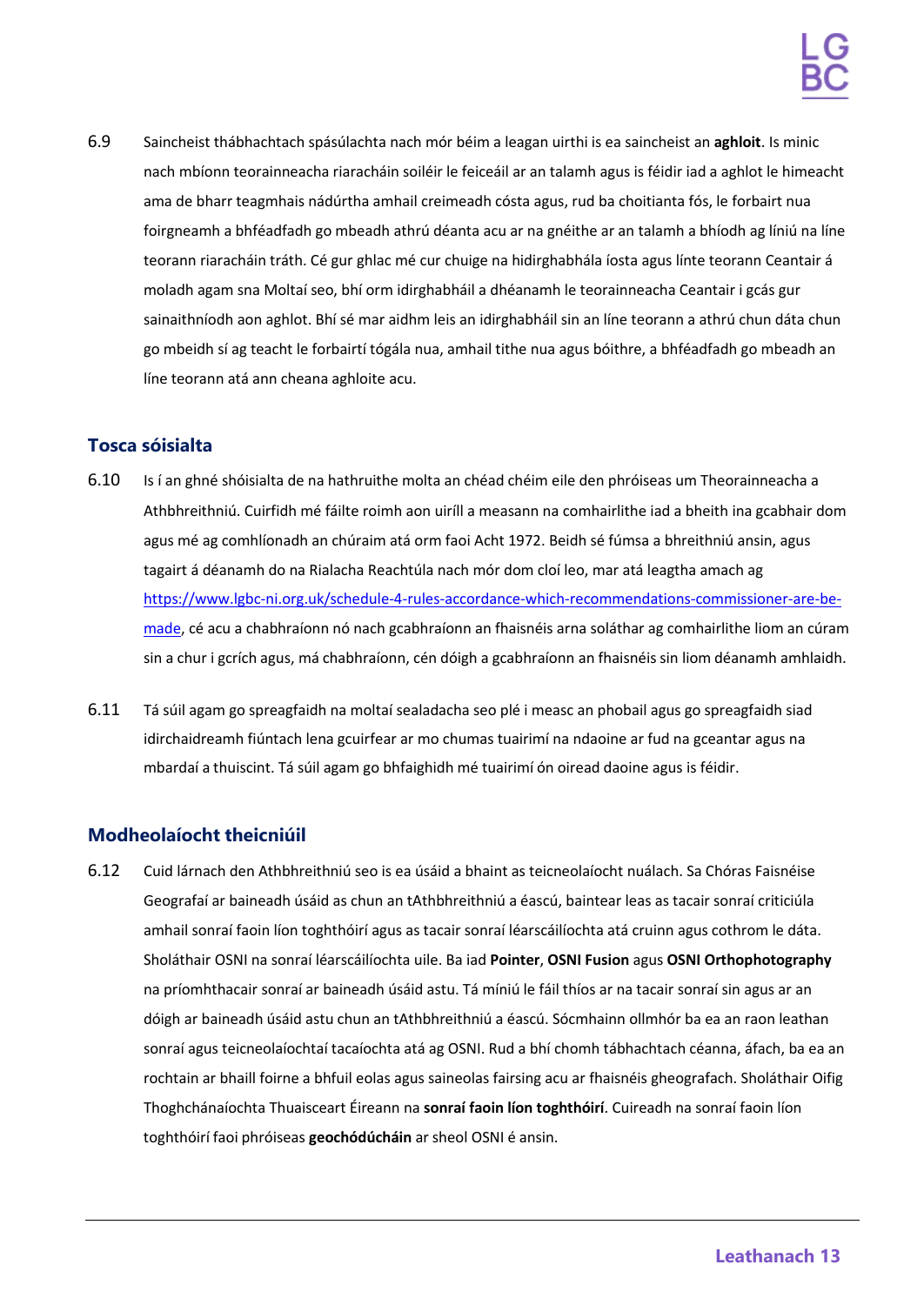## **Téarmaíocht**

- 6.13 Thug mo chomhghleacaithe in OSNI na mínithe thíos ar na príomhthéarmaí teicniúla:
	- *Pointer – is é seo an bunachar sonraí seoltaí is cuimsithí agus is údarásaí do Thuaisceart Éireann. Cuimsítear ann breis agus 870,000 taifead seolta agus coimeádann Seirbhísí Talún agus Maoine ar bun é le hionchur ó na comhairlí áitiúla agus ó Royal Mail. Cuimsítear i ngach taifead na mionsonraí faoin seoladh iomlán, uimhir thagartha uathúil maoine, faisnéis faoin seoladh agus faoi stádas an fhoirgnimh agus na comhordanáidí ar Eangach na hÉireann. Is féidir Pointer a úsáid mar aimsitheoir seoltaí (uimhir thagartha uathúil maoine) nó mar aimsitheoir ilchodach seoltaí (uimhir foirgnimh, ainm sráide agus postchód).*
	- *OSNI Fusion – is é seo an táirge léarscáilíochta veicteoirí mórscála is déanaí eisiúint. Cuimsítear ann gnéithe sannta pointe, líne agus polagáin lena léirítear gnéithe so-shainaitheanta fíorshaoil ar an talamh.*
	- *OSNI Orthophotography – ciallaíonn sé seo aer-ghrianghrafadóireacht dhigiteach gheothagartha lena dtugtar radharc mionsonraithe anuas ar an tírdhreach. Gabhtar na limistéir uile de Thuaisceart Éireann gach trí bliana.*
	- *Sonraí faoin líon toghthóirí – ciallaíonn sé seo an líon toghthóirí atá cláraithe chun vótáil ag toghcháin Rialtais Áitiúil agus ag toghcháin Thionól Thuaisceart Éireann. Cuimsítear seoladh poist agus Uimhir Thagartha Uathúil Maoine sna sonraí sin.*
	- *Geochódú – ciallaíonn sé seo an próiseas um shuíomh a shannadh, rud a dhéantar i luachanna comhordanáide de ghnáth, do sheoladh trí na gnéithe tuairisciúla suímh sa seoladh a chur i gcomparáid leo sin atá i láthair san ábhar tagartha. Tá seoltaí le fáil ina lán foirmeacha difriúla. Áirítear leo gnáthfhormáid seolta ina dtugtar an uimhir tí, an t-ainm sráide agus faisnéis iartheachtach, agus tuairisceoirí eile suímh amhail an postchód nó an limistéar comhairle. Sa chuid is mó de chásanna, déantar geochódú ar thábla seoltaí. Chun an próiseas sin a chur i gcrích, teastaíonn an tábla ina stóráiltear na seoltaí ba mhaith leat a gheochódú agus ábhar tagartha i riocht aimsitheoir seoltaí nó aimsitheoir ilchodach seoltaí. Meaitseáiltear an tábla seoltaí leis an ábhar tagartha/aimsitheoir agus sanntar luach comhordanáide do gach taifead ionchuir meaitseáilte.*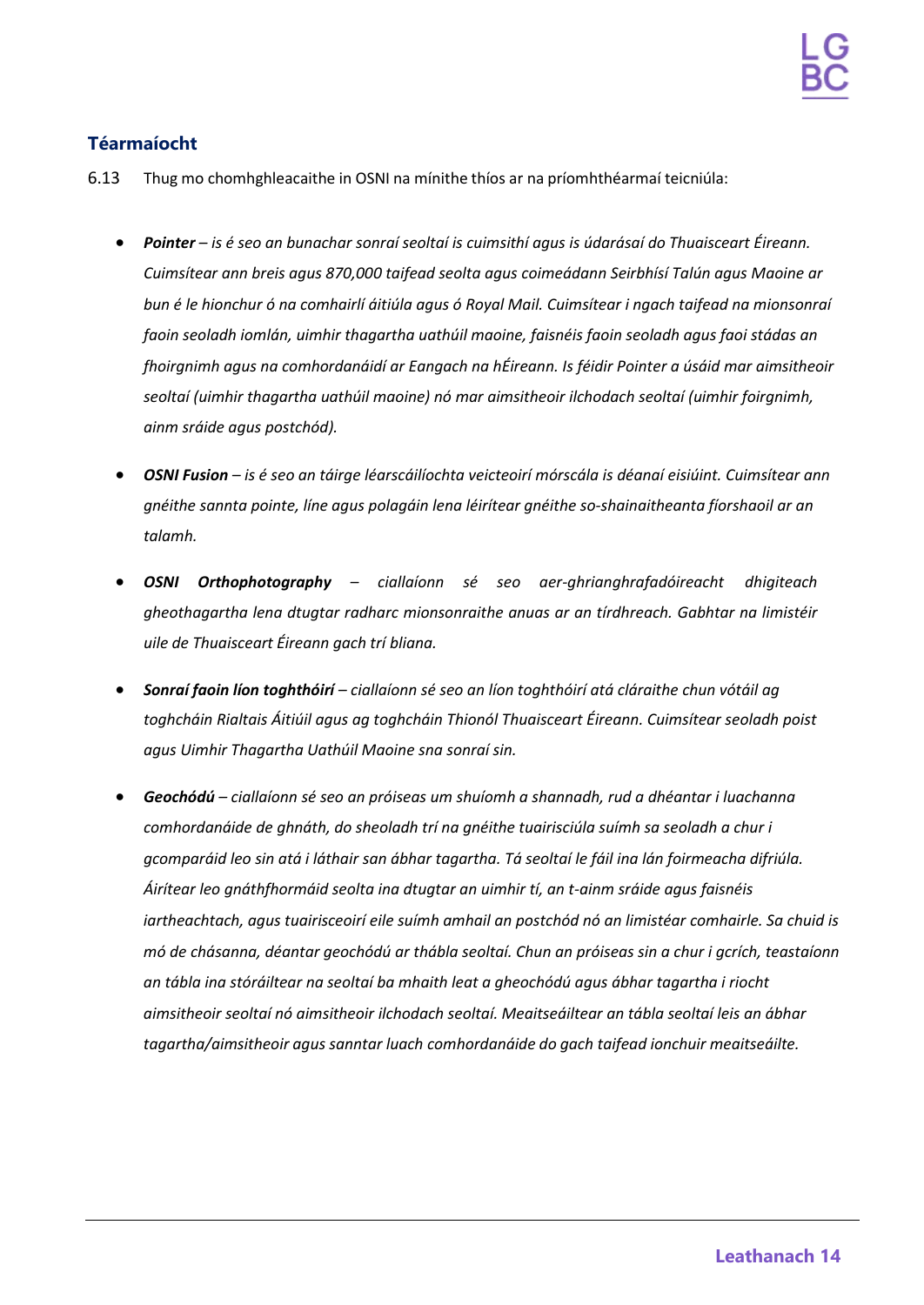## **An Tasc Teicniúil**

- 6.14 Déantar an Fhaisnéis Gheografach ábhartha ar fad a óstáil ar Thairseach Spatial NI. Ní cheadaítear ach d'fhoireann léarscáilíochta OSNI agus d'fhoireann LGBC í a rochtain. Cruthaíodh feidhmchlár simplí léarscáilíochta Gréasánbhunaithe chun cabhrú leis na sonraí a amharcléiriú agus a anailísiú. Agus úsáid á baint as miondealú staitistiúil ar an líon toghthóirí i ngach barda san 11 cheantar, sainaithníodh an meánlíon toghthóirí in aghaidh an bharda. Leis sin, bhíothas in ann na limistéir a mbeadh sé riachtanach an líon toghthóirí a athchothromú iontu a shainaithint go réidh, i.e. limistéir ina bhfuil an líon toghthóirí in aghaidh an bharda i bhfad níos airde nó i bhfad níos ísle ná an meán sin.
- 6.15 Ar an chéad dul síos, bhreithnigh an ball d'fhoireann OSNI an miondealú staitistiúil i gcoibhneas leis an cheantar agus trí úsáid a bhaint as coincheap na dteorainneacha so-shainaitheanta agus mhol sé nó sí réitigh chun bardaí a thabhairt faoi raon an cheantair. Ag an am céanna, bhain an ball d'fhoireann LGBC úsáid as an fheidhmchlár léarscáilíochta Gréasánbhunaithe chun é nó í féin a chur ar an eolas faoi gheografaíocht an cheantair agus faoin anailís staitistiúil. Bhuail an bheirt acu le chéile go fíorúil ansin chun na tograí a phlé agus chun réitigh a thabhairt ar aghaidh ar mhaithe leis an líon toghthóirí a athchothromú go comhoibríoch.
- 6.16 Baineann foireann OSNI úsáid as bogearraí ríomhaire deisce a bhfuil ardfheidhmiúlacht agus arduirlisí acu le haghaidh na teorainneacha barda a óstáiltear ar Thairseach Spatial NI a chur in eagar. Tá ceadanna ag foireann LGBC chun feidhmchlár srianta léarscáilíochta Gréasánbhunaithe a rochtain. Ceanglaítear fíordheimhniú úsáideora leis an fheidhmchlár léarscáilíochta sula seolfar é. Cuireann sé sin ar chumas fhoireann LGBC aon nithe a cuireadh in eagar a fheiceáil agus a cheistiú i bhfíor-am, beagnach. Is ann fosta d'fheidhmiúlacht bhreise lena ríomhfar an líon toghthóirí athchothromaithe ar ala na huaire de réir mar a athraítear teorainneacha chun dáta ach úsáid a bhaint as na sonraí léarscáilithe faoin líon toghthóirí. Bhí foireann LGBC in ann an dul chun cinn a rianú, na teorainneacha barda curtha in eagar a fheiceáil, na sonraí a cheistiú chun a fheiceáil cén fhoireann a rinne an cur in eagar agus amharc ar fhigiúirí athchothromaithe nua faoin líon toghthóirí i bhfeidhmchlár so-úsáidte aonair ar líne.
- 6.17 A luaithe a bhí comhfhoireann OSNI/LGBC sásta gur thángthas ar dhréachtréitigh réasúnacha chun an líon toghthóirí i ngach limistéar ceantair a athchothromú, chuir an fhoireann dréacht-tograí, lena náirítear léarscáileanna, ar aghaidh chugam lena mbreithniú. Bhí sé fúmsa ansin fiúntas na dtograí a bhreithniú i gcomparáid leis na Rialacha Reachtúla.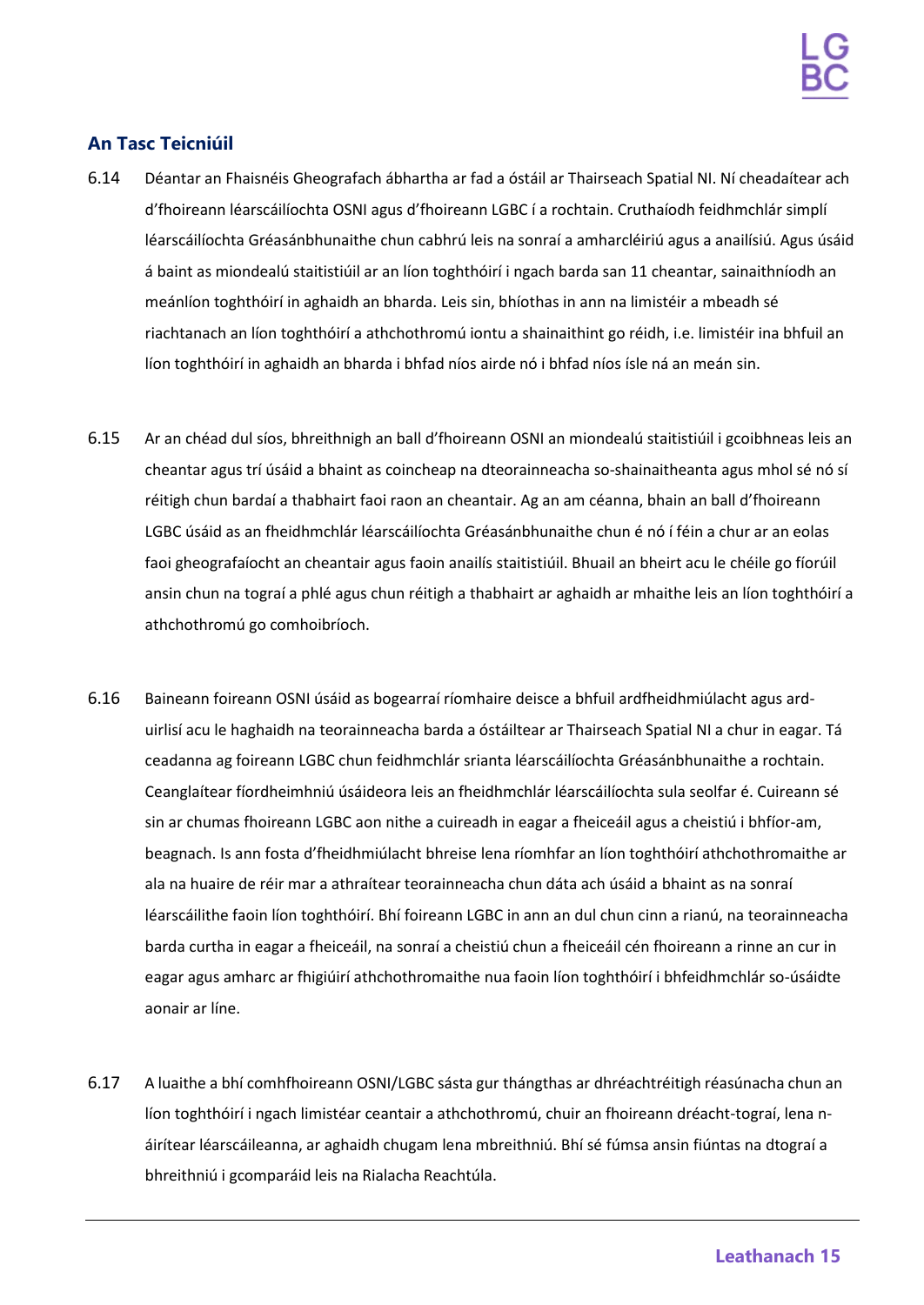## **Dúshláin**

- 6.18 Coimeádtar ar Chlár Toghthóirí Rialtais Áitiúil Oifig Thoghchánaíochta Thuaisceart Éireann faisnéis seolta nár caighdeánaíodh/nár ailíníodh le **Pointer**. Tá éagsúlacht ann sa dóigh a gcuirtear roinnt seoltaí i láthair, rud a fhágann nach próiseas éasca é an próiseas geochódúcháin i ngach cás. Tagann deacrachtaí chun cinn i roinnt cásanna, lena n-áirítear le linn na nithe seo a dhéanamh:
	- idirdhealú a dhéanamh idir seoltaí athbhríocha amhail 39 Bóthar na Mala agus 39 Bóthar na Mala Uachtarach
	- iarracht a dhéanamh seoltaí neamhiomlána a gheochódú nuair atá roinnt faisnéise ar iarraidh
	- iarracht a dhéanamh seanseoltaí a gheochódú le haghaidh foirgnimh a scartáladh agus a baineadh de Pointer
	- iarracht a dhéanamh seoltaí a gheochódú le haghaidh sráid ar athraíodh a hainm agus nár athraíodh chun dáta í in Pointer go fóill; agus
	- iarracht a dhéanamh seoltaí nua a gheochódú le haghaidh sráid nár cuireadh le Pointer go fóill.
- 6.19 Thángthas ar mheaits 98.9% mar thoradh ar úsáid a bhaint as aimsitheoir seoltaí Pointer chun seoltaí a gheochódú. Bhí sé riachtanach an 1.1% nach raibh meaits acu tar éis úsáid a bhaint as aimsitheoir seoltaí Pointer a gheochódú de láimh. Chun a chinntiú go nglacfaí cur chuige comhsheasmhach, cuireadh roinnt céimeanna loighciúla i bhfeidhm maidir leis an phróiseas seo. Tá siad mar a leanas:
	- Úsáid a bhaint as an phostchód tugtha chun gach taifead seolta ar Pointer atá ag meaitseáil a aimsiú agus comhordanáidí a shannadh ar bhonn na huimhreach foirgnimh cirte/an ainm sráide chirt
	- Úsáid a bhaint as an phostchód tugtha chun gach taifead seolta ar Pointer atá ag meaitseáil a aimsiú agus comhordanáidí a shannadh ar bhonn uimhreach foirgnimh cirte/ainm sráide chirt (i gcás gurb é 39A Bóthar na Mala seoladh an toghthóra, is féidir gur meaits comhchosúil seolta é 39 Bóthar na Mala)
	- Úsáid a bhaint as an phostchód tugtha chun gach taifead seolta ar Pointer atá ag meaitseáil a aimsiú agus comhordanáidí a shannadh ar bhonn na comharsan is gaire don uimhir foirgnimh cheart/don ainm sráide ceart (i gcás gurb é 39 Bóthar na Mala seoladh an toghthóra, is féidir gurb é 37 Bóthar na Mala meaits na comharsan is gaire)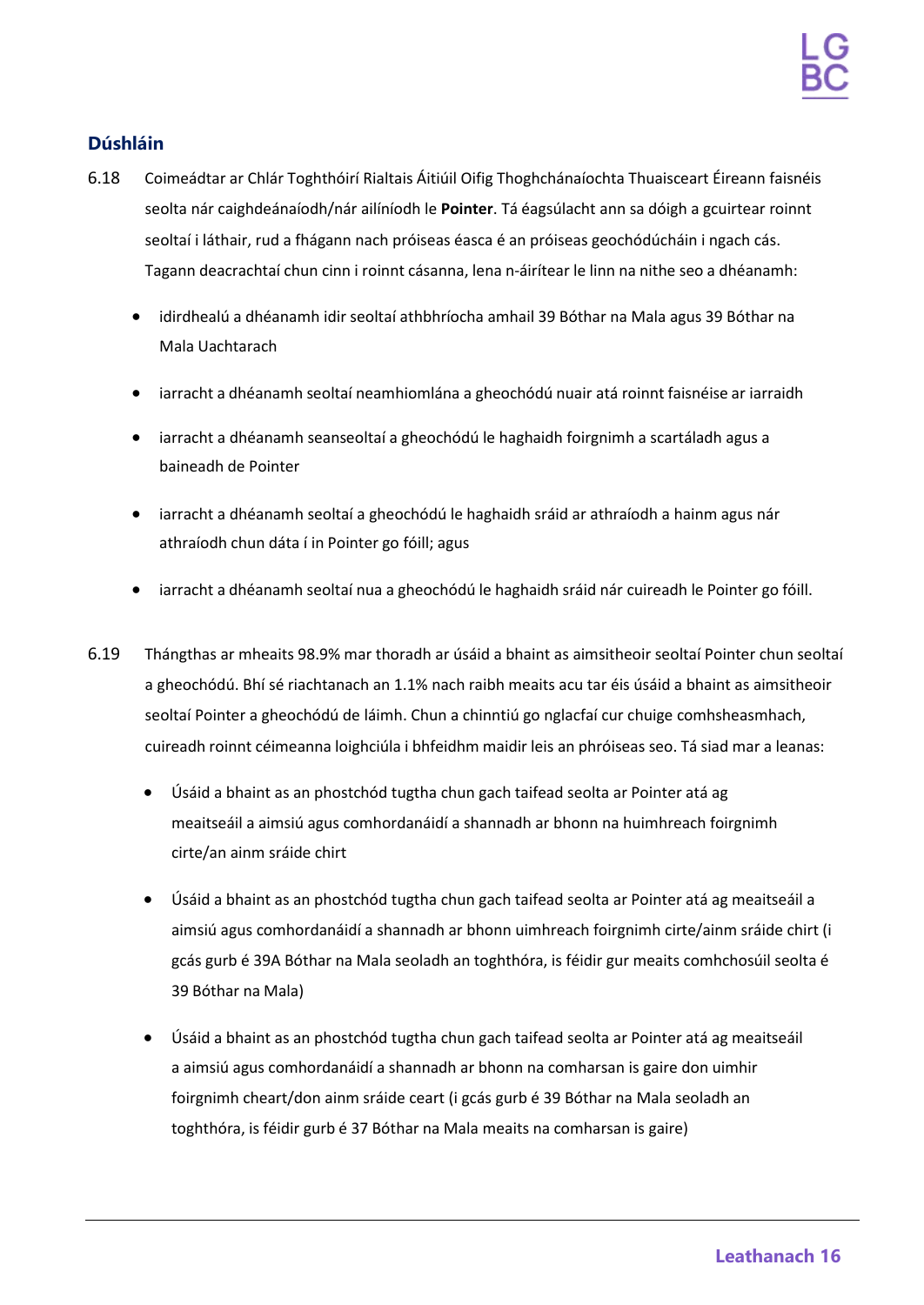- Úsáid a bhaint as an phostchód tugtha chun gach taifead seolta ar Pointer atá ag meaitseáil a aimsiú agus comhordanáidí a shannadh ar bhonn an tseolta is gaire don uimhir foirgnimh cheart/don ainm sráide cheart (i gcás gurb é 39 Bóthar na Mala seoladh an toghthóra, is féidir gurb é 39 Bóthar na Mala Uachtarach an meaits is gaire)
- Úsáid a bhaint as an phostchód tugtha chun gach taifead seolta ar Pointer atá ag meaitseáil a aimsiú. I gcás nach ann d'aon mheaits ar bhonn na gcritéar thuas, baineann muid úsáid as foinsí eile faisnéise amhail tuairiscí dúiche amhail logainmneacha/bailte fearainn, má chuirtear ar áireamh iad san fhaisnéis seolta, agus as ortafótagrafaíocht chun radharc anuas a fháil ar an dúiche chun seoltaí nua a shainaithint
- 6.20 I gcás nach bhfuil meaits loighciúil ann ar bhonn na nithe thuas, beidh an seoladh neamhmheaitseáilte fós. Thángthas ar mheaits 99.99% mar thoradh ar úsáid a bhaint as aimsitheoir seoltaí Pointer agus as geochódú de láimh. Ní cruinn a bheidh an 1.1% de sheoltaí a geochódaíodh de láimh ach tá sé réasúnach talamh slán a dhéanamh de go mbeidh siad lonnaithe i ndlúthchóngar an tseolta iarbhír, bunaithe ar an fhaisnéis ar fad atá ar fáil. Is ann fós do 138 dtoghthóir neamh-mheaitseáilte (0.01%).
- 6.21 Is é an toradh atá ar an phróiseas geochódúcháin láimhe ná difríochtaí an-bheag atá neamhshuntasach ó thaobh staidrimh de sna figiúirí toghthóirí deiridh a úsáideadh le haghaidh an Athbhreithnithe agus sna figiúirí ar fhoilsigh Oifig Thoghchánaíochta Thuaisceart Éireann iad ar an dáta áirimh.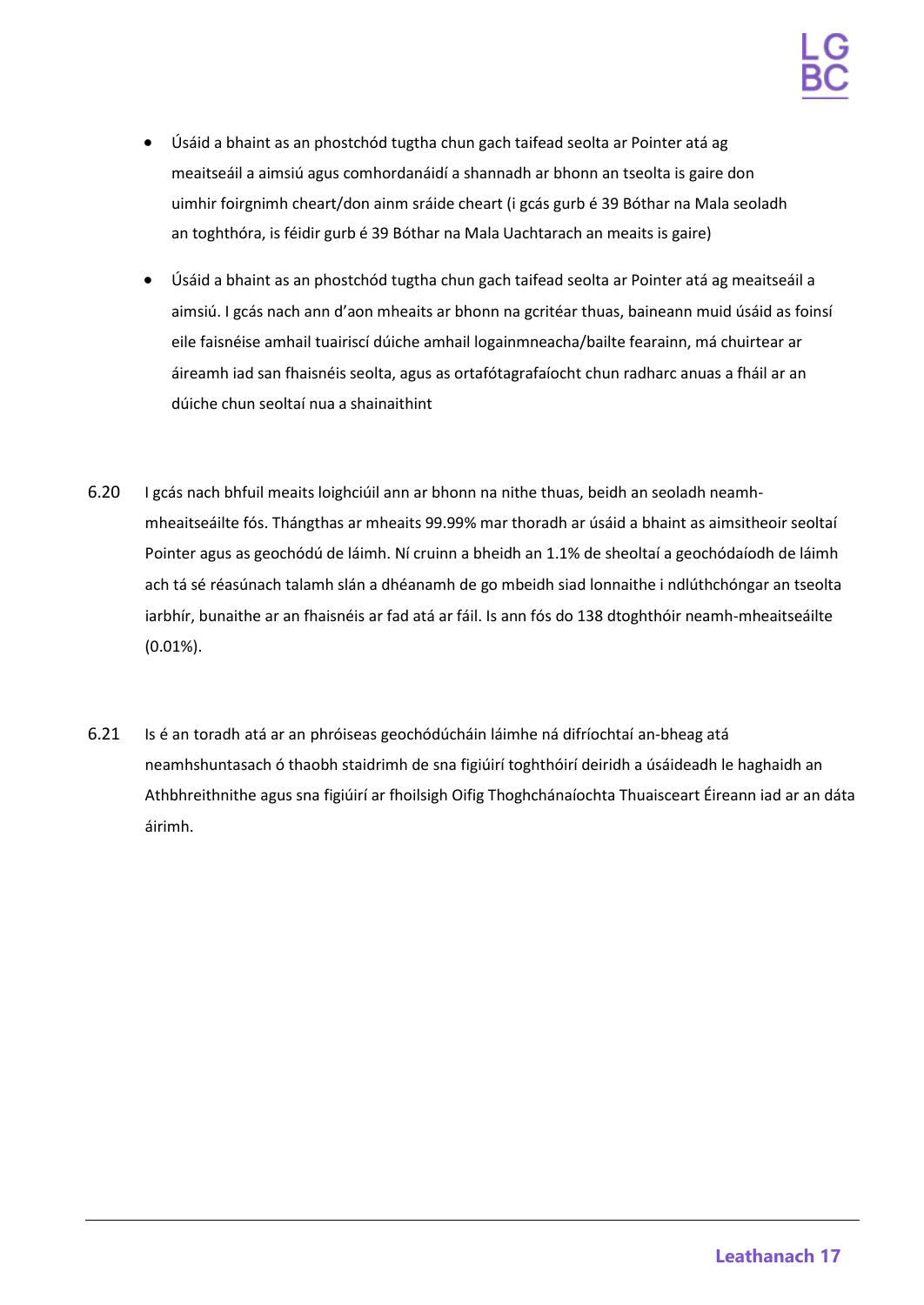## <span id="page-17-0"></span>**Caibidil 7. Moltaí Sealadacha le haghaidh an 11 Cheantar.**

## **7.1 Ceantar Aontroma agus Bhaile Nua na Mainistreach**

## **An teorainn cheantair**

7.1.1 Molaim go n-athrófaí an teorainn cheantair chun aghloit na teorann le ceantar Aontroma Láir agus Thoir ag Bóthar Lóiste na Feirme agus an Bóthar Uachtarach, an tOileán Glas, a chur san áireamh ar mhaithe le réadmhaoine i bhforbairt tithíochta nuathógtha a aistriú chuig ceantar Aontroma Láir agus Thoir.

- 7.1.2 Molaim go mbeadh an ceantar comhdhéanta de 40 barda go fóill agus is sa tábla thíos atá ainm na mbardaí agus líon toghthóirí na mbardaí. Rinneadh roinnt athruithe ar theorainneacha na mbardaí chun cloí leis an cheanglas reachtúil go mbeadh an líon céanna toghthóirí, a bheag nó a mhór, ag gach barda laistigh den cheantar. Is ann do 100909 dtoghthóir san iomlán sa cheantar, figiúr atá cothrom le 2522 thoghthóir in aghaidh an bharda. Tá sé mar aidhm le m'athruithe molta an líon toghthóirí a chothromú de réir mar is gá.
- 7.1.3 Is féidir na hathruithe atá molta agam ar theorainneacha na mbardaí a rochtain ach cliceáil anseo: [Aontroim](https://apps.spatialni.gov.uk/LGBC/LGBCPublicConsultationApp/index.html?extent=278095.3967%2C352799.5048%2C362497.6489%2C411007.9546%2C29900) agus Baile Nua [na Mainistreach.](https://apps.spatialni.gov.uk/LGBC/LGBCPublicConsultationApp/index.html?extent=278095.3967%2C352799.5048%2C362497.6489%2C411007.9546%2C29900)
- 7.1.4 Is leagtha amach sa tábla thíos atá an líon toghthóirí reatha in aghaidh an bharda (amhail an 4 Eanáir 2021) agus an líon toghthóirí beartaithe nua in aghaidh an bharda.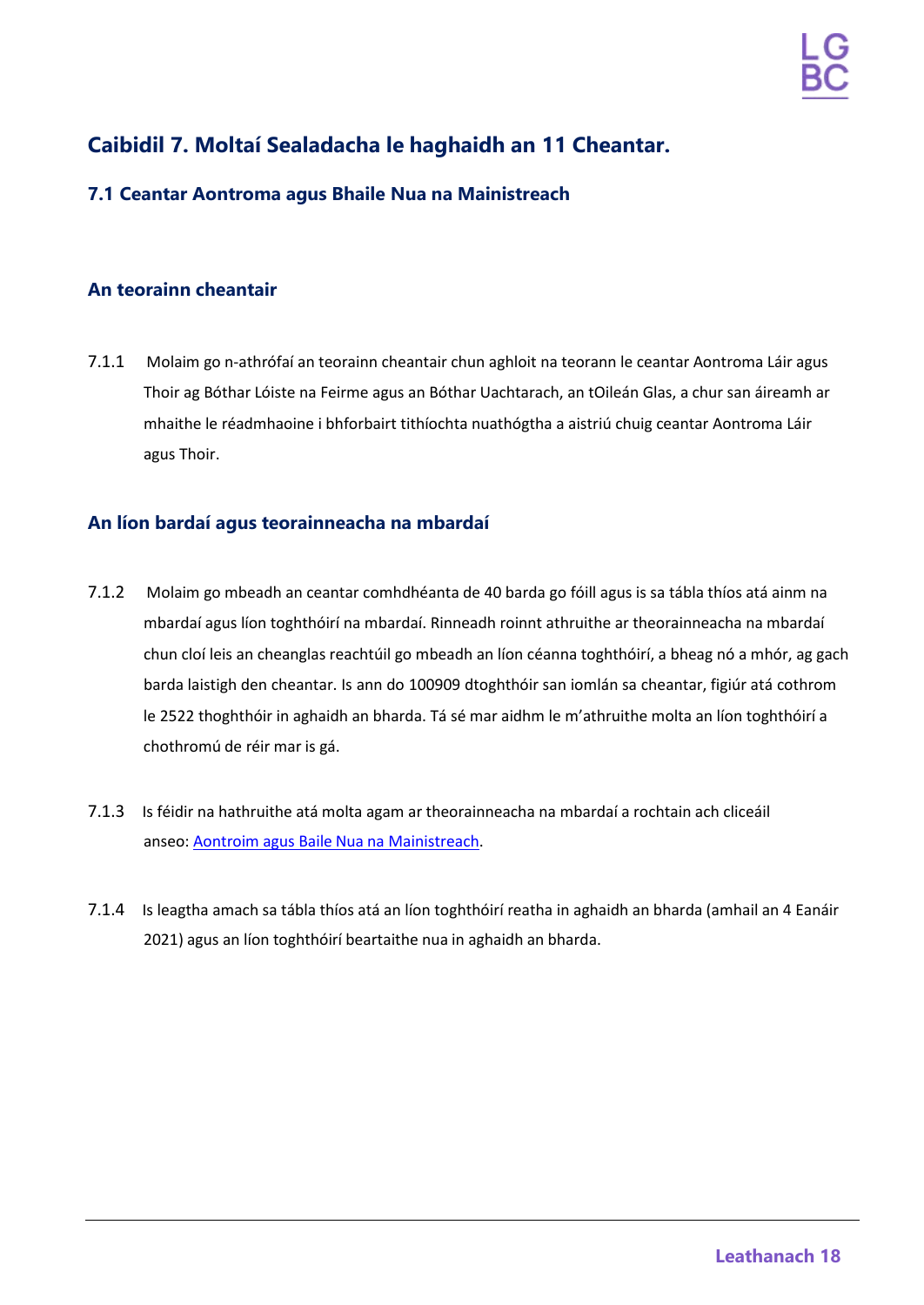## **Tábla 1. Aontroim agus Baile Nua na Mainistreach**

| An líon bardaí - 40        | An líon iomlán toghthóirí-<br>10909    | An meánlíon toghthóirí in aghaidh<br>an bharda $-2522$ |
|----------------------------|----------------------------------------|--------------------------------------------------------|
| Ainm an bharda             | An Líon Toghthóirí Reatha <sup>1</sup> | An Líon Toghthóirí Beartaithe                          |
| An Mhainistir              | 2404                                   | 2404                                                   |
| An Garrán Fearnóige        | 2728                                   | 2728                                                   |
| Aontroim Láir              | 2796                                   | 2726                                                   |
| Bealach Cláir Thoir        | 2684                                   | 2767                                                   |
| Bealach Cláir Thiar        | 2838                                   | 2748                                                   |
| An Baile Dubh              | 2331                                   | 2331                                                   |
| <b>Baile Anraí</b>         | 2076                                   | 2704                                                   |
| Baile an Iúir              | 2620                                   | 2620                                                   |
| <b>Baile Riobaird</b>      | 2728                                   | 2735                                                   |
| An Cnoc Dóite              | 2639                                   | 2393                                                   |
| Carn Monaidh               | 2092                                   | 2338                                                   |
| <b>Cnoc Charn Monaidh</b>  | 2363                                   | 2364                                                   |
| Clóidigh                   | 2733                                   | 2733                                                   |
| Droichead Ghorán an Bhaird | 2320                                   | 2320                                                   |
| Creamhchoill               | 2304                                   | 2304                                                   |
| Cromghlinn                 | 2632                                   | 2632                                                   |
| Dumhach                    | 2533                                   | 2533                                                   |
| Fionnradharc               | 2204                                   | 2356                                                   |
| Cnoc an Fhuaráin           | 2270                                   | 2307                                                   |
| An Ghléib                  | 2367                                   | 2367                                                   |
| <b>Gleann Ghormlaithe</b>  | 2337                                   | 2337                                                   |
| An Chloch Liath            | 2091                                   | 2433                                                   |
| An Baile Ard               | 2202                                   | 2632                                                   |
| Baile Shiurdáin            | 2552                                   | 2543                                                   |
| Maigh Bhloisce             | 3812                                   | 2754                                                   |

<sup>&</sup>lt;sup>1</sup> Is é an toradh atá ar an phróiseas geochódúcháin láimhe atá tuairiscithe i gCaibidil 6 ná difríochtaí an-bheag atá neamhshuntasach ó thaobh staidrimh de sna figiúirí toghthóirí deiridh a úsáideadh le haghaidh an Athbhreithnithe agus sna figiúirí ar fhoilsigh Oifig Thoghchánaíochta Thuaisceart Éireann iad ar an dáta áirimh.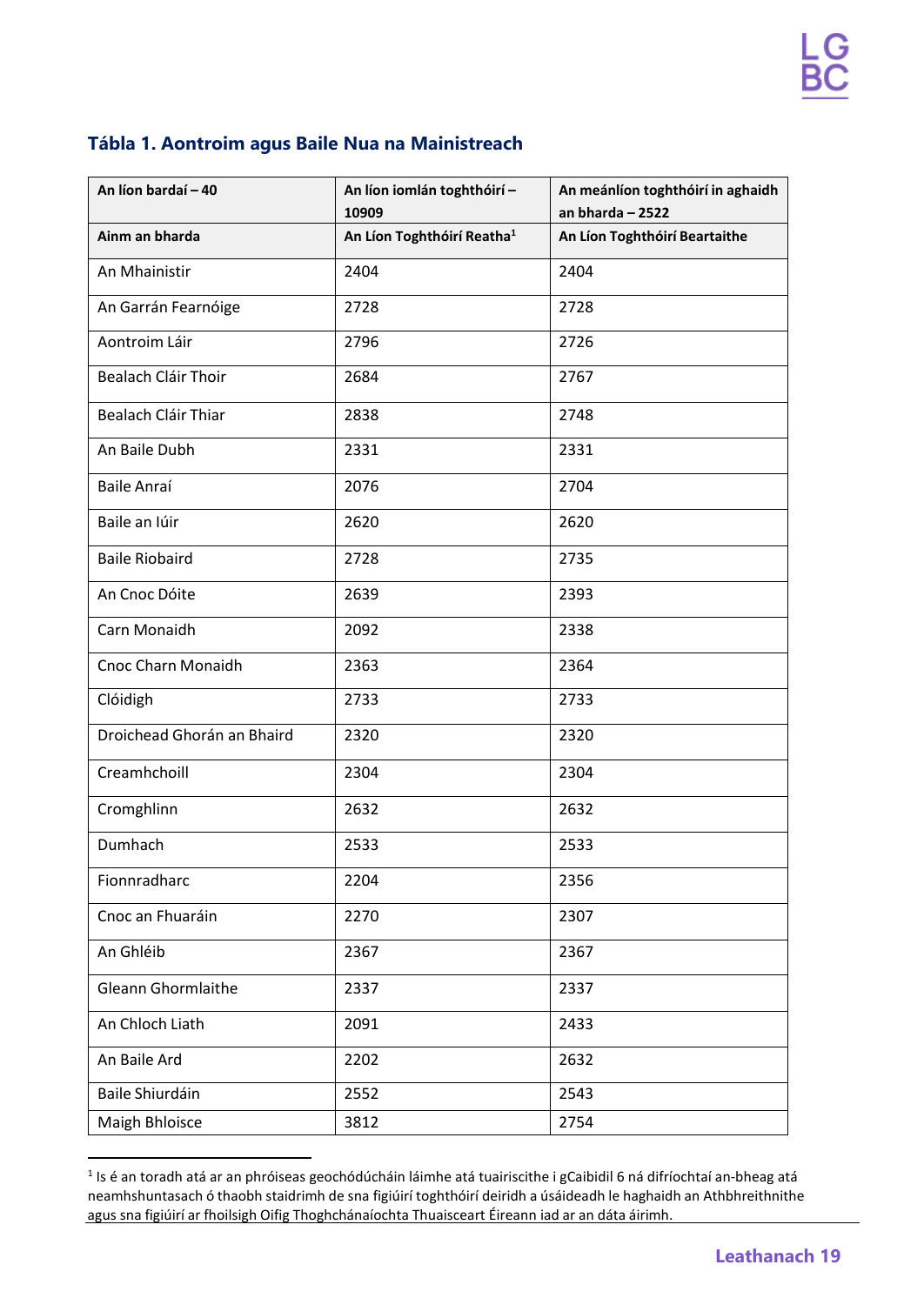| Baile na Manach          | 2480 | 2480 |
|--------------------------|------|------|
| Maslaí                   | 2657 | 2505 |
| Limistéar Uí Néill       | 2285 | 2285 |
| Geata na Páirce          | 2464 | 2464 |
| <b>Baile Raghnaill</b>   | 2545 | 2545 |
| Ráth Cúile               | 2290 | 2290 |
| Ros Tula                 | 2736 | 2736 |
| Síol Bhaodáin            | 2627 | 2710 |
| Feirm an Tobair          | 3306 | 2771 |
| An Spuaic                | 2338 | 2748 |
| An Stil                  | 2622 | 2355 |
| <b>Teampall Phádraig</b> | 2584 | 2584 |
| Tuaim                    | 2699 | 2699 |
| An Gleann                | 2393 | 2280 |
| An Teach Geal            | 2235 | 2348 |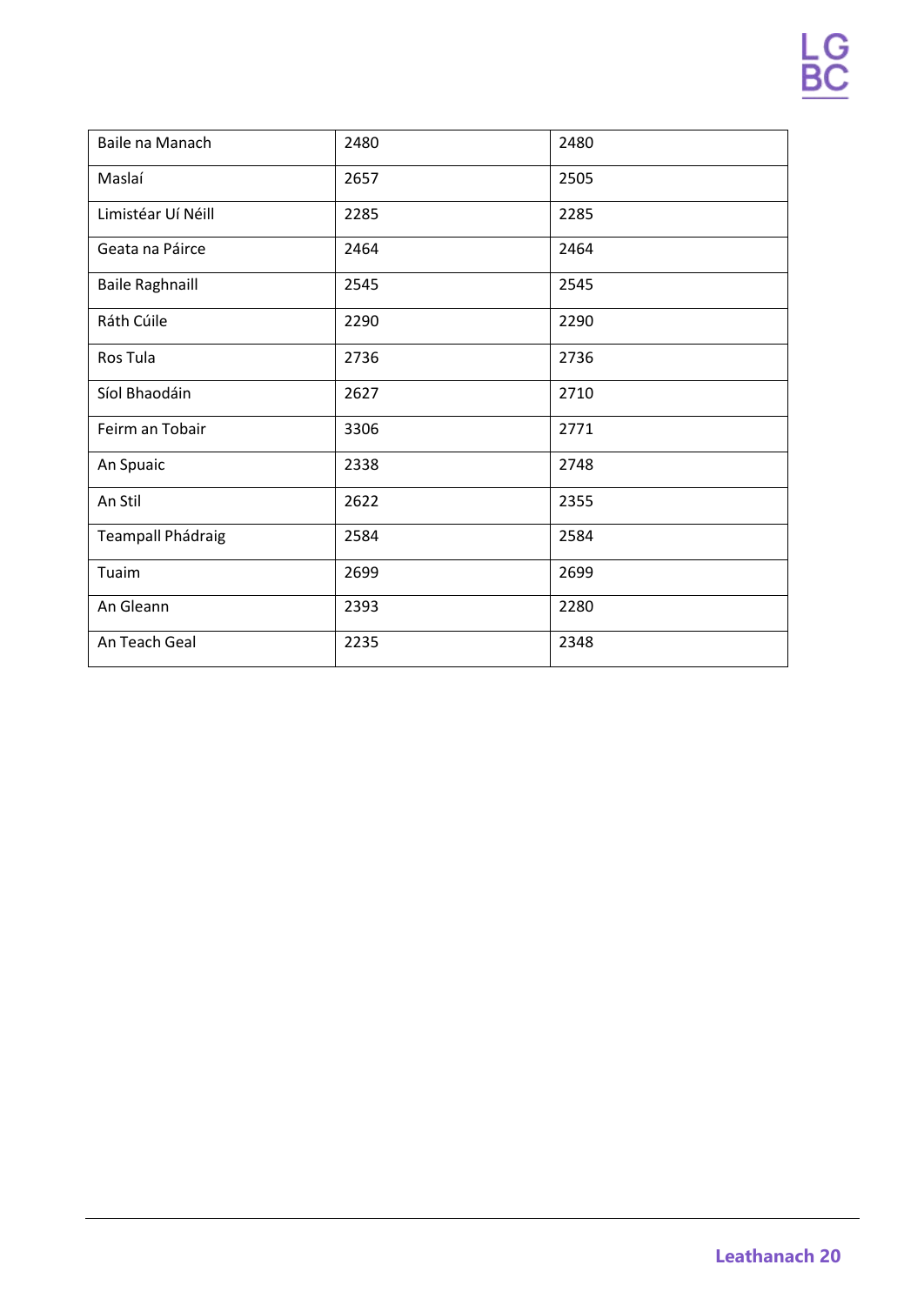## **7.2 Cathair Ard Mhacha, Droichead na Banna agus Craigavon**

## **An teorainn cheantair**

7.2.1 Molaim nach n-athrófaí an líne teorann ceantair.

- 7.2.2 Molaim go mbeadh an ceantar comhdhéanta de 41 bharda go fóill agus is sa tábla thíos atá ainm na mbardaí agus líon toghthóirí na mbardaí. Rinneadh roinnt athruithe ar theorainneacha na mbardaí chun cloí leis an cheanglas reachtúil go mbeadh an líon céanna toghthóirí, a bheag nó a mhór, ag gach barda laistigh den cheantar. Is ann do 149505 thoghthóir san iomlán sa cheantar, figiúr atá cothrom le 3646 thoghthóir in aghaidh an bharda. Tá sé mar aidhm le m'athruithe molta an líon toghthóirí ar fud an cheantair a chothromú.
- 7.2.3 Is féidir na hathruithe atá molta agam ar theorainneacha na mbardaí a rochtain ach cliceáil anseo: [Cathair Ard Mhacha, Droichead na Banna agus Craigavon.](https://apps.spatialni.gov.uk/LGBC/LGBCPublicConsultationApp/index.html?extent=261403.4106%2C319006.2547%2C345805.6627%2C377214.7044%2C29900)
- 7.2.4 Is leagtha amach sa tábla thíos atá an líon toghthóirí reatha in aghaidh an bharda (amhail an 4 Eanáir 2021) agus an líon toghthóirí beartaithe nua in aghaidh an bharda.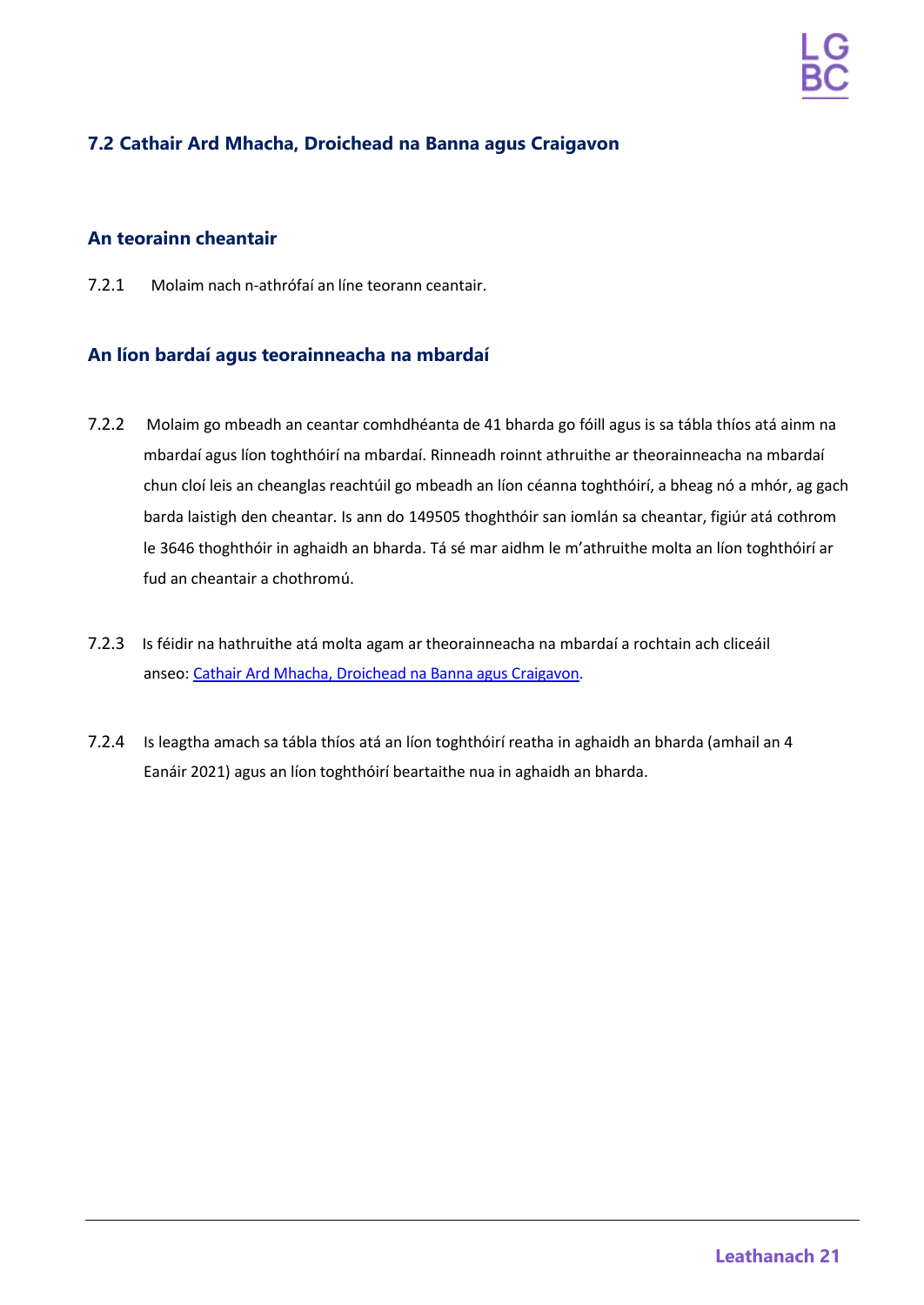|  |  |  |  | Tábla 2. Cathair Ard Mhacha, Droichead na Banna agus Craigavon |  |  |  |  |
|--|--|--|--|----------------------------------------------------------------|--|--|--|--|
|--|--|--|--|----------------------------------------------------------------|--|--|--|--|

| An líon bardaí - 41        | An líon iomlán toghthóirí -<br>149505  | An meánlíon toghthóirí in aghaidh<br>an bharda $-3646$ |
|----------------------------|----------------------------------------|--------------------------------------------------------|
| Ainm an bharda             | An Líon Toghthóirí Reatha <sup>2</sup> | An Líon Toghthóirí Beartaithe                          |
| Achadh Gallan              | 3698                                   | 3698                                                   |
| Béal Átha Beithe           | 3376                                   | 3776                                                   |
| Droichead na Banna Thoir   | 3337                                   | 3533                                                   |
| Droichead na Banna Thuaidh | 3179                                   | 3331                                                   |
| Droichead na Banna Theas   | 3511                                   | 3511                                                   |
| Droichead na Banna Thiar   | 3768                                   | 3768                                                   |
| An Port Mór                | 3946                                   | 3946                                                   |
| Bladhraí                   | 3525                                   | 3525                                                   |
| Brownlow                   | 4071                                   | 3902                                                   |
| An Ardeaglais              | 3364                                   | 3364                                                   |
| Corr Chrainn               | 3485                                   | 3485                                                   |
| Creag Abhann Láir          | 4202                                   | 3743                                                   |
| An Diméin                  | 3750                                   | 3750                                                   |
| Doire Trasna               | 3606                                   | 3606                                                   |
| Domhnach Cluana            | 3476                                   | 3378                                                   |
| Droim Mór                  | 3396                                   | 3396                                                   |
| Áth Mhic Giolla            | 3341                                   | 3341                                                   |
| An Ghráinseach             | 3469                                   | 3469                                                   |
| Bábhún Hamaltún            | 3624                                   | 3624                                                   |
| An Céide                   | 3695                                   | 3695                                                   |
| Caorthannán                | 3892                                   | 3971                                                   |
| Coill Mhic Giolla Mhaoil   | 3458                                   | 3917                                                   |
| Cnoc na Seangan            | 3269                                   | 3296                                                   |

 $2$  Is é an toradh atá ar an phróiseas geochódúcháin láimhe atá tuairiscithe i gCaibidil 6 ná difríochtaí an-bheag atá neamhshuntasach ó thaobh staidrimh de sna figiúirí toghthóirí deiridh a úsáideadh le haghaidh an Athbhreithnithe agus sna figiúirí ar fhoilsigh Oifig Thoghchánaíochta Thuaisceart Éireann iad ar an dáta áirimh.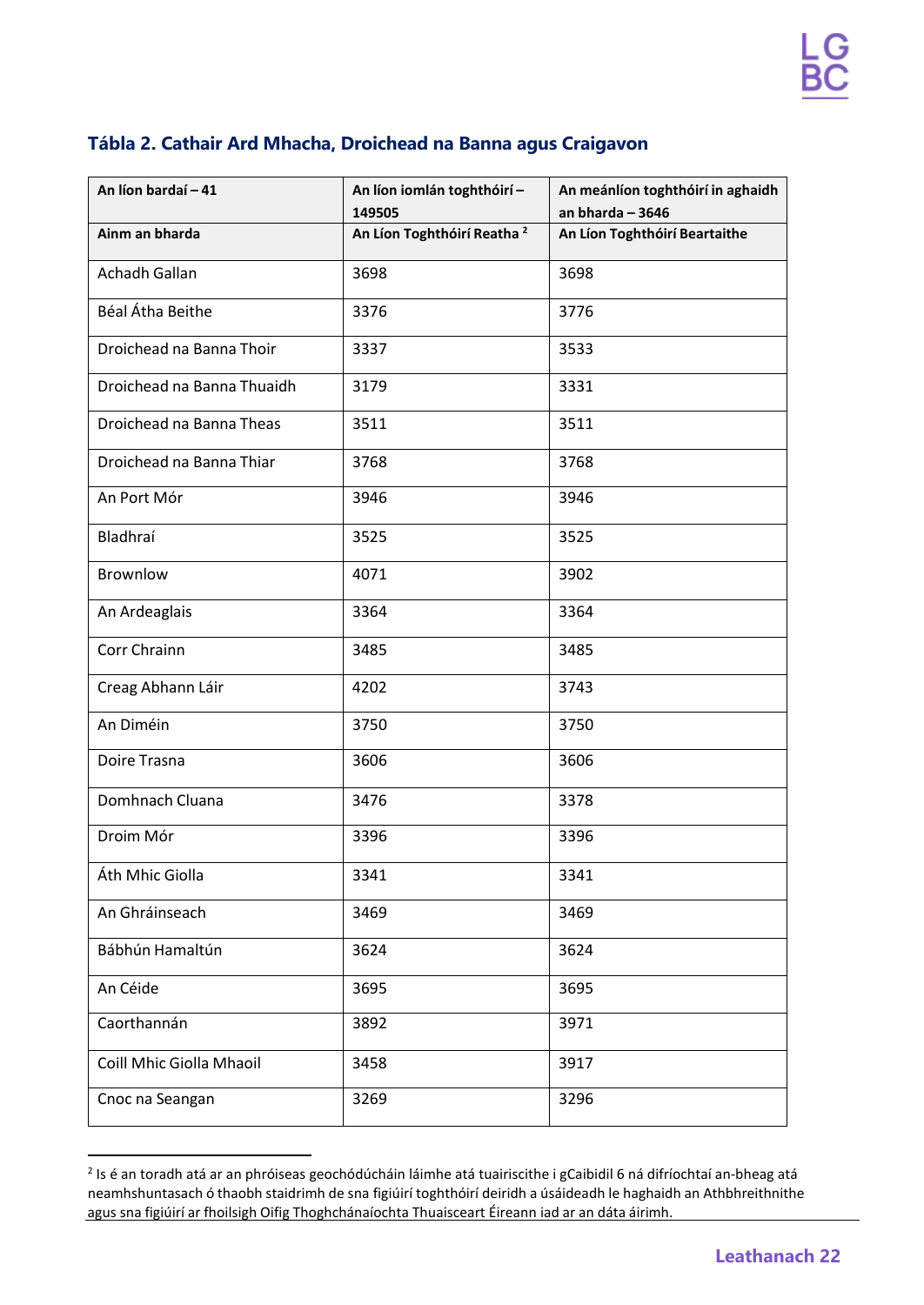| Bóthar an Locha         | 3802 | 3802 |
|-------------------------|------|------|
| Loch Bricleann          | 3981 | 3633 |
| Loch gCál               | 3928 | 3928 |
| Machaire Lainne         | 3669 | 3669 |
| Machain                 | 3532 | 3532 |
| Cnoc an Mhargaidh       | 3847 | 3847 |
| Radharc Bheanna Boirche | 3512 | 3706 |
| Eamhain Mhacha          | 3749 | 3749 |
| Loch na Páirce          | 3719 | 3719 |
| Quilly                  | 3197 | 3295 |
| Ráth Fraoileann         | 3447 | 3447 |
| An Cnoc Rua             | 3588 | 3588 |
| Seagachán               | 3951 | 3951 |
| An tSeanchoill          | 4057 | 3836 |
| Tóin re Gaoith          | 3640 | 3640 |
| Na Beitheanna           | 4118 | 3718 |
| An Meal                 | 3576 | 3576 |
| Baile an Bhairínigh     | 3844 | 3844 |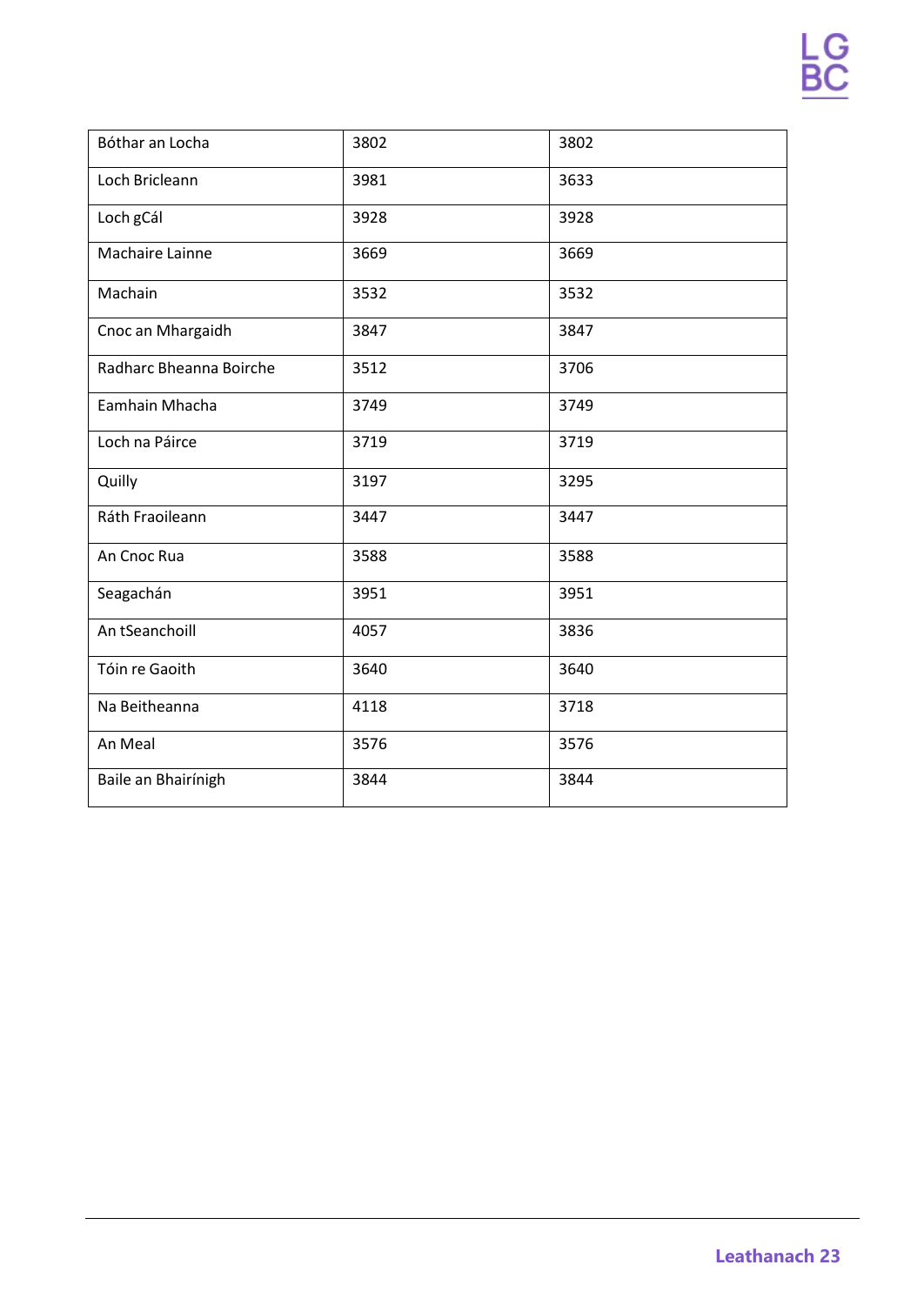## <span id="page-23-0"></span>**7.3 Béal Feirste**

### **An teorainn cheantair**

7.3.1 Molaim nach n-athrófaí an líne teorann ceantair.

- 7.3.2 Molaim go mbeadh ceantar Bhéal Feirste comhdhéanta de 60 barda go fóill agus is sa tábla thíos atá ainm na mbardaí agus líon toghthóirí na mbardaí. Rinneadh roinnt athruithe ar theorainneacha na mbardaí chun cloí leis an cheanglas reachtúil go mbeadh an líon céanna toghthóirí, a bheag nó a mhór, ag gach barda laistigh den cheantar. Is ann do 230236 thoghthóir san iomlán sa cheantar, figiúr atá cothrom le 3837 dtoghthóir in aghaidh an bharda. Tá sé mar aidhm le m'athruithe molta an líon toghthóirí ar fud an cheantair a chothromú.
- 7.3.3 Is féidir na hathruithe atá molta agam ar theorainneacha na mbardaí a rochtain ach cliceáil anseo: [Béal](https://apps.spatialni.gov.uk/LGBC/LGBCPublicConsultationApp/index.html?extent=316192.336%2C359924.6898%2C353022.4097%2C385324.7406%2C29900) [Feirste](https://apps.spatialni.gov.uk/LGBC/LGBCPublicConsultationApp/index.html?extent=316192.336%2C359924.6898%2C353022.4097%2C385324.7406%2C29900)
- 7.3.4 Is leagtha amach sa tábla thíos atá an líon toghthóirí reatha in aghaidh an bharda (amhail an 4 Eanáir 2021) agus an líon toghthóirí beartaithe nua in aghaidh an bharda.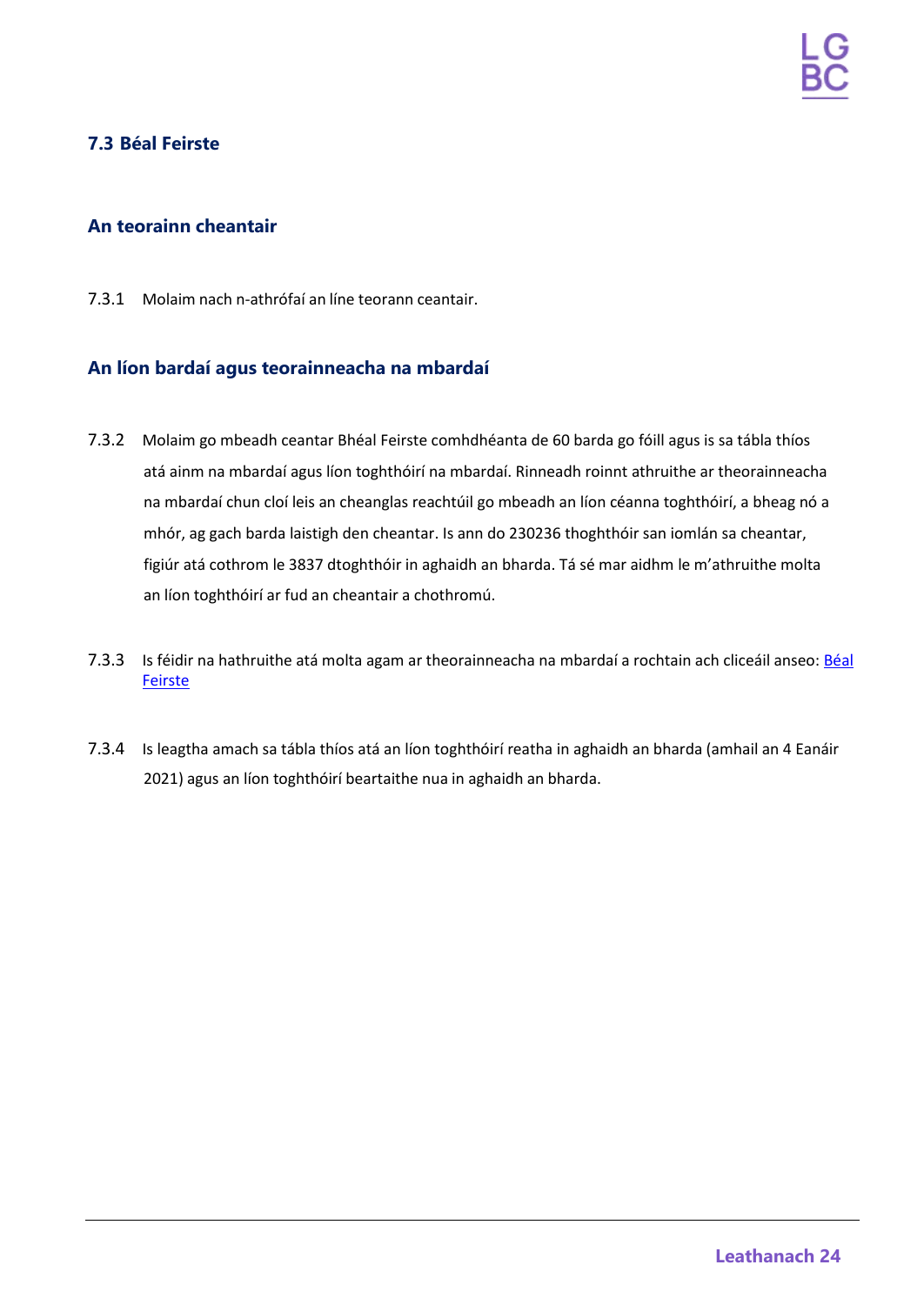## **Tábla 3. Béal Feirste**

| An líon bardaí - 60       | An líon iomlán toghthóirí -<br>230236  | An meánlíon toghthóirí in<br>aghaidh an bharda - 3837 |
|---------------------------|----------------------------------------|-------------------------------------------------------|
| Ainm an bharda            | An Líon Toghthóirí Reatha <sup>3</sup> | An Líon Toghthóirí Beartaithe                         |
| <b>Baile Andarsan</b>     | 3713                                   | 3713                                                  |
| Ard Dúin                  | 3665                                   | 4018                                                  |
| Baile Gharraí Mháirtín    | 4168                                   | 4129                                                  |
| <b>Baile Mhic Gearóid</b> | 3819                                   | 3819                                                  |
| Baile Uí Mhurchú          | 3598                                   | 3598                                                  |
| Baile na Saileán          | 3449                                   | 3651                                                  |
| Cnocán na Feá             | 3605                                   | 3605                                                  |
| Droichead an Leanna       | 4076                                   | 3611                                                  |
| Fionnradharc              | 3672                                   | 3672                                                  |
| An Cnoc Álainn            | 3608                                   | 3608                                                  |
| Baile Uí Mhaghair         | 3681                                   | 3681                                                  |
| An Maide Dubh             | 4398                                   | 4209                                                  |
| Bláthghort                | 3919                                   | 3618                                                  |
| <b>Binn Uamha</b>         | 3403                                   | 3513                                                  |
| An Lár                    | 5282                                   | 4214                                                  |
| Páirc Chichester          | 3970                                   | 3860                                                  |
| Cliftonville              | 3896                                   | 3896                                                  |
| Cluain Ard                | 3956                                   | 3828                                                  |
| Gleann Chollann           | 4089                                   | 4089                                                  |
| Abhainn Choinn            | 3975                                   | 3975                                                  |
| An Chreagaigh             | 3402                                   | 3577                                                  |
| Dún Cairn                 | 4584                                   | 4088                                                  |
| Dún Muirígh               | 3878                                   | 3878                                                  |

<sup>3</sup> Is é an toradh atá ar an phróiseas geochódúcháin láimhe atá tuairiscithe i gCaibidil 6 ná difríochtaí an-bheag atá neamhshuntasach ó thaobh staidrimh de sna figiúirí toghthóirí deiridh a úsáideadh le haghaidh an Athbhreithnithe agus sna figiúirí ar fhoilsigh Oifig Thoghchánaíochta Thuaisceart Éireann iad ar an dáta áirimh.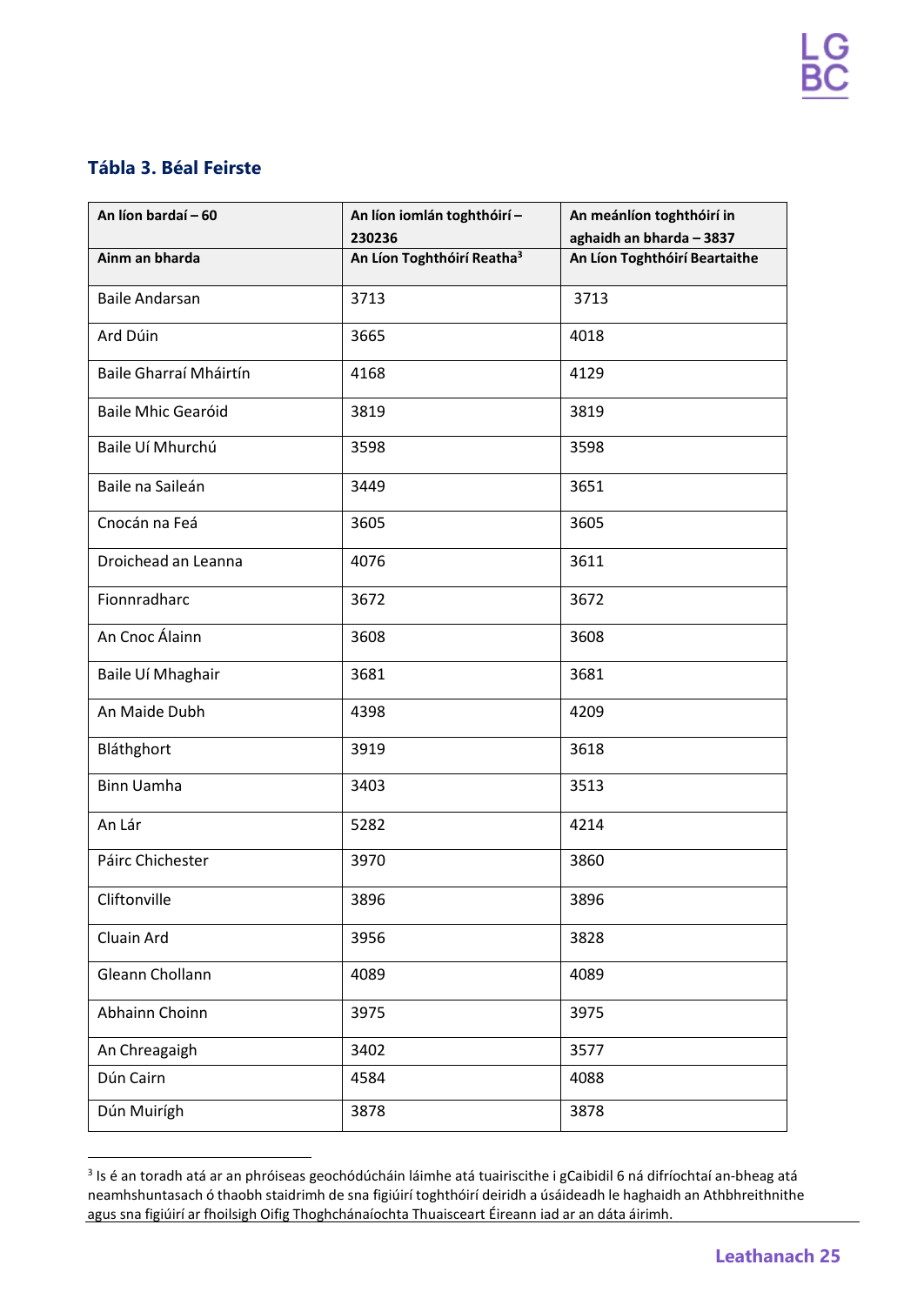| Na Fáil                    | 3329 | 3457 |
|----------------------------|------|------|
| Páirc na bhFál             | 3707 | 3707 |
| An Fionnachadh             | 3539 | 4217 |
| Abhainn Fhotharta          | 3307 | 3479 |
| Dún Liam                   | 3393 | 3876 |
| Garnerville                | 3553 | 3553 |
| Éadan Ghiolla na hAdhairce | 3740 | 3740 |
| Bun an Chnoic              | 3630 | 3630 |
| Inis Fáil                  | 3932 | 3932 |
| An Cnoc                    | 3855 | 3649 |
| Sruthán na Bantiarna       | 3728 | 3927 |
| An Lag Mór                 | 5070 | 3986 |
| Lag an Aoil                | 3974 | 3772 |
| Maigh Luain                | 3754 | 4202 |
| Merok                      | 3193 | 3513 |
| Musgrave                   | 3705 | 4219 |
| An Lóiste Úr               | 3447 | 3460 |
| Páirc Oráiste              | 3568 | 3713 |
| Ormeau                     | 4200 | 3911 |
| Poll Glas                  | 3969 | 4131 |
| Cnoc an Fhéich             | 3399 | 3688 |
| Rosetta                    | 4028 | 3853 |
| Sandown                    | 3287 | 3794 |
| An Seandún                 | 4000 | 4000 |
| An tSeanchoill             | 4415 | 4086 |
| Bóthar Seoighe             | 3984 | 3984 |
| Baile Stíobhaird           | 3644 | 3644 |
| Stormont                   | 3791 | 3791 |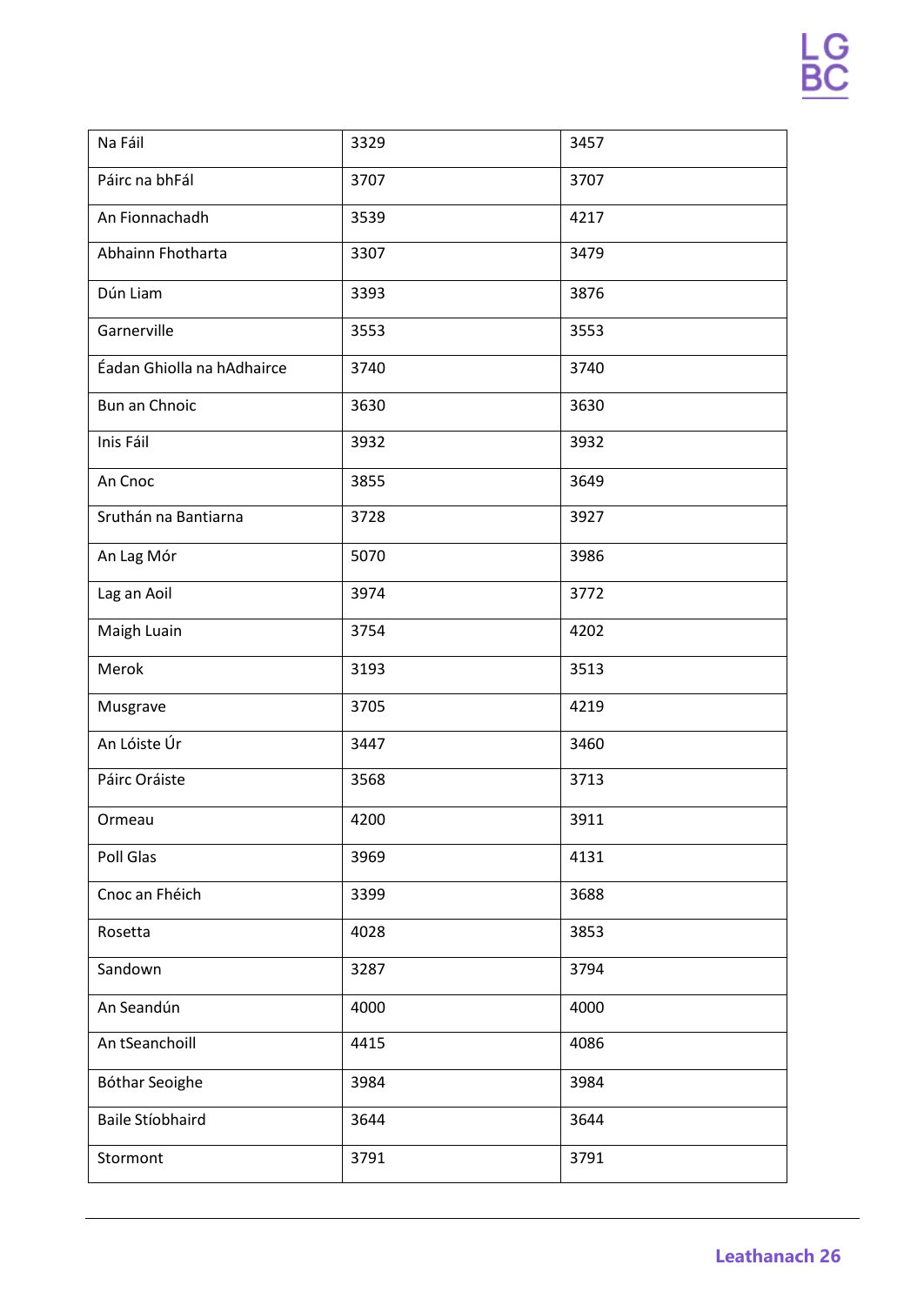| An Sruthán Milis       | 4391 | 4184 |
|------------------------|------|------|
| Suideanam              | 3732 | 3732 |
| Lóiste na Móna         | 3521 | 3521 |
| An Ladhar              | 3475 | 4198 |
| Maigh Luain Uachtarach | 3707 | 4218 |
| Na hOibreacha Uisce    | 4307 | 3954 |
| An Ghéagánach          | 4865 | 4178 |
| Coill an Stócaigh      | 3793 | 3793 |
| Gleann na Coille       | 3498 | 3694 |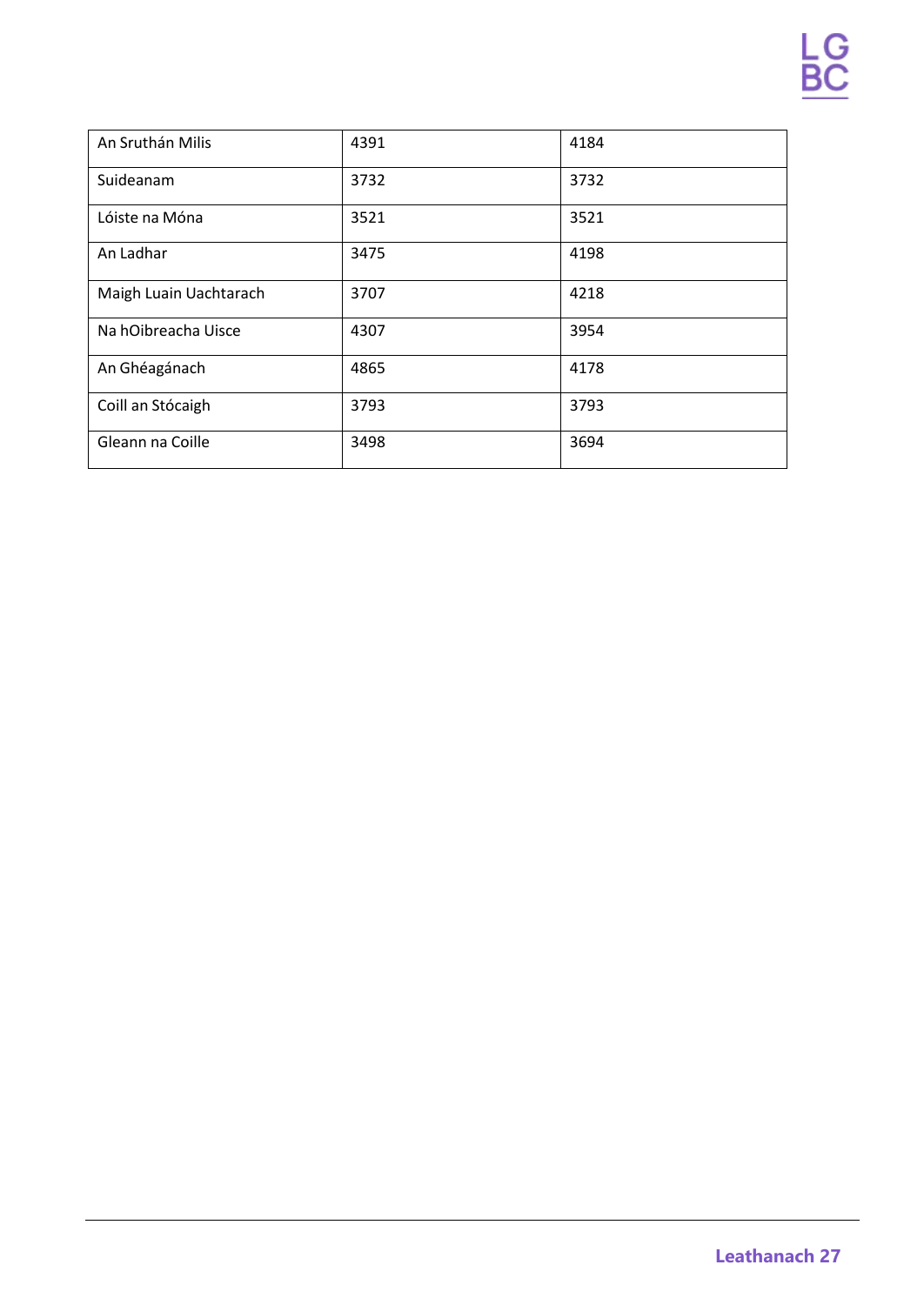## <span id="page-27-0"></span>**7.4 Cósta Chlochán an Aifir agus na Glinnte**

#### **An teorainn cheantair**

7.4.1 Molaim go n-athrófaí an teorainn cheantair chun aghloit na teorann le ceantar Aontroma Láir agus Thoir ag Bóthar Thulaigh Chiotach a chur san áireamh, ar dá bharr a aistreofar beirt toghthóirí ó Chósta Chlochán an Aifir agus na Glinnte chuig ceantar Aontroma Láir agus Thoir.

- 7.4.2 Molaim go mbeadh an ceantar comhdhéanta de 40 barda go fóill agus is sa tábla thíos atá ainm na mbardaí agus líon toghthóirí na mbardaí. Rinneadh roinnt athruithe ar theorainneacha na mbardaí chun cloí leis an cheanglas reachtúil go mbeadh an líon céanna toghthóirí, a bheag nó a mhór, ag gach barda laistigh den cheantar. Is ann do 99547 dtoghthóir san iomlán sa cheantar, figiúr atá cothrom le 2488 dtoghthóir in aghaidh an bharda. Tá sé mar aidhm le m'athruithe molta an líon toghthóirí ar fud an cheantair a chothromú.
- 7.4.3 Is féidir na hathruithe atá molta agam ar theorainneacha na mbardaí a rochtain ach cliceáil anseo: Cósta [Chlochán](https://apps.spatialni.gov.uk/LGBC/LGBCPublicConsultationApp/index.html?extent=254228.8649%2C394420.1572%2C338631.117%2C452628.607%2C29900) an Aifir [agus na Glinnte.](https://apps.spatialni.gov.uk/LGBC/LGBCPublicConsultationApp/index.html?extent=254228.8649%2C394420.1572%2C338631.117%2C452628.607%2C29900)
- 7.4.4 Is leagtha amach sa tábla thíos atá an líon toghthóirí reatha in aghaidh an bharda (amhail an 4 Eanáir 2021) agus an líon toghthóirí beartaithe nua in aghaidh an bharda.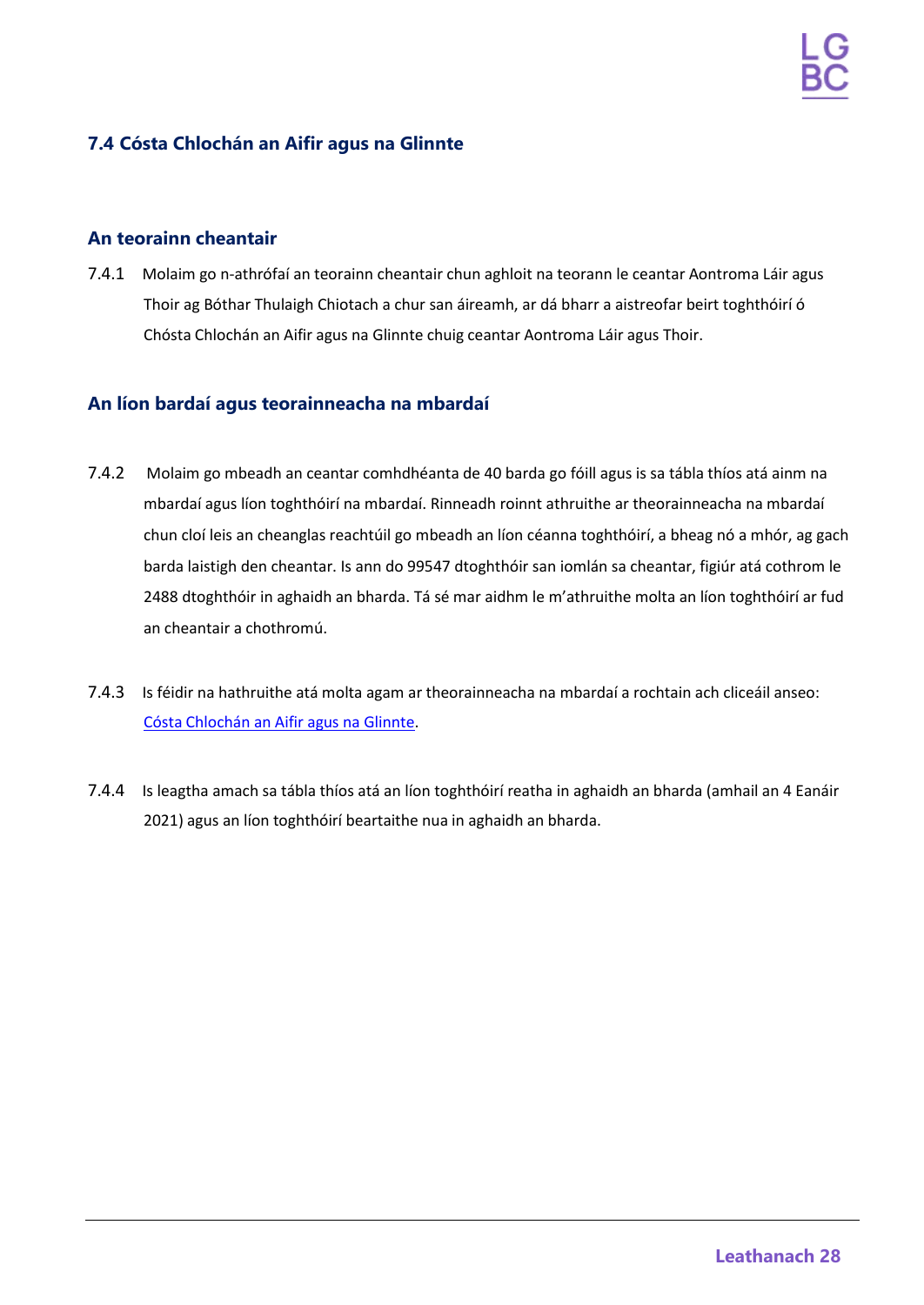## **Tábla 4. Cósta Chlochán an Aifir agus na Glinnte**

| An líon bardaí - 40          | An líon iomlán toghthóirí - 99547      | An meánlíon toghthóirí in<br>aghaidh an bharda - 2488 |
|------------------------------|----------------------------------------|-------------------------------------------------------|
| Ainm an bharda               | An Líon Toghthóirí Reatha <sup>4</sup> | An Líon Toghthóirí<br><b>Beartaithe</b>               |
| Achadh Dubhthaigh            | 2562                                   | 2562                                                  |
| Alt an Chuilinn              | 2241                                   | 2254                                                  |
| Atlantach                    | 2613                                   | 2613                                                  |
| Baile an Chaistil            | 2386                                   | 2386                                                  |
| Baile Uí Cheallaigh          | 2290                                   | 2572                                                  |
| <b>Baile Monaidh Thoir</b>   | 2145                                   | 2306                                                  |
| <b>Baile Monaidh Thuaidh</b> | 2502                                   | 2341                                                  |
| <b>Baile Monaidh Theas</b>   | 2318                                   | 2318                                                  |
| Carraig Ceasail              | 2621                                   | 2694                                                  |
| Talamh na hEaglaise          | 2641                                   | 2643                                                  |
| Muileann na Cloiche          | 2646                                   | 2646                                                  |
| Cúil Leasáin                 | 1897                                   | 2256                                                  |
| Dearbhóg                     | 2480                                   | 2480                                                  |
| Droim Sorn                   | 2548                                   | 2265                                                  |
| Dún Dubháin                  | 2588                                   | 2665                                                  |
| Dún Geimhin                  | 2511                                   | 2511                                                  |
| Dún Lathaí                   | 2574                                   | 2574                                                  |
| Na Fíneadha                  | 2487                                   | 2487                                                  |
| Garbhachadh                  | 2362                                   | 2362                                                  |
| Clochán an Aifir             | 2463                                   | 2436                                                  |
| Glas-stiall                  | 3143                                   | 2654                                                  |
| An Chloch Liath              | 2388                                   | 2379                                                  |
| <b>Baile Gortach</b>         | 2593                                   | 2593                                                  |

<sup>4</sup> Is é an toradh atá ar an phróiseas geochódúcháin láimhe atá tuairiscithe i gCaibidil 6 ná difríochtaí an-bheag atá neamhshuntasach ó thaobh staidrimh de sna figiúirí toghthóirí deiridh a úsáideadh le haghaidh an Athbhreithnithe agus sna figiúirí ar fhoilsigh Oifig Thoghchánaíochta Thuaisceart Éireann iad ar an dáta áirimh.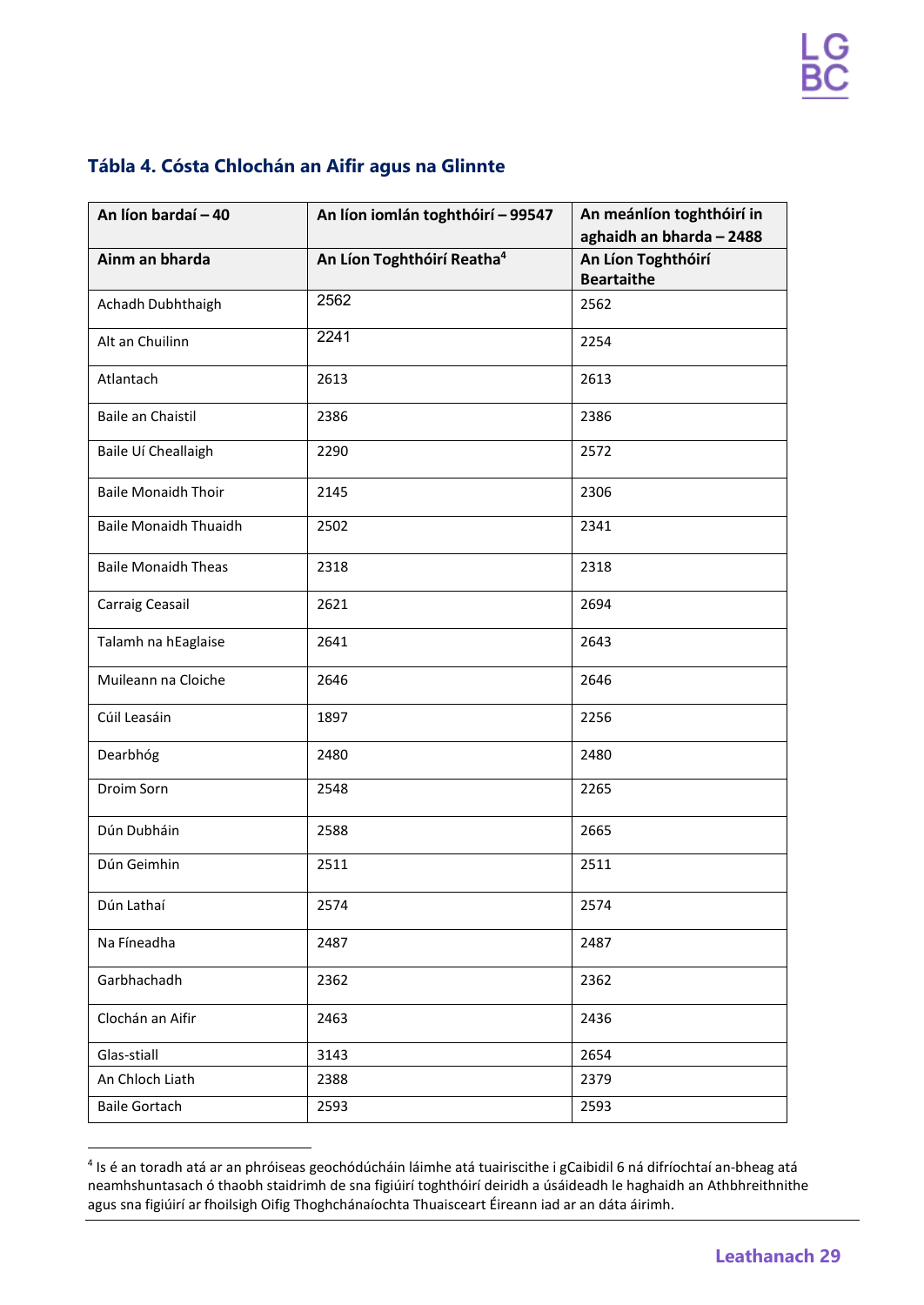| Cill Ria                      | 2661 | 2661 |
|-------------------------------|------|------|
| Cionn Bán                     | 2709 | 2709 |
| Loch gCaol agus Sraith Nócam  | 2626 | 2624 |
| Lurigethan                    | 2136 | 2258 |
| Maigh Choscáin                | 2499 | 2655 |
| Aird Mhic Giollagáin          | 2308 | 2252 |
| Cnocán Santail                | 2611 | 2611 |
| Port Rois agus Dún Libhse     | 2186 | 2265 |
| Port Stíobhaird               | 2201 | 2302 |
| An Cairéal                    | 2768 | 2590 |
| Ros Earcáin                   | 2712 | 2712 |
| An Taobh Rua                  | 2077 | 2260 |
| An Rúta                       | 2396 | 2396 |
| Cionn an Toir agus Reachlainn | 2654 | 2532 |
| Ollscoil                      | 2278 | 2456 |
| Taobh na hAbhann              | 2962 | 2731 |
| Cúil na Gaoithe               | 2766 | 2536 |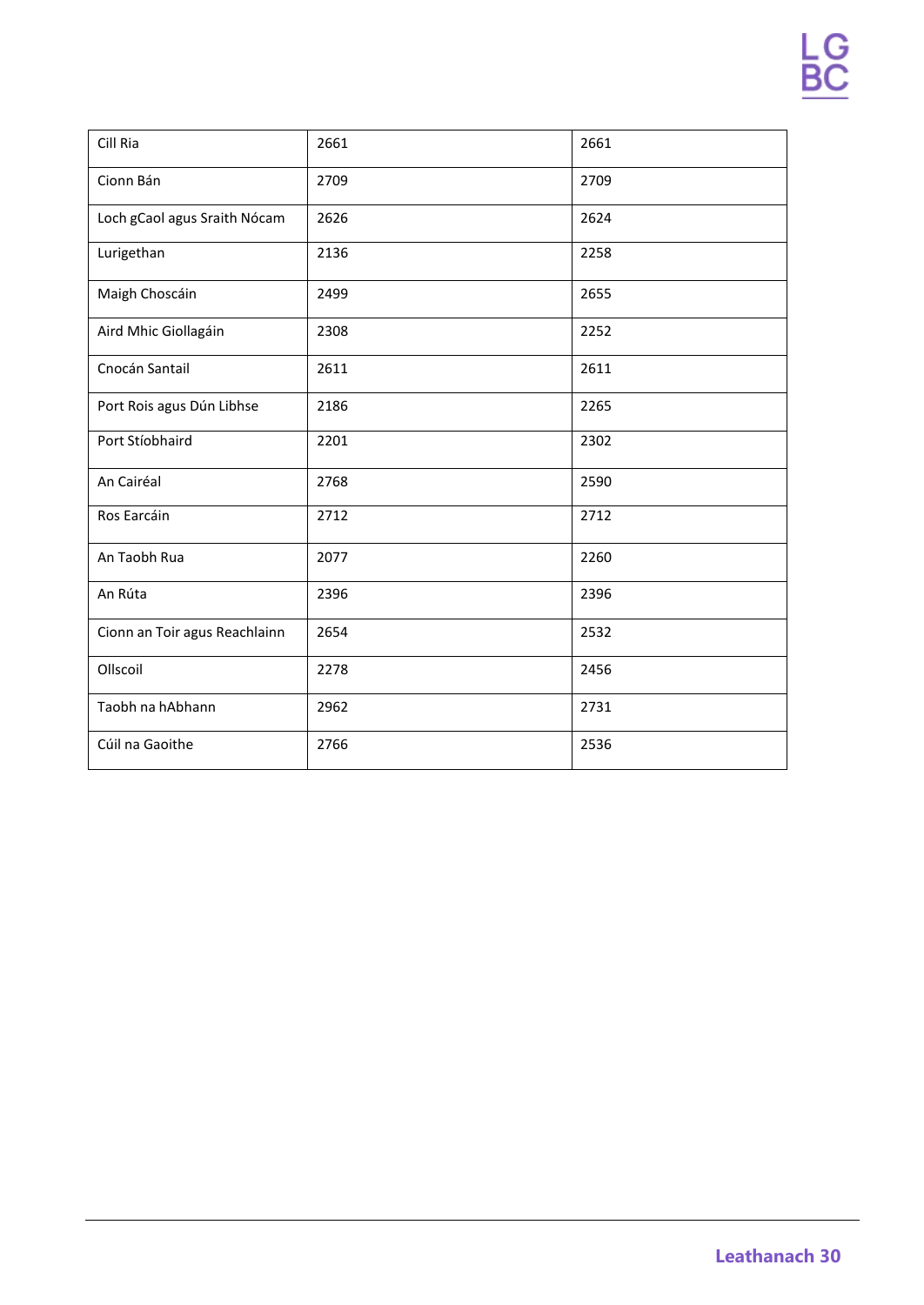## **7.5 Cathair Doire agus Comhairle Ceantar An Sratha Bán**

### **An teorainn cheantair**

7.5.1 Molaim nach n-athrófaí an líne teorann ceantair.

- 7.5.2 Molaim go mbeadh an ceantar comhdhéanta de 40 barda go fóill agus is sa tábla thíos atá ainm na mbardaí agus líon toghthóirí na mbardaí. Rinneadh roinnt athruithe ar theorainneacha na mbardaí chun cloí leis an cheanglas reachtúil go mbeadh an líon céanna toghthóirí, a bheag nó a mhór, ag gach barda laistigh den cheantar. Is ann do 109899 dtoghthóir san iomlán sa cheantar, figiúr atá cothrom le 2747 dtoghthóir in aghaidh an bharda. Tá sé mar aidhm le m'athruithe molta an líon toghthóirí ar fud an cheantair a chothromú.
- 7.5.3 Is féidir na hathruithe atá molta agam ar theorainneacha na mbardaí a rochtain ach cliceáil anseo: [Cathair Doire agus Comhairle Ceantar An Sratha Bán.](https://apps.spatialni.gov.uk/LGBC/LGBCPublicConsultationApp/index.html?extent=204271.6747%2C367768.2892%2C288673.9268%2C425976.7389%2C29900)
- 7.5.4 Is leagtha amach sa tábla thíos atá an líon toghthóirí reatha in aghaidh an bharda (amhail an 4 Eanáir 2021) agus an líon toghthóirí beartaithe nua in aghaidh an bharda.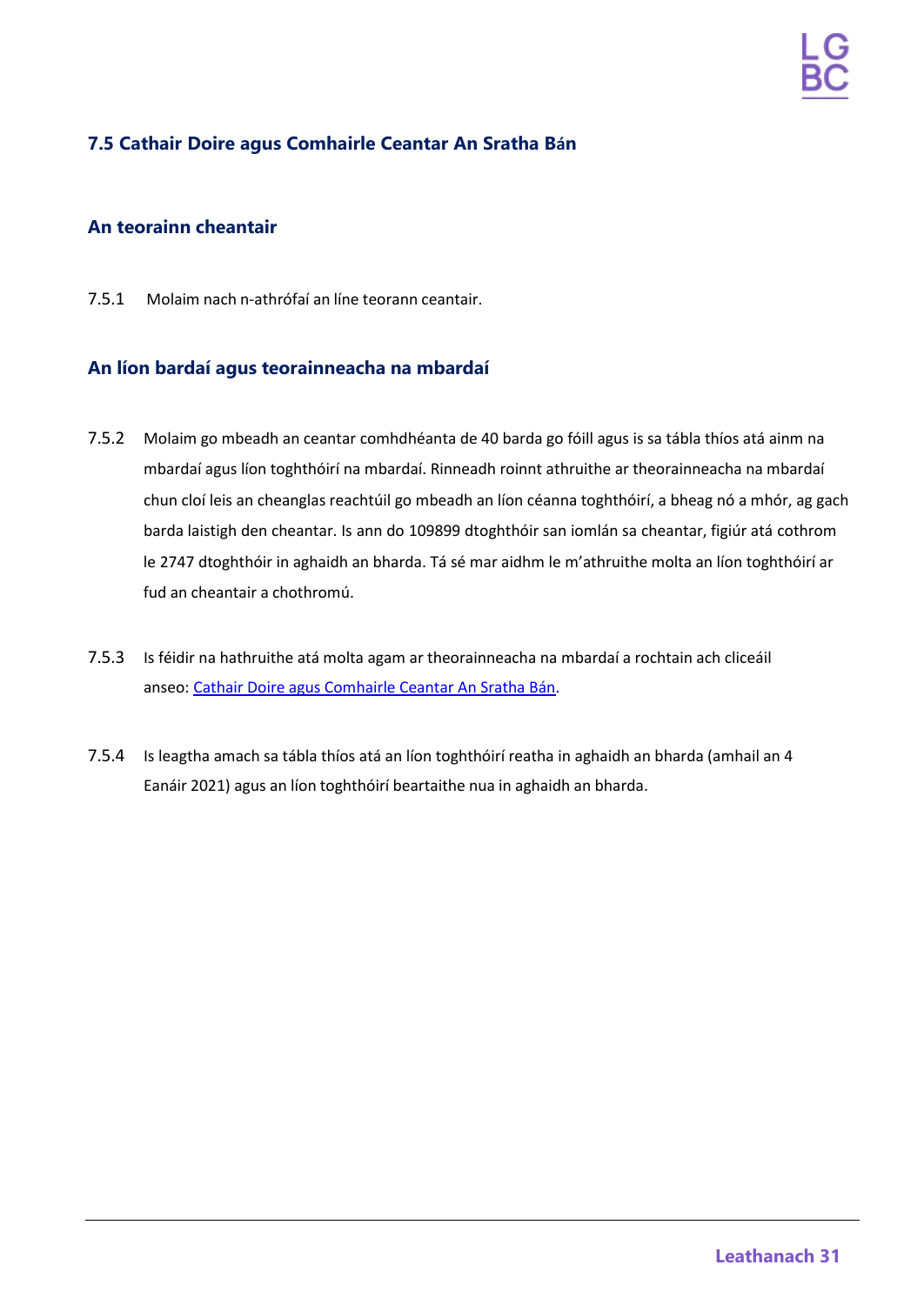| An líon bardaí - 40              | An líon iomlán toghthóirí - 109899     | An meánlíon toghthóirí in aghaidh<br>an bharda $-2747$ |
|----------------------------------|----------------------------------------|--------------------------------------------------------|
| Ainm an bharda                   | An Líon Toghthóirí Reatha <sup>5</sup> | An Líon Toghthóirí Beartaithe                          |
| Ard Tí Garbháin                  | 2653                                   | 2653                                                   |
| Baile Uí Cholmáin                | 2761                                   | 2636                                                   |
| Baile Mhic Robhartaigh           | 2820                                   | 2820                                                   |
| Tobar na Brannaí                 | 2573                                   | 2573                                                   |
| Cnoc an Chairn                   | 2331                                   | 2996                                                   |
| Caisleán na Deirge               | 2536                                   | 2536                                                   |
| Cath                             | 2959                                   | 2959                                                   |
| Ballaí na Cathrach               | 2457                                   | 2457                                                   |
| Clóidigh                         | 2605                                   | 2605                                                   |
| Clann Diarmada                   | 2877                                   | 2877                                                   |
| An Creagán                       | 2820                                   | 2820                                                   |
| An Creagán Theas                 | 2843                                   | 2843                                                   |
| An Chúil Mhór                    | 3210                                   | 2790                                                   |
| Droim na hUamha                  | 3010                                   | 3010                                                   |
| Dún na Manach                    | 2585                                   | 2585                                                   |
| Ebrington                        | 2746                                   | 2746                                                   |
| An Mhagh                         | 2868                                   | 2868                                                   |
| An tEanach                       | 2930                                   | 2930                                                   |
| Finn                             | 3006                                   | 2654                                                   |
| Tobar an Fheabhail               | 2624                                   | 2624                                                   |
| Baile na gCailleach              | 2823                                   | 2891                                                   |
| An Gleann Dearg                  | 2479                                   | 2479                                                   |
| Gleann Abhainn Ghleann<br>Aichle | 2532                                   | 2532                                                   |

## **Tábla 5. Cathair Doire agus Comhairle Ceantar An Sratha Bán**

<sup>5</sup> Is é an toradh atá ar an phróiseas geochódúcháin láimhe atá tuairiscithe i gCaibidil 6 ná difríochtaí an-bheag atá neamhshuntasach ó thaobh staidrimh de sna figiúirí toghthóirí deiridh a úsáideadh le haghaidh an Athbhreithnithe agus sna figiúirí ar fhoilsigh Oifig Thoghchánaíochta Thuaisceart Éireann iad ar an dáta áirimh.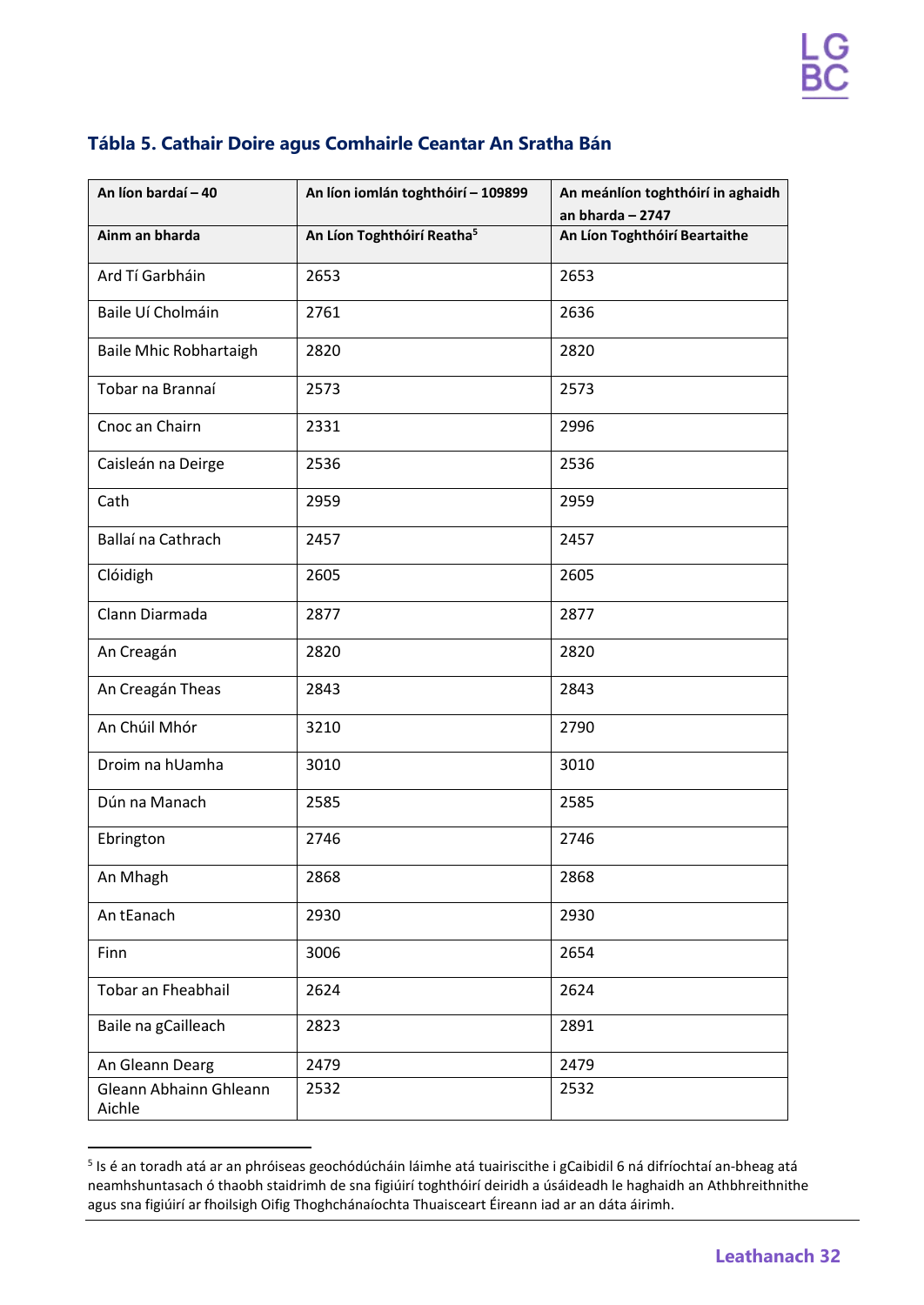| Cill Fhíonáin                    | 2998 | 2998 |
|----------------------------------|------|------|
| Lios Mhic Dhuibhleacháin         | 2496 | 2496 |
| <b>Bruach Mhadaim</b>            | 2428 | 2923 |
| An Baile Nua (Newbuildings)      | 2824 | 2824 |
| An Baile Nua<br>(Newtownstewart) | 2291 | 2643 |
| An Fearann Thuaidh               | 2985 | 2985 |
| An Pháirc                        | 2574 | 2574 |
| Seantalamh                       | 2879 | 2980 |
| Seantalamh Thoir                 | 3293 | 3021 |
| Sliabh an tSirriam               | 2591 | 2591 |
| Muileann an tSiáin               | 2749 | 2749 |
| An Sceitheog                     | 3480 | 2843 |
| Sliabh Circe                     | 2612 | 2612 |
| Baile an Tobair                  | 2534 | 2534 |
| An Srath Bán Thuaidh             | 2767 | 2767 |
| An Srath Bán Thiar               | 2421 | 2546 |
| Victoria                         | 2929 | 2929 |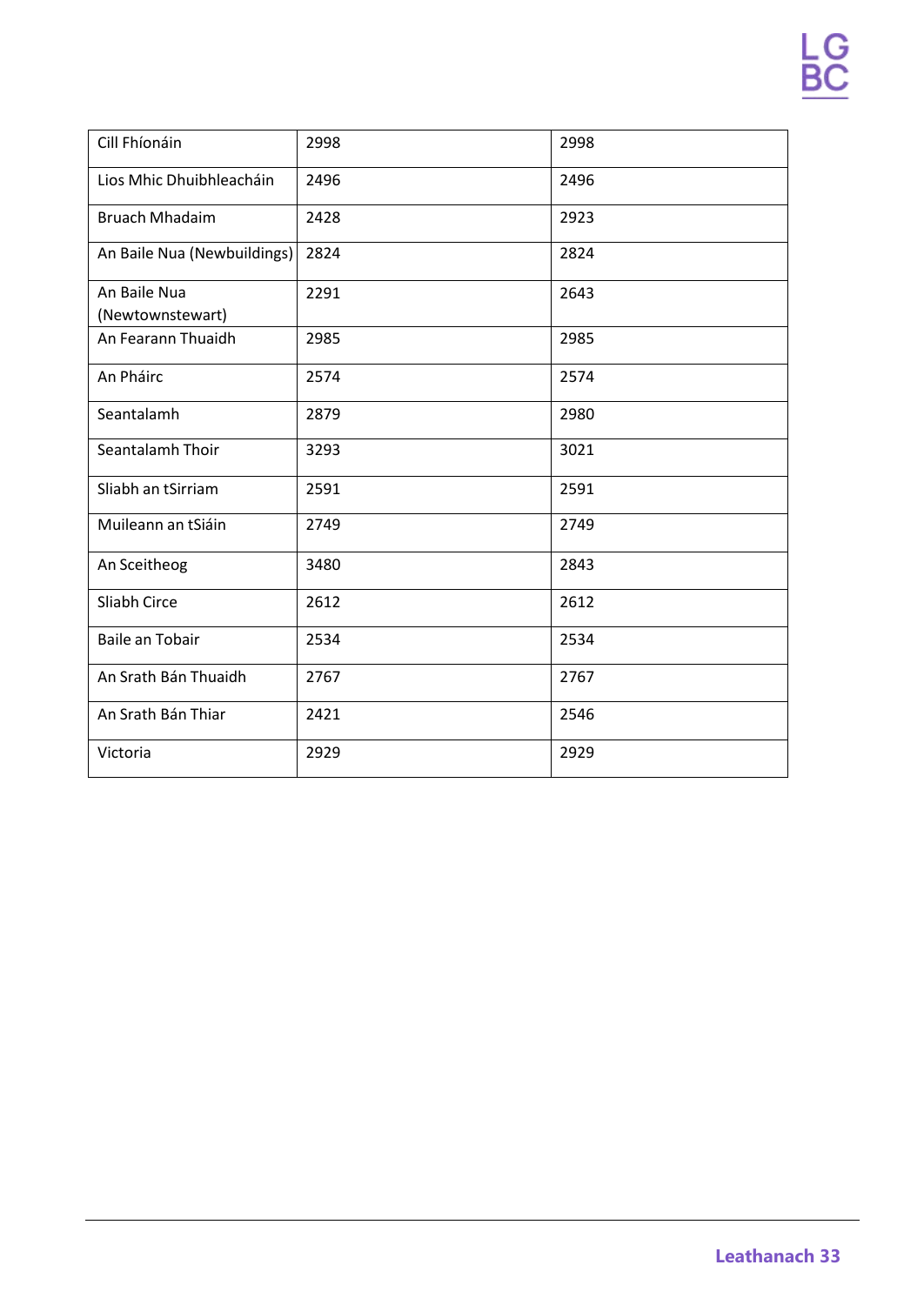## <span id="page-33-0"></span>**7.6 Fear Manach agus an Ómaigh**

#### **An teorainn cheantair**

7.6.1 Molaim nach n-athrófaí an líne teorann ceantair.

- 7.6.2 Molaim go mbeadh an ceantar comhdhéanta de 40 barda go fóill agus is sa tábla thíos atá ainm na mbardaí agus líon toghthóirí na mbardaí. Rinneadh roinnt athruithe ar theorainneacha na mbardaí chun cloí leis an cheanglas reachtúil go mbeadh an líon céanna toghthóirí, a bheag nó a mhór, ag gach barda laistigh den cheantar. Is ann do 84713 thoghthóir san iomlán sa cheantar, figiúr atá cothrom le 2117 dtoghthóir in aghaidh an bharda. Tá sé mar aidhm le m'athruithe molta an líon toghthóirí ar fud an cheantair a chothromú.
- 7.6.3 Is féidir na hathruithe atá molta agam ar theorainneacha na mbardaí a rochtain ach cliceáil anseo: [Fear](https://apps.spatialni.gov.uk/LGBC/LGBCPublicConsultationApp/index.html?extent=145431.877%2C296118.7957%2C314236.3812%2C412535.6952%2C29900) [Manach](https://apps.spatialni.gov.uk/LGBC/LGBCPublicConsultationApp/index.html?extent=145431.877%2C296118.7957%2C314236.3812%2C412535.6952%2C29900) agus an [Ómaigh.](https://apps.spatialni.gov.uk/LGBC/LGBCPublicConsultationApp/index.html?extent=145431.877%2C296118.7957%2C314236.3812%2C412535.6952%2C29900)
- 7.6.4 Is leagtha amach sa tábla thíos atá an líon toghthóirí reatha in aghaidh an bharda (amhail an 4 Eanáir 2021) agus an líon toghthóirí beartaithe nua in aghaidh an bharda.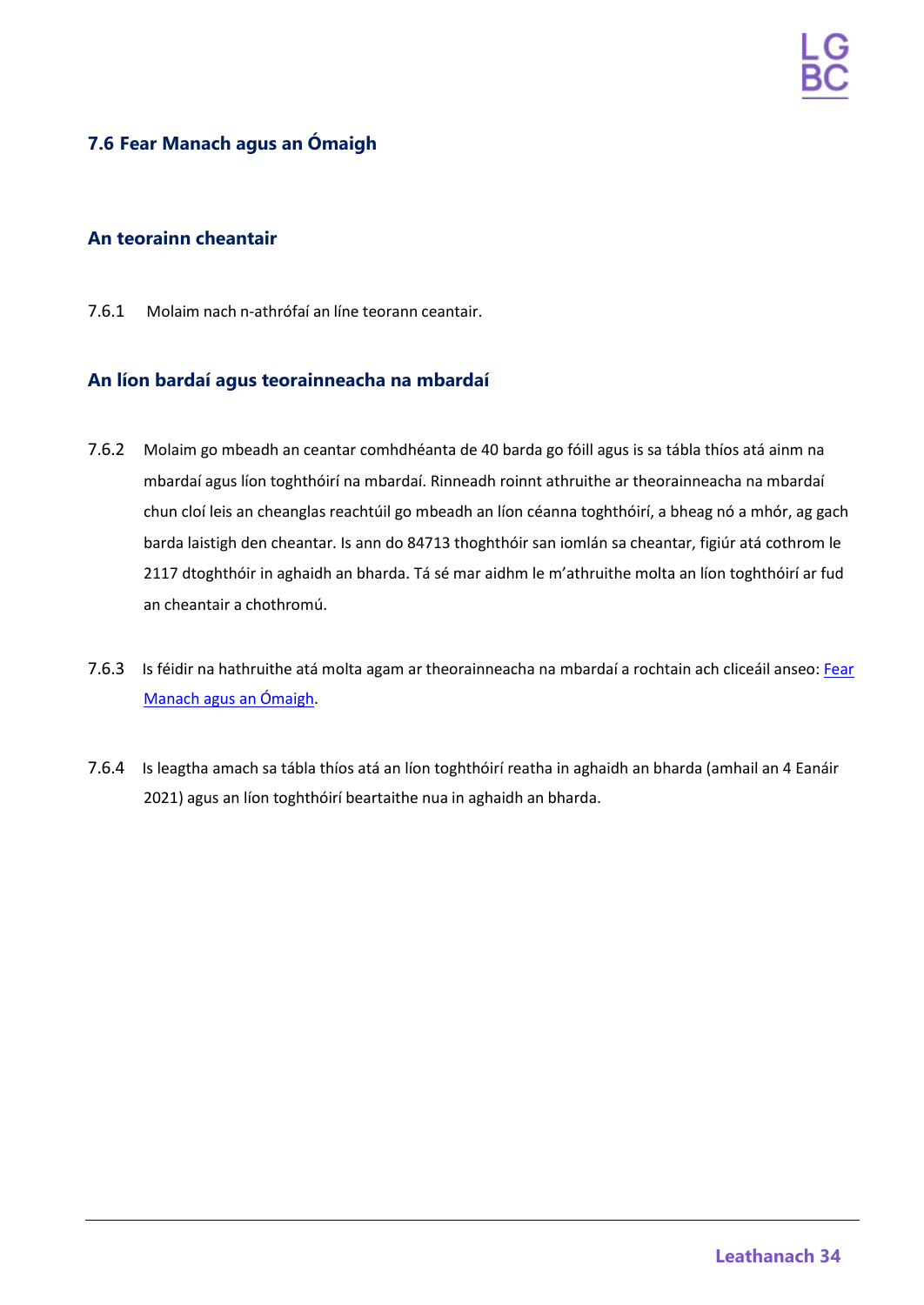## **Tábla 6. Fear Manach agus an Ómaigh**

| An líon bardaí - 40                    | An líon iomlán toghthóirí - 84713      | An meánlíon toghthóirí in aghaidh an<br>$bharda - 2117$ |
|----------------------------------------|----------------------------------------|---------------------------------------------------------|
| Ainm an bharda                         | An Líon Toghthóirí Reatha <sup>6</sup> | An Líon Toghthóirí Beartaithe                           |
| Béal Átha na Mallacht                  | 2192                                   | 2098                                                    |
| Béal Cú agus an Garastún               | 2121                                   | 2121                                                    |
| Béal Leice agus Badhbha                | 2375                                   | 2237                                                    |
| Bearach                                | 2109                                   | 2109                                                    |
| Botha, Claoninis<br>agus Leitir Bhruín | 2493                                   | 2312                                                    |
| Achadh Lon                             | 1920                                   | 1985                                                    |
| An Chamabhainn                         | 2186                                   | 2186                                                    |
| Caisleán na Cúile                      | 2284                                   | 2284                                                    |
| Cúil na gCeard                         | 2348                                   | 2072                                                    |
| Deargmhuine                            | 1847                                   | 2123                                                    |
| Doire Ó gConaíle                       | 2072                                   | 2072                                                    |
| Doire Loinn                            | 2032                                   | 1988                                                    |
| Domhnach                               | 2030                                   | 2000                                                    |
| An Droim Mór                           | 2986                                   | 1986                                                    |
| Droim na Coille                        | 2161                                   | 2161                                                    |
| Droim Caoin                            | 2149                                   | 2149                                                    |
| Eadarnaidh agus an Cheis               | 2085                                   | 2223                                                    |
| Éirne                                  | 2122                                   | 2122                                                    |
| An Fhéarach                            | 2209                                   | 2209                                                    |
| Fionntamhnach                          | 1827                                   | 1937                                                    |
| Mullach na Seangán agus Cill<br>Náile  | 2243                                   | 2243                                                    |
| An Goirtín                             | 2257                                   | 2257                                                    |

<sup>6</sup> Is é an toradh atá ar an phróiseas geochódúcháin láimhe atá tuairiscithe i gCaibidil 6 ná difríochtaí an-bheag atá neamhshuntasach ó thaobh staidrimh de sna figiúirí toghthóirí deiridh a úsáideadh le haghaidh an Athbhreithnithe agus sna figiúirí ar fhoilsigh Oifig Thoghchánaíochta Thuaisceart Éireann iad ar an dáta áirimh.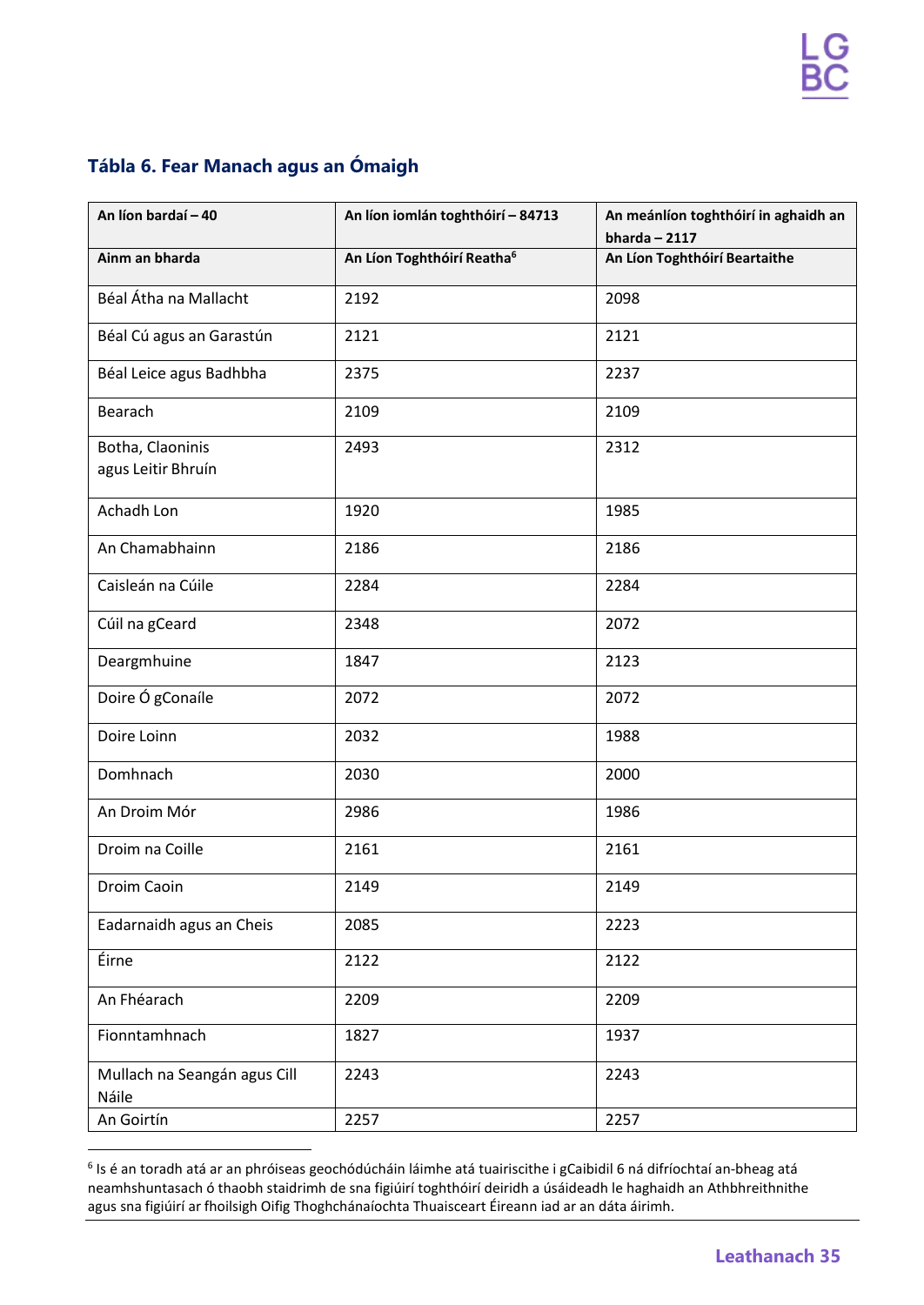| Gort an Rois                  | 2217 | 2217 |
|-------------------------------|------|------|
| Baile an Irbhinigh            | 2284 | 2284 |
| Coillidh Chlochair            | 2273 | 2124 |
| Lios Béal Átha                | 2232 | 2232 |
| Lios na nDaróg                | 2444 | 2239 |
| Lios na Scéithe               | 1853 | 2042 |
| Droichead Mhig Uidhir         | 2462 | 2007 |
| An Baile Nua (Newtownbutler)  | 1915 | 1977 |
| An Baile Nua (Newtownsaville) | 2166 | 2166 |
| Abhainn na Coille             | 2086 | 2086 |
| Port Abhla                    | 2255 | 2255 |
| Ros Liath                     | 1775 | 1988 |
| Ros an Choire                 | 1830 | 2011 |
| Na Coracha Móra               | 2033 | 2033 |
| Sruthail                      | 1854 | 2003 |
| An tIompú Deiseal             | 2142 | 2142 |
| An Tearmann                   | 1960 | 1960 |
| <b>Trileac</b>                | 1884 | 2073 |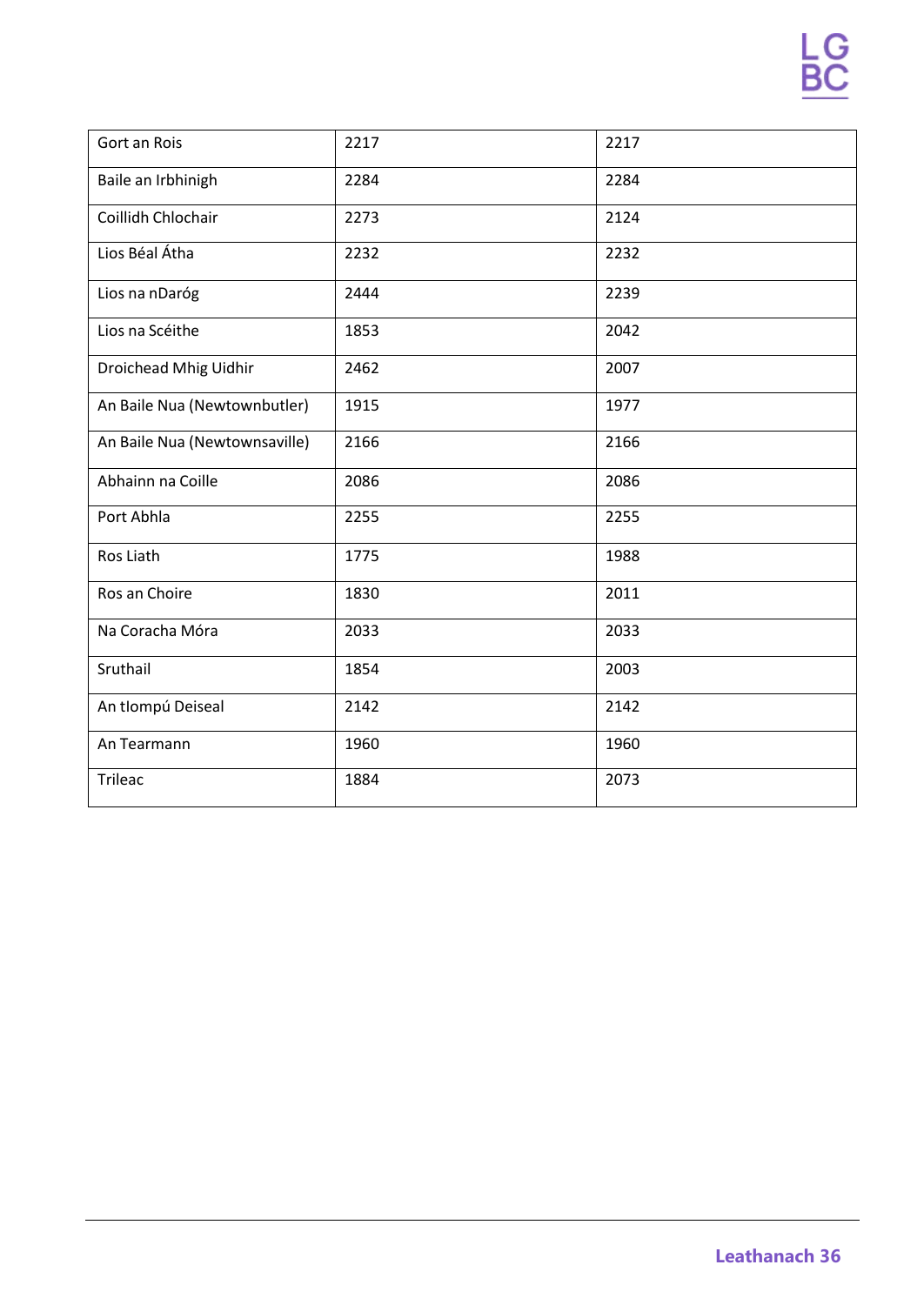## <span id="page-36-0"></span>**7.7 Lios na gCearrbhach agus an Caisleán Riabhach**

## **An teorainn cheantair**

7.7.1 Molaim nach n-athrófaí an líne teorann ceantair.

- 7.7.2 Molaim go mbeadh an ceantar comhdhéanta de 40 barda go fóill agus is sa tábla thíos atá ainm na mbardaí agus líon toghthóirí na mbardaí. Rinneadh roinnt athruithe ar theorainneacha na mbardaí chun cloí leis an cheanglas reachtúil go mbeadh an líon céanna toghthóirí, a bheag nó a mhór, ag gach barda laistigh den cheantar. Is ann do 104519 dtoghthóir san iomlán sa cheantar, figiúr atá cothrom le 2612 thoghthóir in aghaidh an bharda. Tá sé mar aidhm le m'athruithe molta an líon toghthóirí a chothromú de réir mar is gá.
- 7.7.3 Is féidir na hathruithe atá molta agam ar theorainneacha na mbardaí a rochtain ach cliceáil anseo: Lios na [gCearrbhach](https://apps.spatialni.gov.uk/LGBC/LGBCPublicConsultationApp/index.html?extent=308976.454%2C349373.1786%2C345806.5277%2C374773.2294%2C29900) agus an Caisleán [Riabhach.](https://apps.spatialni.gov.uk/LGBC/LGBCPublicConsultationApp/index.html?extent=308976.454%2C349373.1786%2C345806.5277%2C374773.2294%2C29900)
- 7.7.4 Is leagtha amach sa tábla thíos atá an líon toghthóirí reatha in aghaidh an bharda (amhail an 4 Eanáir 2021) agus an líon toghthóirí beartaithe nua in aghaidh an bharda.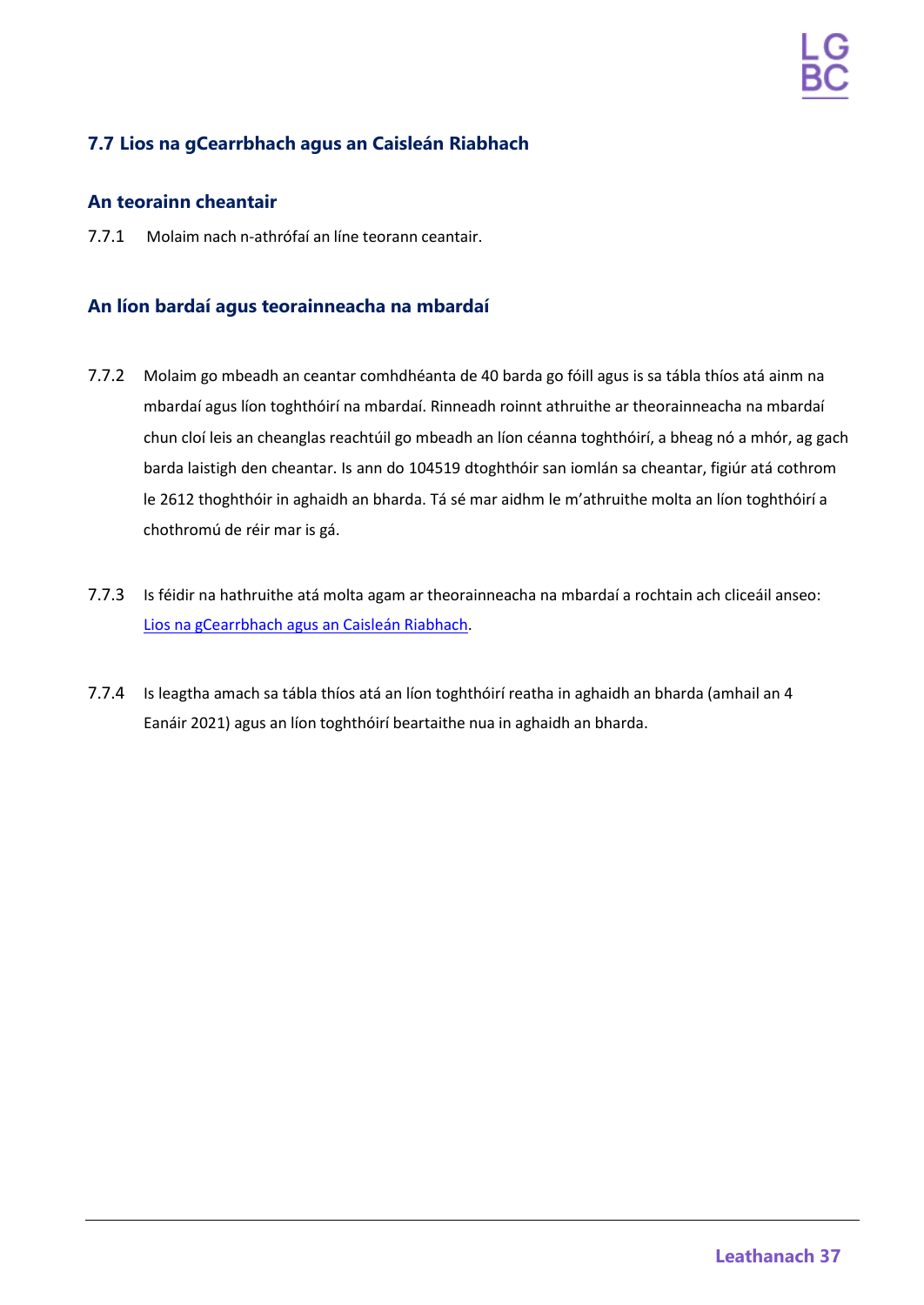| An líon bardaí - 40        | An líon iomlán toghthóirí - 104519     | An meánlíon toghthóirí in aghaidh |
|----------------------------|----------------------------------------|-----------------------------------|
|                            |                                        | an bharda $-2612$                 |
| Ainm an bharda             | An Líon Toghthóirí Reatha <sup>7</sup> | An Líon Toghthóirí Beartaithe     |
| <b>Baile an Doire</b>      | 2872                                   | 2872                              |
| <b>Baile Sheanóid</b>      | 2351                                   | 2351                              |
| <b>Baile Mhic Caisín</b>   | 2343                                   | 2797                              |
| Baile Uí Bhranáin          | 2374                                   | 2374                              |
| <b>Baile Mic Coise</b>     | 3590                                   | 2806                              |
| Uachtar Cluana             | 2547                                   | 2513                              |
| <b>Bláras</b>              | 2467                                   | 2467                              |
| Cnoc an Chairn             | 2678                                   | 2678                              |
| An Cheathrú Riabhach       | 3936                                   | 2788                              |
| Ceathrú Aodha Dhuibh Thoir | 2709                                   | 2624                              |
| Ceathrú Aodha Dhuibh Thiar | 2528                                   | 2483                              |
| Doire Eachaidh             | 2871                                   | 2871                              |
| Droim Bearach              | 2468                                   | 2468                              |
| Droim Bó                   | 2333                                   | 2378                              |
| Dún Dónaill                | 2393                                   | 2393                              |
| Enler                      | 2209                                   | 2742                              |
| An Gallbhaile              | 2437                                   | 2437                              |
| Lann Abhaigh               | 2743                                   | 2743                              |
| Droichead Graham           | 2227                                   | 2842                              |
| Cnoc an Chairdis           | 2305                                   | 2449                              |
| Hilden                     | 2562                                   | 2469                              |
| Cluain Cholmóg             | 2766                                   | 2766                              |
| Cromghlinn                 | 2660                                   | 2660                              |

## **Tábla 7. Lios na gCearrbhach agus an Caisleán Riabhach**

 $^7$  Is é an toradh atá ar an phróiseas geochódúcháin láimhe atá tuairiscithe i gCaibidil 6 ná difríochtaí an-bheag atá neamhshuntasach ó thaobh staidrimh de sna figiúirí toghthóirí deiridh a úsáideadh le haghaidh an Athbhreithnithe agus sna figiúirí ar fhoilsigh Oifig Thoghchánaíochta Thuaisceart Éireann iad ar an dáta áirimh.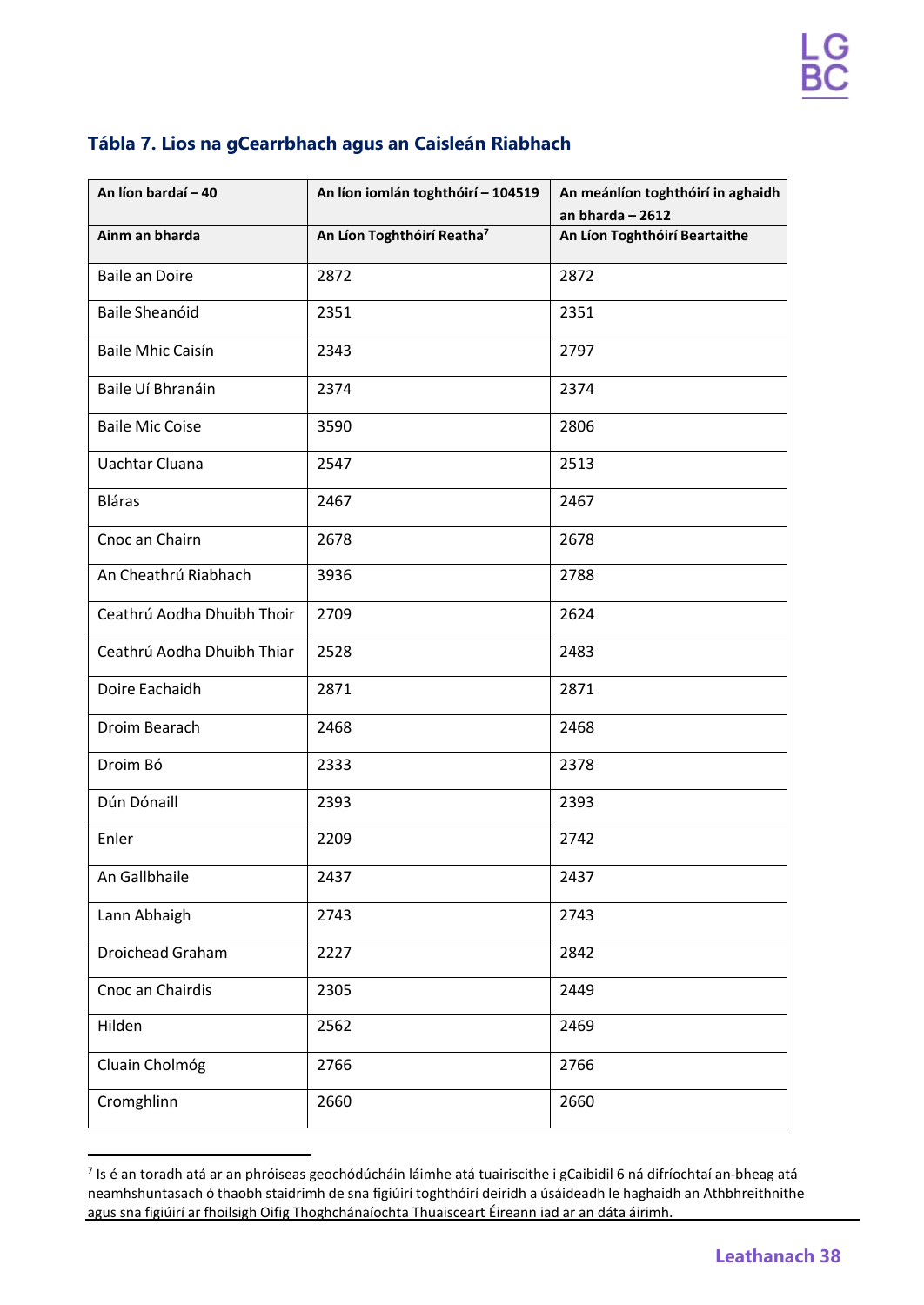| Cnoc Bhreacáin       | 2678 | 2482 |
|----------------------|------|------|
| An Cnoc Mór          | 2839 | 2851 |
| An Lagán             | 2528 | 2528 |
| Gleann an Lagáin     | 2122 | 2355 |
| Lann Bheag           | 2535 | 2535 |
| Lios na gCearrbhach  | 2344 | 2793 |
| Maigh gCabraí        | 2931 | 2822 |
| Machaire Shléibhe    | 2835 | 2691 |
| An Mhaigh            | 2352 | 2352 |
| Maigh Rath           | 2716 | 2716 |
| Monadh Riabhach      | 2309 | 2394 |
| Baile Nua na Bréadaí | 2124 | 2354 |
| An Seanchoinicéar    | 2563 | 2779 |
| Ráth Bhearnait       | 2396 | 2396 |
| Áth na gCloch        | 2283 | 2814 |
| Páirc Mhic Mhalais   | 2651 | 2847 |
| An Sliabh Bán        | 3944 | 2839 |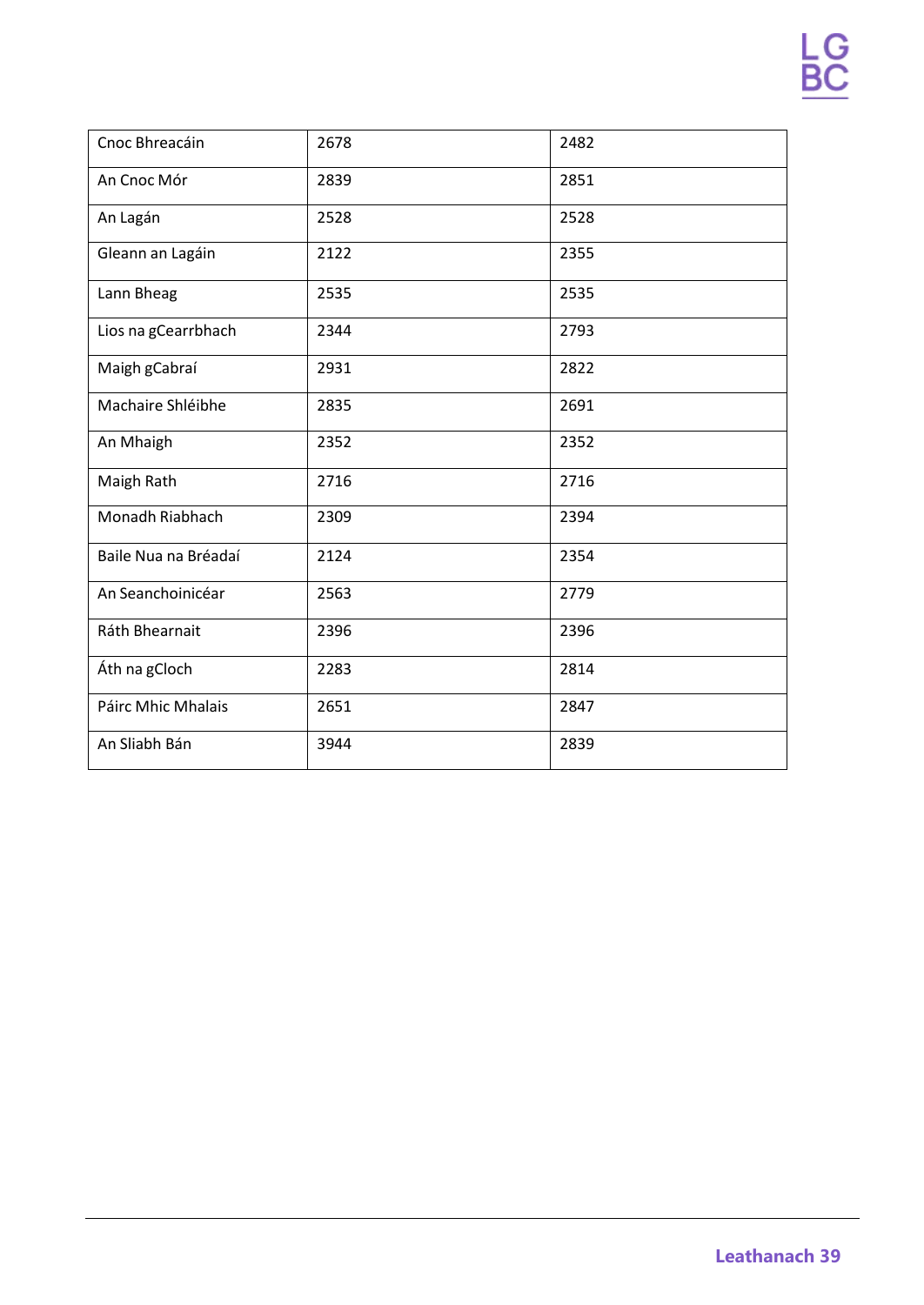## <span id="page-39-0"></span>**7.8 Aontroim Láir agus Thoir**

### **An teorainn cheantair**

7.8.1 Molaim go n-athrófaí an teorainn cheantair chun aghloit na teorann le ceantar Aontroma agus Bhaile Nua na Mainistreach ag Bóthar Lóiste na Feirme agus an Bóthar Uachtarach, an tOileán Glas, a chur san áireamh ar mhaithe le réadmhaoine i bhforbairt tithíochta nuathógtha a aistriú chuig ceantar Aontroma Láir agus Thoir. Molaim go ndéanfaí athrú breise ar an teorainn cheantair le ceantar Chósta Chlochán an Aifir agus na nGlinnte chun aghlot ag Bóthar Thulaigh Chiotach atá leagtha amach i mír 7.4.1 a leasú.

- 7.8.2 Molaim go mbeadh an ceantar comhdhéanta de 40 barda go fóill agus is sa tábla thíos atá ainm na mbardaí agus líon toghthóirí na mbardaí. Rinneadh roinnt athruithe ar theorainneacha na mbardaí chun cloí leis an cheanglas reachtúil go mbeadh an líon céanna toghthóirí, a bheag nó a mhór, ag gach barda laistigh den cheantar. Is ann do 99421 toghthóir san iomlán sa cheantar, figiúr atá cothrom le 2485 thoghthóir in aghaidh an bharda. Tá sé mar aidhm le m'athruithe molta an líon toghthóirí ar fud an cheantair a chothromú.
- 7.8.3 Is féidir na hathruithe atá molta agam ar theorainneacha na mbardaí a rochtain ach cliceáil anseo: [Aontroim](https://apps.spatialni.gov.uk/LGBC/LGBCPublicConsultationApp/index.html?extent=276541.1183%2C376256.6649%2C360943.3705%2C434465.1147%2C29900) Láir [agus Thoir.](https://apps.spatialni.gov.uk/LGBC/LGBCPublicConsultationApp/index.html?extent=276541.1183%2C376256.6649%2C360943.3705%2C434465.1147%2C29900)
- 7.8.4 Is leagtha amach sa tábla thíos atá an líon toghthóirí reatha in aghaidh an bharda (amhail an 4 Eanáir 2021) agus an líon toghthóirí beartaithe nua in aghaidh an bharda.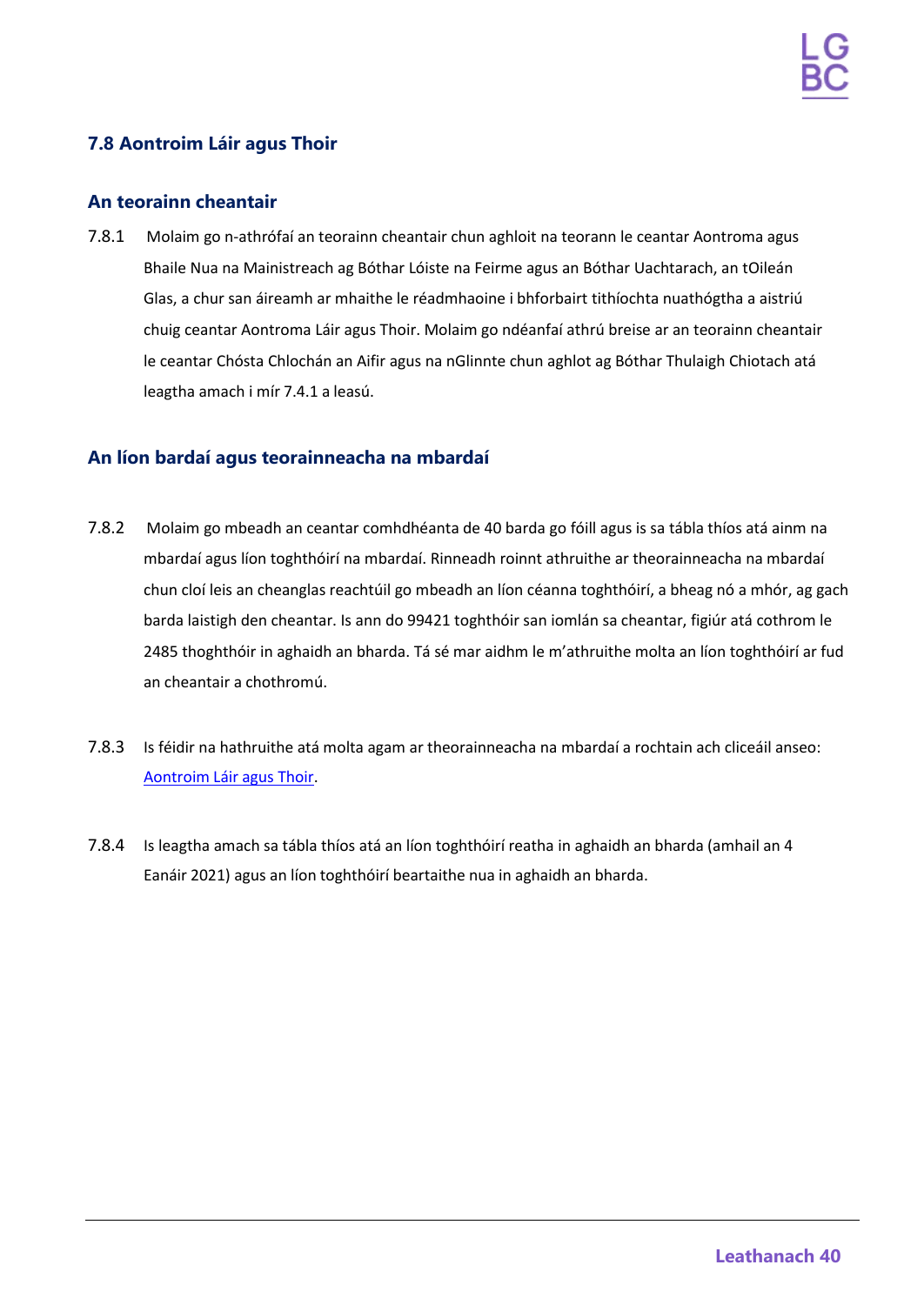## **Tábla 8. Aontroim Láir agus Thoir**

| An líon bardaí - 40          | An líon iomlán toghthóirí -<br>99421   | An meánlíon toghthóirí in aghaidh<br>an bharda $-2485$ |
|------------------------------|----------------------------------------|--------------------------------------------------------|
| Ainm an bharda               | An Líon Toghthóirí Reatha <sup>8</sup> | An Líon Toghthóirí Beartaithe                          |
| An tAcadamh                  | 2119                                   | 2241                                                   |
| Achadh Eochaille             | 2650                                   | 2316                                                   |
| Ard Aoibhinn                 | 2581                                   | 2311                                                   |
| Baile Aodha agus Baile Haraí | 2311                                   | 2259                                                   |
| Baile Cora agus an Gleann    | 2731                                   | 2731                                                   |
| An Baile Caol                | 2137                                   | 2354                                                   |
| Boneybefore                  | 2373                                   | 2479                                                   |
| Abhainn na Brád              | 2344                                   | 2245                                                   |
| Bruach Sheáin                | 2790                                   | 2546                                                   |
| Cnoc an Bhairr Léith         | 2217                                   | 2713                                                   |
| Carn an Chaistil             | 2665                                   | 2675                                                   |
| Carnlach agus Gleann Arma    | 2346                                   | 2346                                                   |
| An Caisleán                  | 2656                                   | 2656                                                   |
| Diméin an Chaisleáin         | 2260                                   | 2260                                                   |
| An Cnoc Carraigeach          | 2631                                   | 2730                                                   |
| Coill na Baice               | 2061                                   | 2259                                                   |
| An Corrán agus Inbhear       | 2477                                   | 2477                                                   |
| Faiche an Aonaigh            | 2356                                   | 2311                                                   |
| Galgorm                      | 2465                                   | 2426                                                   |
| An Gairdín Mór               | 2394                                   | 2457                                                   |
| Gleann Fhreabhail            | 2533                                   | 2535                                                   |
| Gleann an Choire             | 2362                                   | 2644                                                   |
| Gort Oilí                    | 2532                                   | 2536                                                   |

<sup>8</sup> Is é an toradh atá ar an phróiseas geochódúcháin láimhe atá tuairiscithe i gCaibidil 6 ná difríochtaí an-bheag atá neamhshuntasach ó thaobh staidrimh de sna figiúirí toghthóirí deiridh a úsáideadh le haghaidh an Athbhreithnithe agus sna figiúirí ar fhoilsigh Oifig Thoghchánaíochta Thuaisceart Éireann iad ar an dáta áirimh.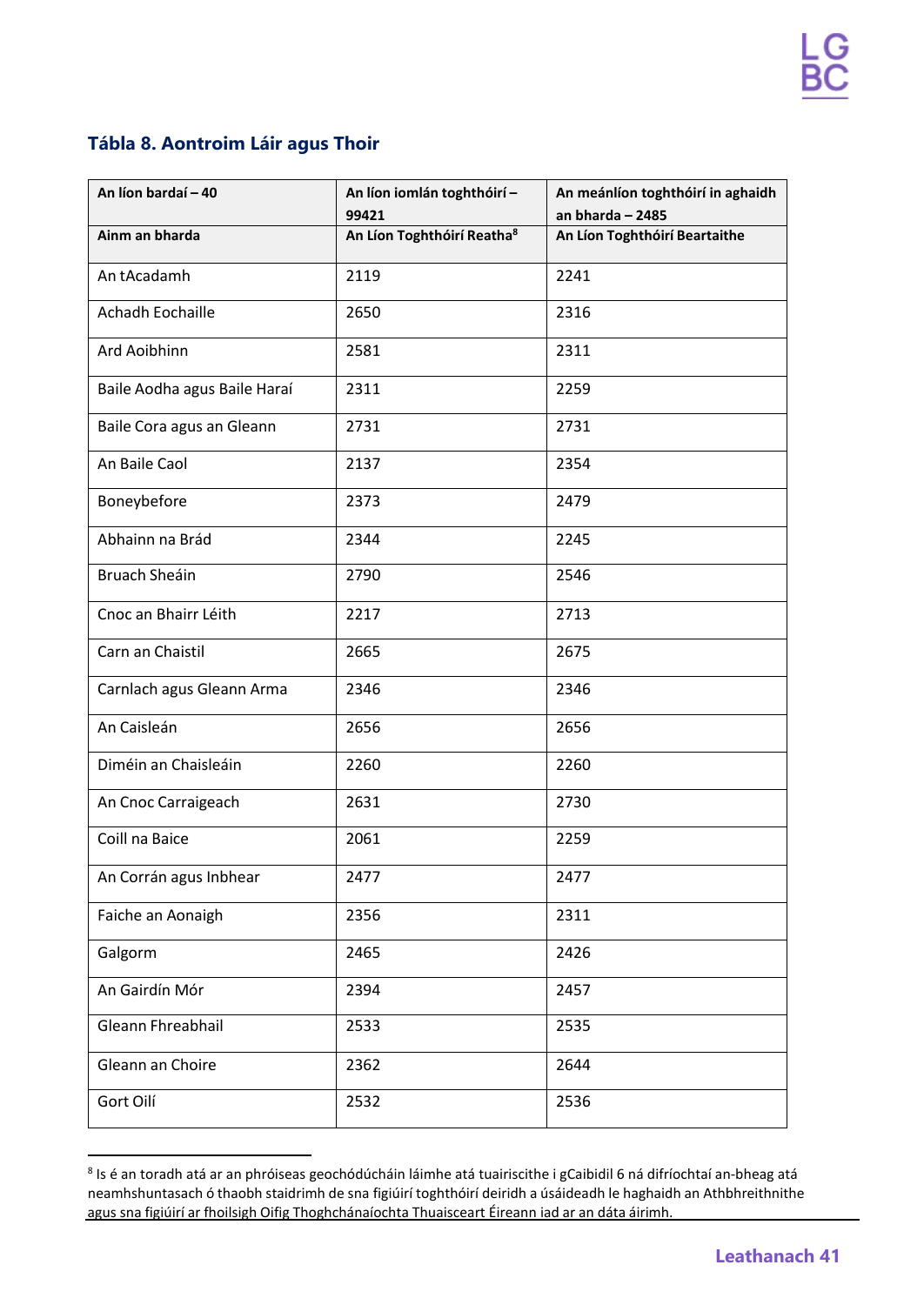| An Ghráinseach       | 2699 | 2699 |
|----------------------|------|------|
| An tOileán Glas      | 2552 | 2557 |
| Oileán Mhic Aodha    | 2361 | 2361 |
| Na Cealla            | 2484 | 2484 |
| <b>Cill Ruaidh</b>   | 3088 | 2708 |
| Cill Uachtair        | 3188 | 2734 |
| Cill Chon Riala      | 2296 | 2360 |
| Lána na Suiríoch     | 2421 | 2421 |
| Maighin              | 2235 | 2510 |
| An Pháirc            | 2099 | 2243 |
| Port Chluain Eoghain | 2324 | 2324 |
| Sliabh Mis           | 2361 | 2424 |
| Fearann na Gréine    | 2686 | 2686 |
| Na Maighdeanacha     | 2473 | 2473 |
| Victoria             | 2913 | 2691 |
| An Cionn Bán Theas   | 2536 | 2536 |
| Sruth na Coille      | 2703 | 2703 |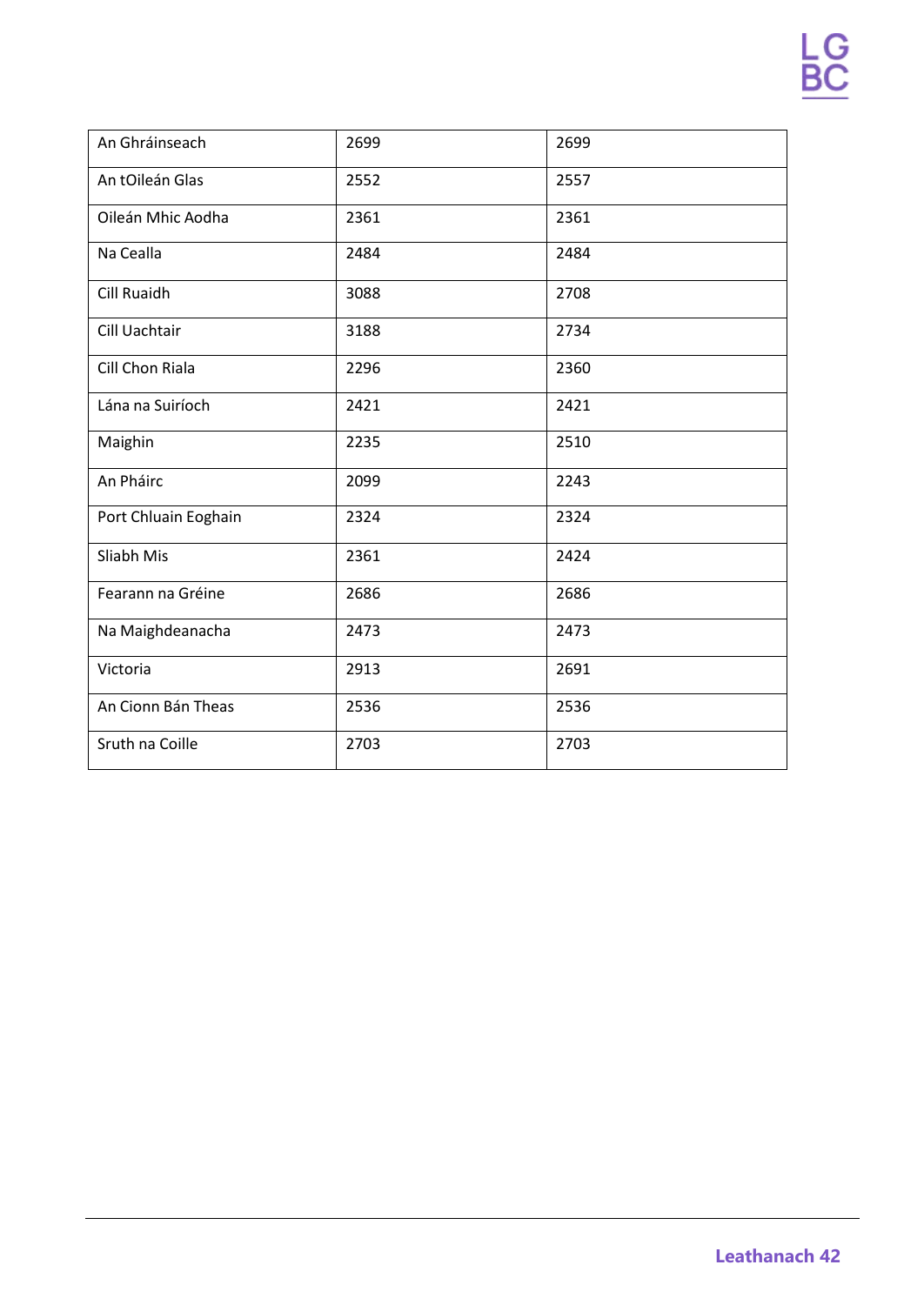## <span id="page-42-0"></span>**7.9 Lár Uladh**

## **An teorainn**

### **cheantair**

7.9.1 Molaim nach n-athrófaí an líne teorann ceantair.

- 7.9.2 Molaim go mbeadh an ceantar comhdhéanta de 40 barda go fóill agus is sa tábla thíos atá ainm na mbardaí agus líon toghthóirí na mbardaí. Rinneadh roinnt athruithe ar theorainneacha na mbardaí chun cloí leis an cheanglas reachtúil go mbeadh an líon céanna toghthóirí, a bheag nó a mhór, ag gach barda laistigh den cheantar. Is ann do 101427 dtoghthóir san iomlán sa cheantar, figiúr atá cothrom le 2535 thoghthóir in aghaidh an bharda. Tá sé mar aidhm le m'athruithe molta an líon toghthóirí ar fud an cheantair a chothromú.
- 7.9.3 Is féidir na hathruithe atá molta agam ar theorainneacha na mbardaí a rochtain ach cliceáil anseo: [Lár](https://apps.spatialni.gov.uk/LGBC/LGBCPublicConsultationApp/index.html?extent=242560.3418%2C349000.592%2C326962.594%2C407209.0417%2C29900) [Uladh.](https://apps.spatialni.gov.uk/LGBC/LGBCPublicConsultationApp/index.html?extent=242560.3418%2C349000.592%2C326962.594%2C407209.0417%2C29900)
- 7.9.4 Is leagtha amach sa tábla thíos atá an líon toghthóirí reatha in aghaidh an bharda (amhail an 4 Eanáir 2021) agus an líon toghthóirí beartaithe nua in aghaidh an bharda.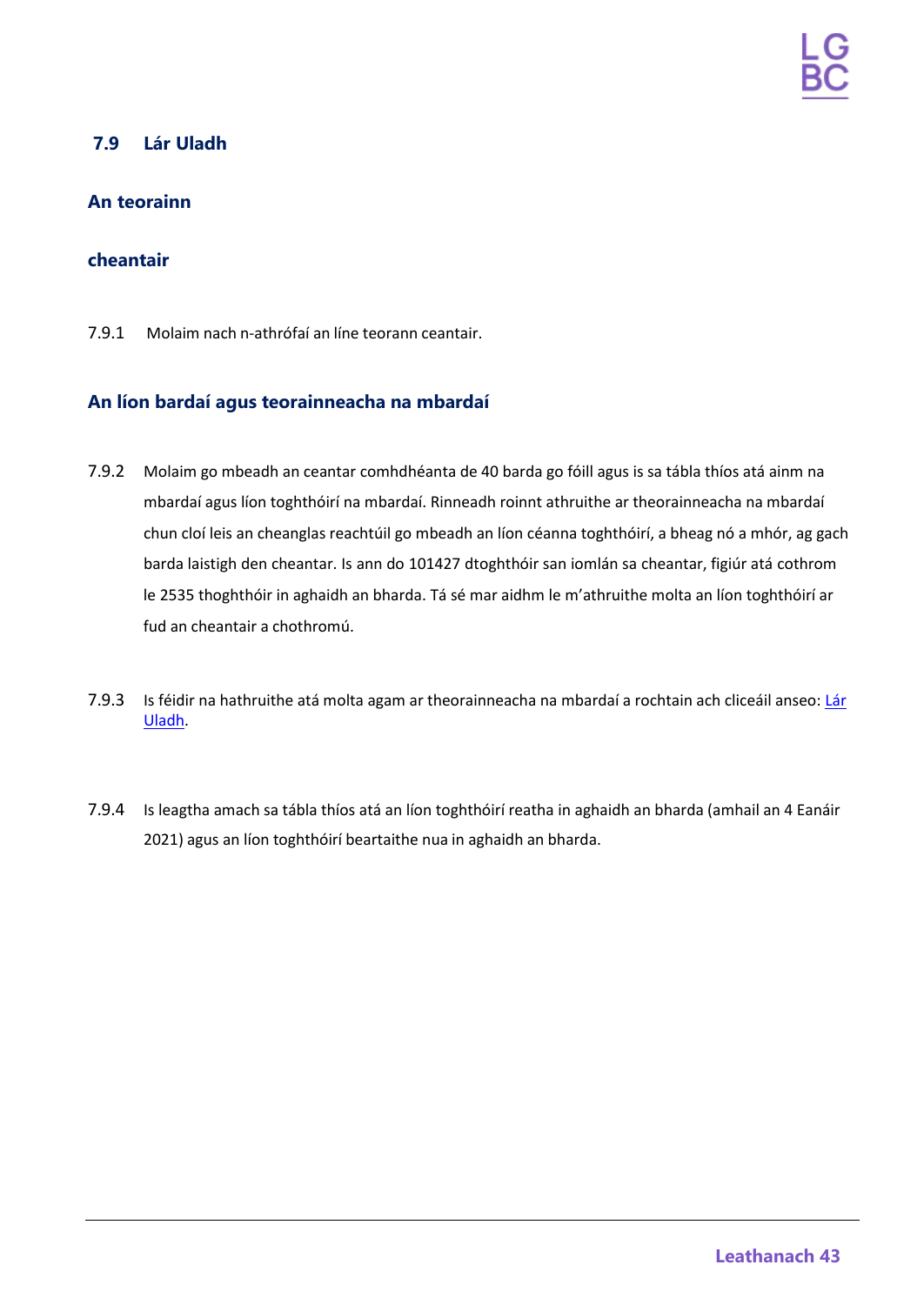## **Tábla 9. Lár Uladh**

| An líon bardaí - 40       | An líon iomlán toghthóirí - 101427     | An meánlíon toghthóirí in aghaidh<br>an bharda $-2535$ |
|---------------------------|----------------------------------------|--------------------------------------------------------|
| Ainm an bharda            | An Líon Toghthóirí Reatha <sup>9</sup> | An Líon Toghthóirí Beartaithe                          |
| Ard Bó                    | 2690                                   | 2690                                                   |
| Eochair agus Clochar      | 2498                                   | 2474                                                   |
| Achadh na Cloiche         | 2501                                   | 2501                                                   |
| Baile Uí Dhálaigh         | 2613                                   | 2613                                                   |
| <b>Baile Mhic Uiginn</b>  | 2809                                   | 2781                                                   |
| Baile na Sagart           | 2846                                   | 2639                                                   |
| <b>Baile Eachaidh</b>     | 2714                                   | 2714                                                   |
| Cionn Aird                | 2686                                   | 2686                                                   |
| Baile Uí Dhonnaíle        | 2567                                   | 2567                                                   |
| Caisleán Dhásain          | 2583                                   | 2611                                                   |
| An Cuach                  | 2345                                   | 2386                                                   |
| Oileán an Ghuail Thuaidh  | 2556                                   | 2667                                                   |
| Oileán an Ghuail Theas    | 2866                                   | 2755                                                   |
| An Chorr Chríochach Thoir | 2326                                   | 2326                                                   |
| An Chorr Chríochach Theas | 2323                                   | 2330                                                   |
| An Chorr Chríochach Thiar | 2522                                   | 2515                                                   |
| Cuil-sionnaigh            | 2728                                   | 2728                                                   |
| Domhnach Mór              | 2618                                   | 2547                                                   |
| Baile na Croise           | 2179                                   | 2290                                                   |
| Baile na Lorgan           | 2270                                   | 2294                                                   |
| An Ghléib                 | 2609                                   | 2609                                                   |
| Cill na mBan              | 2403                                   | 2608                                                   |
| Coill na Maoile           | 2873                                   | 2668                                                   |

 $9$  Is é an toradh atá ar an phróiseas geochódúcháin láimhe atá tuairiscithe i gCaibidil 6 ná difríochtaí an-bheag atá neamhshuntasach ó thaobh staidrimh de sna figiúirí toghthóirí deiridh a úsáideadh le haghaidh an Athbhreithnithe agus sna figiúirí ar fhoilsigh Oifig Thoghchánaíochta Thuaisceart Éireann iad ar an dáta áirimh.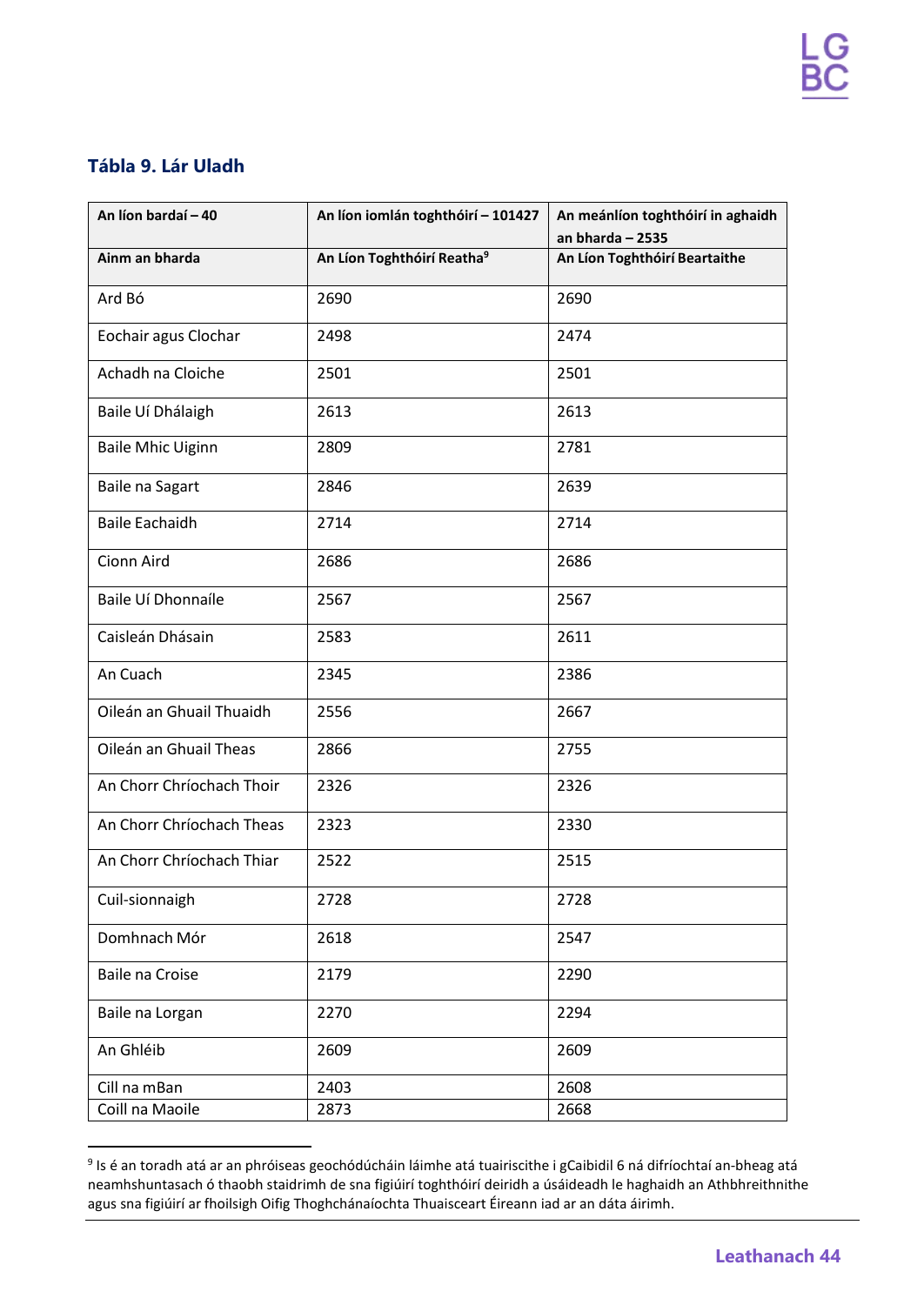| Leasán                     | 2518 | 2518 |
|----------------------------|------|------|
| Luachra                    | 2071 | 2276 |
| Gleann Seáin Íochtarach    | 2363 | 2363 |
| Machaire Rátha             | 2370 | 2370 |
| An Maigh                   | 2472 | 2472 |
| Maigh gCaisil              | 2345 | 2552 |
| An Mullach Mór             | 2763 | 2763 |
| Fearann Dara               | 2384 | 2384 |
| Pomeroy                    | 2669 | 2464 |
| An Chraobh                 | 2238 | 2309 |
| An Suaitreach              | 2495 | 2495 |
| Tamhlacht Uí Chroiligh     | 2611 | 2611 |
| An Lúb                     | 2798 | 2757 |
| An Tobar Mór               | 2535 | 2424 |
| Páirceanna an Bhaile Thoir | 2493 | 2493 |
| An Gleann                  | 2542 | 2542 |
| An Cuan                    | 2635 | 2635 |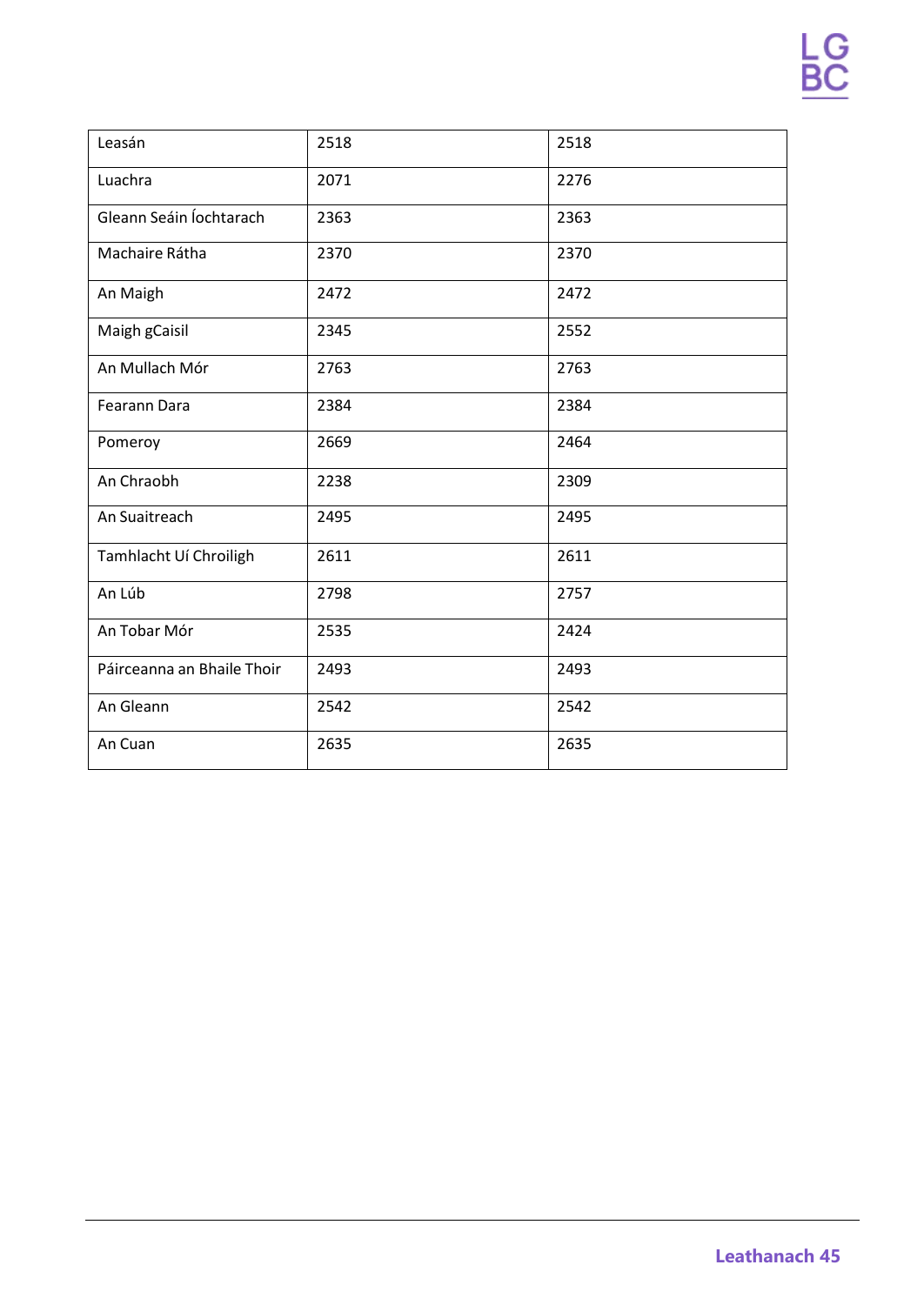## <span id="page-45-0"></span>**7.10 An tIúr, Múrna agus an**

## **Dún An teorainn cheantair**

7.10.1 Molaim nach n-athrófaí an líne teorann ceantair.

- 7.9.5 Molaim go mbeadh an ceantar comhdhéanta de 41 bharda go fóill agus is sa tábla thíos atá ainm na mbardaí agus líon toghthóirí na mbardaí. Rinneadh roinnt athruithe ar theorainneacha na mbardaí chun cloí leis an cheanglas reachtúil go mbeadh an líon céanna toghthóirí, a bheag nó a mhór, ag gach barda laistigh den cheantar. Is ann do 127075 thoghthóir san iomlán sa cheantar, figiúr atá cothrom le 3099 dtoghthóir in aghaidh an bharda. Tá sé mar aidhm le m'athruithe molta an líon toghthóirí ar fud an cheantair a chothromú.
- 7.9.6 Is féidir na hathruithe atá molta agam ar theorainneacha na mbardaí a rochtain ach cliceáil anseo: An [tIúr,](https://apps.spatialni.gov.uk/LGBC/LGBCPublicConsultationApp/index.html?extent=285462.8862%2C299817.679%2C369865.1383%2C358026.1287%2C29900) [Múrna agus an](https://apps.spatialni.gov.uk/LGBC/LGBCPublicConsultationApp/index.html?extent=285462.8862%2C299817.679%2C369865.1383%2C358026.1287%2C29900) Dún.
- 7.10.4 Is leagtha amach sa tábla thíos atá an líon toghthóirí reatha in aghaidh an bharda (amhail an 4 Eanáir 2021) agus an líon toghthóirí beartaithe nua in aghaidh an bharda.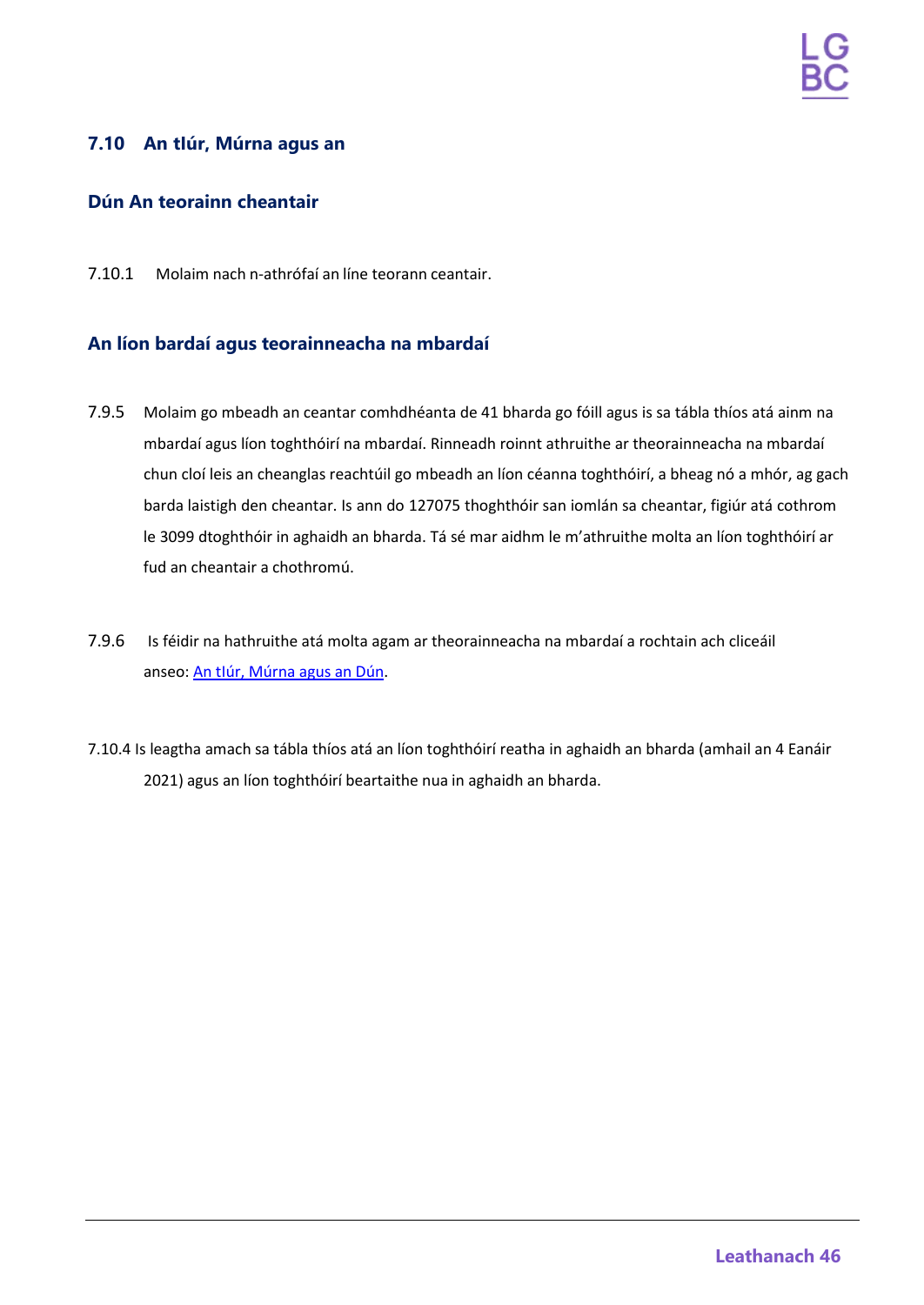## **Tábla 10. An tIúr, Múrna agus an Dún**

| An líon bardaí - 41                | An líon iomlán toghthóirí - 127075      | An meánlíon toghthóirí in<br>aghaidh an bharda - 3099 |
|------------------------------------|-----------------------------------------|-------------------------------------------------------|
| Ainm an bharda                     | An Líon Toghthóirí Reatha <sup>10</sup> | An Líon Toghthóirí Beartaithe                         |
| An Mhainistir                      | 2759                                    | 3271                                                  |
| Áth na Long                        | 3111                                    | 3111                                                  |
| <b>Baile Botha</b>                 | 3582                                    | 3351                                                  |
| Baile Uí Dhúgáin                   | 2689                                    | 2807                                                  |
| Baile na hInse                     | 3058                                    | 3058                                                  |
| <b>Baile Mhic an Bhaird</b>        | 3223                                    | 3223                                                  |
| An Sruthán                         | 3348                                    | 3348                                                  |
| Binnín                             | 3029                                    | 3029                                                  |
| <b>Boirinn</b>                     | 3123                                    | 3123                                                  |
| Camloch                            | 2936                                    | 2936                                                  |
| Caisleán Uidhilín                  | 2923                                    | 2923                                                  |
| An Ardeaglais                      | 2698                                    | 2817                                                  |
| An Chrois Ghearr agus Cill Ó Laoch | 3070                                    | 3070                                                  |
| Crois Mhic Lionnáin                | 2949                                    | 2949                                                  |
| Damh Maoile                        | 3138                                    | 3369                                                  |
| Doire Buí                          | 3028                                    | 3028                                                  |
| Doire Leacach                      | 3455                                    | 3100                                                  |
| Sliabh Dónairt                     | 2753                                    | 2860                                                  |
| An Droim Leathan                   | 3486                                    | 3355                                                  |
| Droim an Easa                      | 2996                                    | 2996                                                  |
| Dún Droma                          | 3120                                    | 3120                                                  |
| An Feadán                          | 3157                                    | 3288                                                  |
| Foirceal                           | 3059                                    | 3059                                                  |

 $10$  Is é an toradh atá ar an phróiseas geochódúcháin láimhe atá tuairiscithe i gCaibidil 6 ná difríochtaí an-bheag atá neamhshuntasach ó thaobh staidrimh de sna figiúirí toghthóirí deiridh a úsáideadh le haghaidh an Athbhreithnithe agus sna figiúirí ar fhoilsigh Oifig Thoghchánaíochta Thuaisceart Éireann iad ar an dáta áirimh.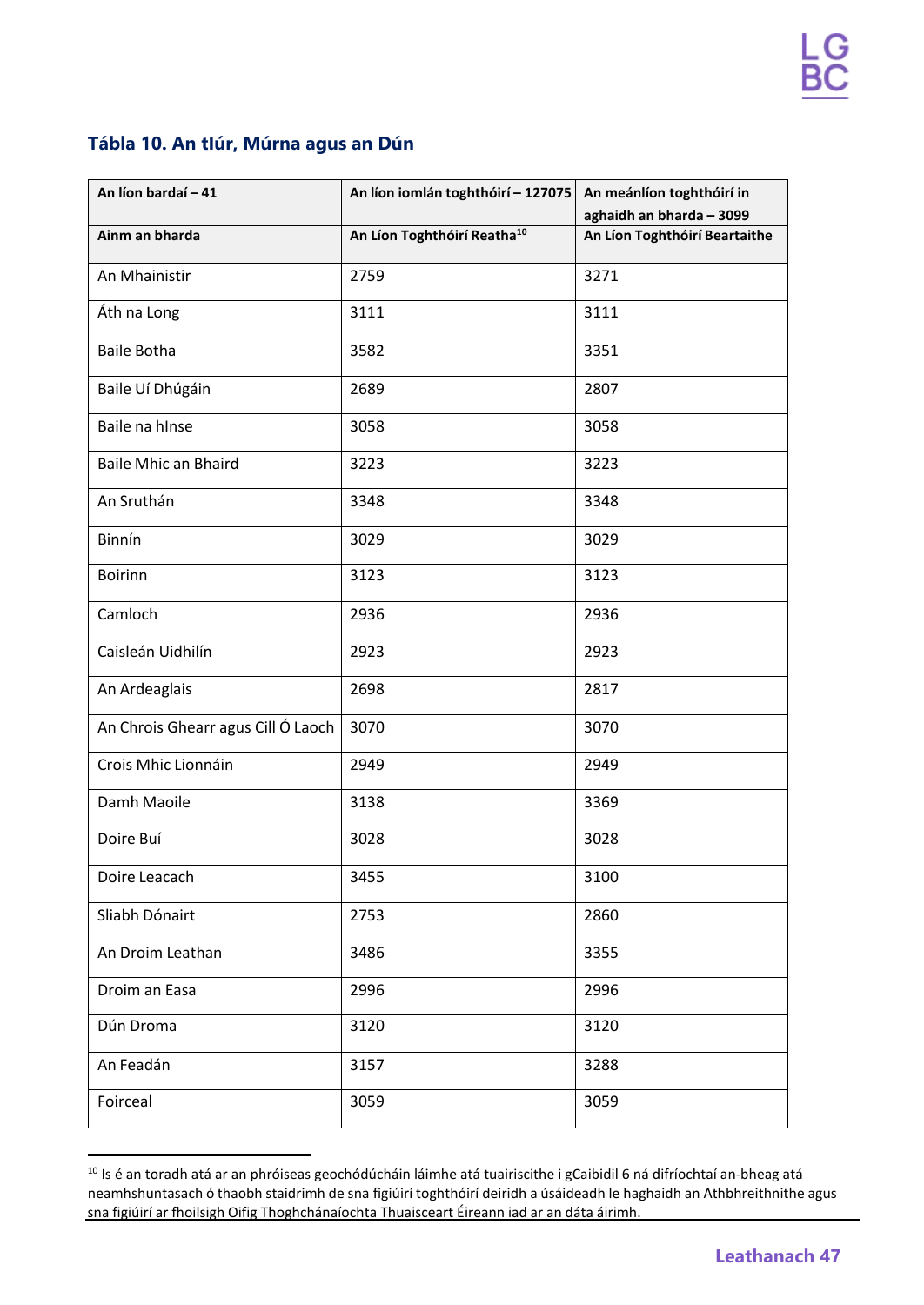| <b>Baile Hill</b>      | 3560 | 3397 |
|------------------------|------|------|
| Cill Chaoil            | 2572 | 2847 |
|                        |      |      |
| An Chill Mhór          | 2926 | 2926 |
| Cnoc na Sionnach       | 3115 | 2996 |
| Leath Cathail          | 3077 | 2959 |
| Lios na Crí            | 3346 | 3071 |
| Droichead Mhaigh Eo    | 3559 | 3402 |
| An Mullach Bán         | 3154 | 3154 |
| Murlach                | 3343 | 3236 |
| Baile Úr               | 2944 | 2944 |
| An Caol                | 2902 | 2902 |
| Ros Treabhair          | 3312 | 3312 |
| Tamhnaigh Naomh        | 3003 | 3003 |
| Limistéar Phádraig     | 3407 | 3407 |
| <b>Baile Loch Cuan</b> | 3010 | 3010 |
| An Tulaigh Mór         | 3026 | 3189 |
| An Pointe              | 3237 | 3237 |
| Corr Leacht            | 2892 | 2892 |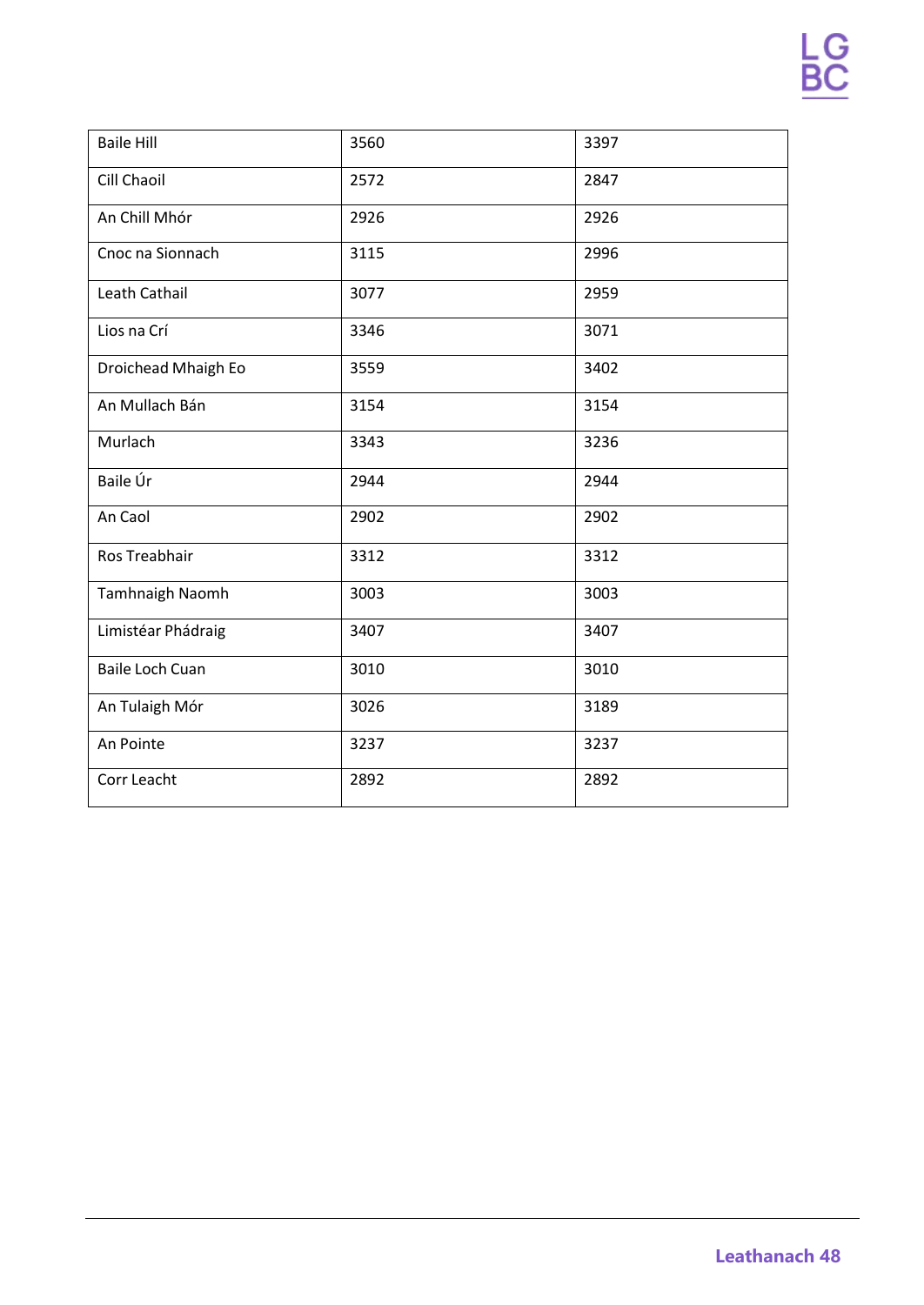## <span id="page-48-0"></span>**7.11 An Dún Thuaidh agus na hArda.**

#### **An teorainn cheantair**

7.11.1 Molaim nach n-athrófaí an líne teorann ceantair.

- 7.11.2 Molaim go mbeadh an ceantar comhdhéanta de 40 barda go fóill agus is sa tábla thíos atá ainm na mbardaí agus líon toghthóirí na mbardaí. Rinneadh roinnt athruithe ar theorainneacha na mbardaí chun cloí leis an cheanglas reachtúil go mbeadh an líon céanna toghthóirí, a bheag nó a mhór, ag gach barda laistigh den cheantar. Is ann do 118537 dtoghthóir san iomlán sa cheantar, figiúr atá cothrom le 2963 thoghthóir in aghaidh an bharda. Tá sé mar aidhm le m'athruithe molta an líon toghthóirí ar fud an cheantair a chothromú.
- 7.11.3 Is féidir na hathruithe atá molta agam ar theorainneacha na mbardaí a rochtain ach cliceáil anseo: An Dún [Thuaidh](https://apps.spatialni.gov.uk/LGBC/LGBCPublicConsultationApp/index.html?extent=318153.5774%2C333657.955%2C402555.8296%2C391866.4047%2C29900) [agus na](https://apps.spatialni.gov.uk/LGBC/LGBCPublicConsultationApp/index.html?extent=318153.5774%2C333657.955%2C402555.8296%2C391866.4047%2C29900) hArda.
- 7.11.4 Is leagtha amach sa tábla thíos atá an líon toghthóirí reatha in aghaidh an bharda (amhail an 4 Eanáir 2021) agus an líon toghthóirí beartaithe nua in aghaidh an bharda.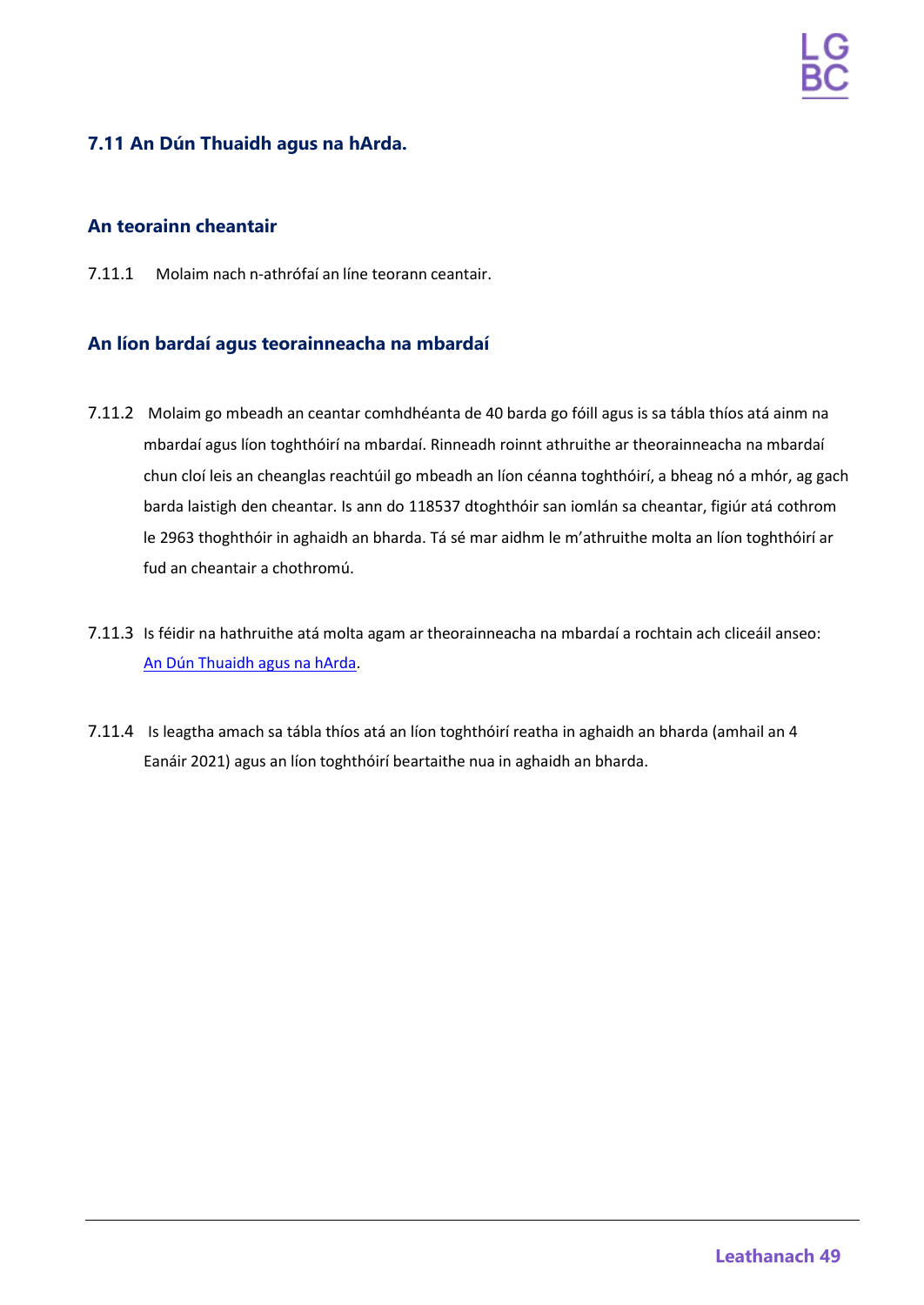## **Tábla 11. An Dún Thuaidh agus na hArda**

| An líon bardaí - 40       | An líon iomlán toghthóirí -<br>118537   | An meánlíon toghthóirí in aghaidh<br>an bharda $-2963$ |
|---------------------------|-----------------------------------------|--------------------------------------------------------|
| Ainm an bharda            | An Líon Toghthóirí Reatha <sup>11</sup> | An Líon Toghthóirí Beartaithe in<br>aghaidh an bharda  |
| <b>Baile Cruacháin</b>    | 2563                                    | 2887                                                   |
| <b>Baile Mhic Gabhann</b> | 3222                                    | 3222                                                   |
| Baile na Gréine           | 3683                                    | 3251                                                   |
| Baile Hóm                 | 2975                                    | 2975                                                   |
| <b>Baile Mhig Aodha</b>   | 3080                                    | 2861                                                   |
| <b>Baile Bháltair</b>     | 3287                                    | 3258                                                   |
| Bláthghort                | 2966                                    | 3197                                                   |
| An Bealach Leathan        | 2749                                    | 3081                                                   |
| <b>Sruth Bhriain</b>      | 2949                                    | 2834                                                   |
| Ceathrú Dobhair           | 3031                                    | 3060                                                   |
| An Caisleán               | 2835                                    | 2835                                                   |
| Clann Aodha Buí           | 2934                                    | 2750                                                   |
| An Comar Thuaidh          | 2790                                    | 2790                                                   |
| An Comar Theas            | 2859                                    | 2859                                                   |
| An Comar Thiar            | 2828                                    | 2828                                                   |
| Cearnóg Uí Chonnmhaí      | 2853                                    | 2940                                                   |
| Cronstown                 | 3307                                    | 3083                                                   |
| Cúl Trá                   | 3094                                    | 3141                                                   |
| Domhnach Daoi             | 2955                                    | 2955                                                   |
| An Gleann                 | 3299                                    | 3212                                                   |
| Gregstown                 | 2466                                    | 2826                                                   |
| Port an Ghiolla Ghruama   | 2881                                    | 2881                                                   |
| An Cuan                   | 3408                                    | 3076                                                   |

 $11$  Is é an toradh atá ar an phróiseas geochódúcháin láimhe atá tuairiscithe i gCaibidil 6 ná difríochtaí an-bheag atá neamhshuntasach ó thaobh staidrimh de sna figiúirí toghthóirí deiridh a úsáideadh le haghaidh an Athbhreithnithe agus sna figiúirí ar fhoilsigh Oifig Thoghchánaíochta Thuaisceart Éireann iad ar an dáta áirimh.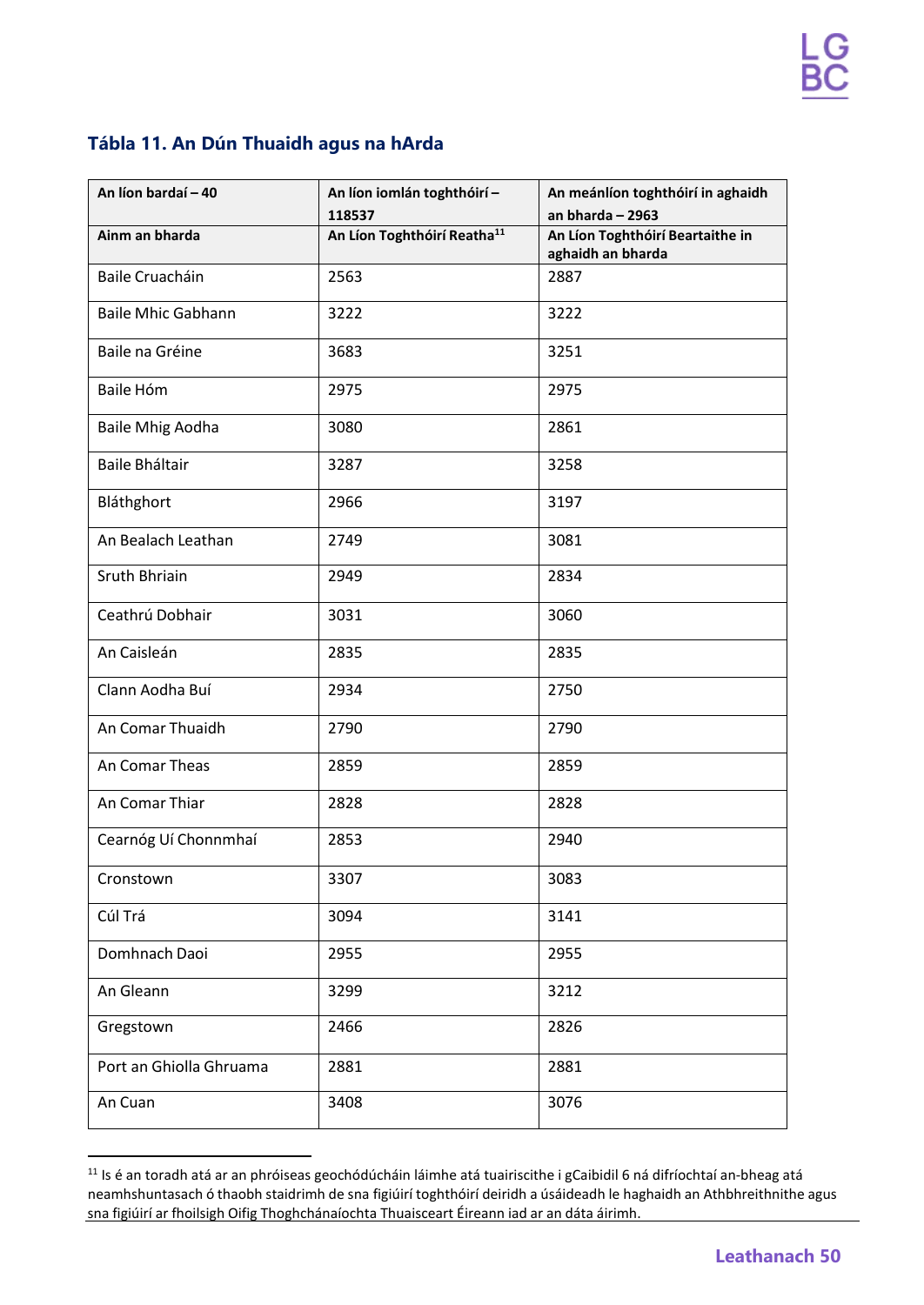| Cuan Héilin      | 3023 | 3023 |
|------------------|------|------|
| Ard Mhic Nasca   | 3267 | 3220 |
| Cill Chúile      | 2870 | 2870 |
| Cill Dhuinsí     | 2815 | 2815 |
| Cill Ghobáin     | 3157 | 2849 |
| Luachraidh       | 3064 | 3141 |
| Radharc an Locha | 3106 | 3106 |
| Maigh Bhile      | 2834 | 2698 |
| Port an Pheire   | 2558 | 2866 |
| Port an Bhogaigh | 2707 | 2707 |
| Ráth Gael        | 2543 | 2727 |
| An Ráth Mhór     | 2924 | 2924 |
| Screabach        | 3208 | 3208 |
| An Bheith Airgid | 2892 | 2892 |
| An Sruth Airgid  | 2566 | 2681 |
| An Coinicéar     | 3153 | 3172 |
| Na Gaotha Thiar  | 2836 | 2836 |
|                  |      |      |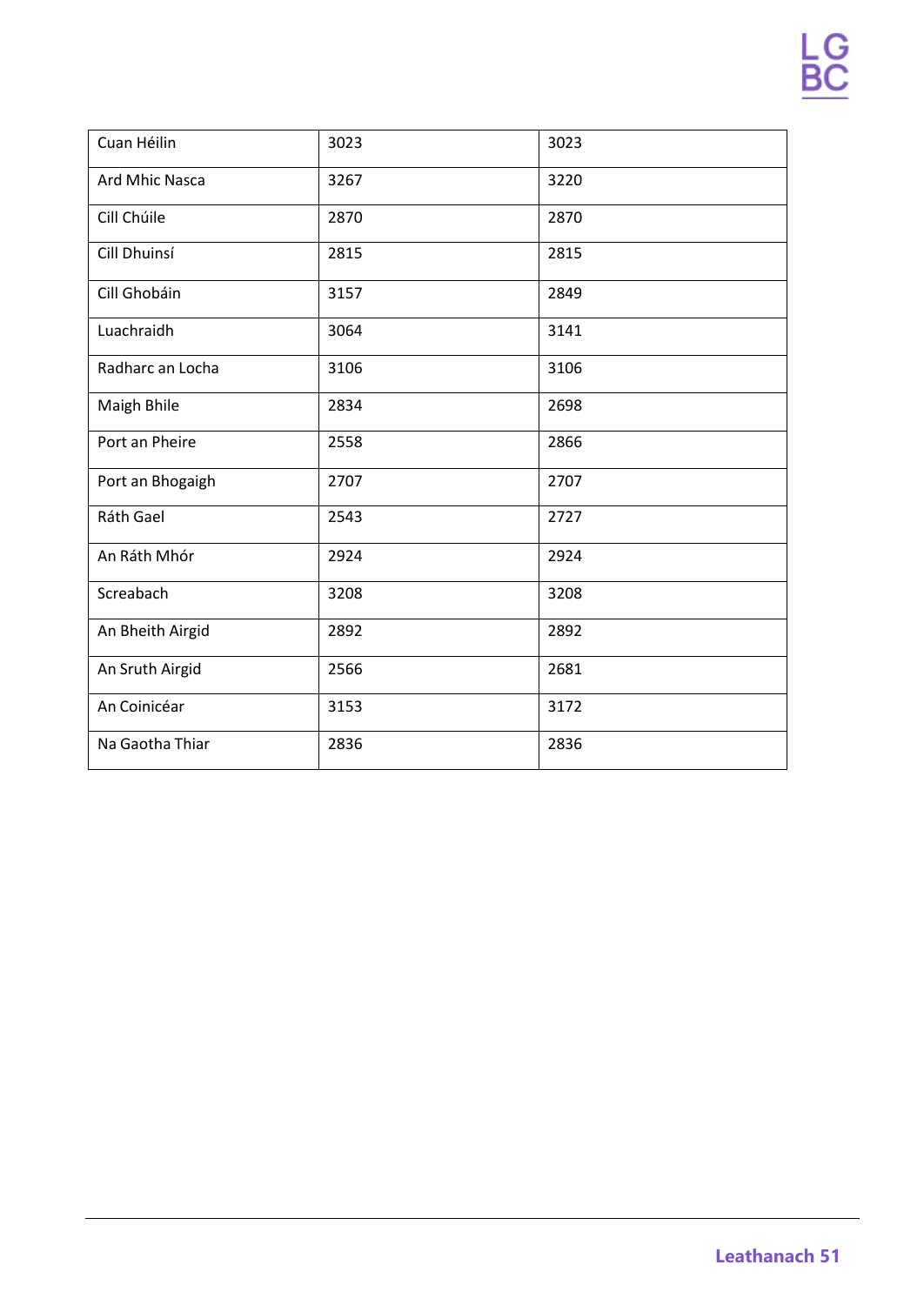## <span id="page-51-0"></span>**Caibidil 8. Na Chéad Chéimeanna Eile**

- 8.1 Tá an comhairliúchán poiblí ar na Moltaí Sealadacha uaim ar oscailt anois. Is é an 21 Meán Fómhair 2021 an spriocdháta le haghaidh uiríll i scríbhinn a dhéanamh.
- 8.2 Tá mionsonraí iomlána faoi conas is féidir an comhairliúchán ar na Moltaí Sealadacha uaim a rochtain agus freagra a thabhairt air ar fáil ag [https://www.lgbc](https://www.lgbc-ni.org.uk/consultation)[ni.org.uk/consultation.](https://www.lgbc-ni.org.uk/consultation)
- 8.3 Ag teacht sna sála ar an tréimhse comhairliúcháin phoiblí sin, tionólfaidh m'fhoireann éisteachtaí poiblí chun deis a thabhairt do gach duine ar mian leo a dtuairimí ar na tograí a chur in iúl déanamh amhlaidh i bhfóram poiblí. Tionólfar éisteacht phoiblí le haghaidh gach ceantair. Déanfaidh Coimisinéir Cúnta cathaoirleacht ar na héisteachtaí. Tá na Coimisinéirí Cúnta á n-earcú i láthair na huaire.
- 8.4 Chun rannpháirtíocht an phobail sna héisteachtaí a uasmhéadú agus chun aon srianta sláinte poiblí a d'fhéadfadh a bheith i bhfeidhm maidir leis an líon rannpháirtithe atá ceadaithe ag na himeachtaí a mhaolú, tá mé ag iarraidh formáid hibrideach a sholáthar le haghaidh na néisteachtaí, rud a chabhróidh le daoine páirt a ghlacadh iontu i bpearsa agus ar líne araon. Cuirfear na héisteachtaí poiblí ar siúl go mall i mí Mheán Fómhair agus go luath i mí Dheireadh Fómhair agus foilseofar mionsonraí ina leith ar shuíomh Gréasáin LGBC in am is i dtráth.
- 8.5 A luaithe a bheidh breithniú déanta agam ar na huiríll ó bhéal agus i scríbhinn arna ndéanamh mar fhreagra ar na tograí seo, foilseoidh mé Moltaí Athbhreithnithe. Cuirfear tréimhse bhreise comhairliúcháin ar na Moltaí Athbhreithnithe sin ar siúl i mí Eanáir 2022. Is féidir an amlíne le haghaidh an Athbhreithnithe a rochtain ag [www.lgbc-ni.org.uk/milestone-timeline.](http://www.lgbc-ni.org.uk/milestone-timeline)
- 8.6 Mar fhocal scoir, mholfainn do gach duine páirt a ghlacadh sa phróiseas comhairliúcháin ach úsáid a bhaint as an tairseach ar líne ag <https://consultations.nidirect.gov.uk/dfc/lgbc-provisional-recommendations/> nó ríomhphost a sheoladh chuig [consultation@lgbc-ni.org.uk.](mailto:consultation@lgbc-ni.org.uk) Má theastaíonn aon chúnamh uait agus tú ag iarraidh na tograí a rochtain nó má theastaíonn uait iad a fháil i bhformáid mhalartach, déan teagmháil le m'fhoireann ach ríomhphost a sheoladh chuig [info@lgbc-ni.org.uk.](mailto:info@lgbc-ni.org.uk) Tá mé ag súil le do chuid tuairimí a chloisteáil agus a léamh.